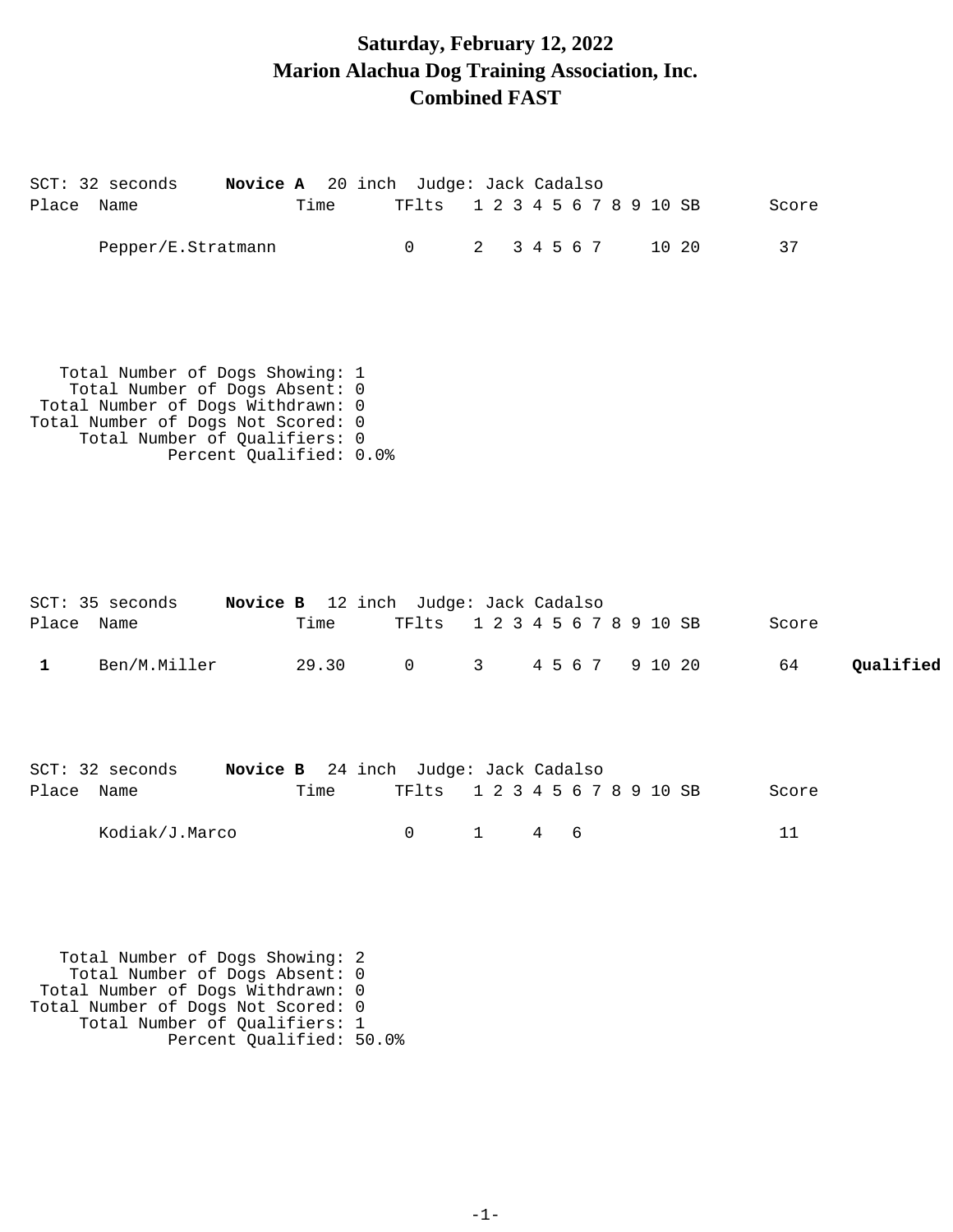| Place                                | SCT: 38 seconds<br>Open<br>Name                                                                                                      | 8 inch<br>Time                                      | Judge: Jack Cadalso<br>TFlts                                                     |                | 1 2 3 4 5 6 7 8 9 10 SB                                          |   |                      |   |  |                                                    | Score                               |                                                  |
|--------------------------------------|--------------------------------------------------------------------------------------------------------------------------------------|-----------------------------------------------------|----------------------------------------------------------------------------------|----------------|------------------------------------------------------------------|---|----------------------|---|--|----------------------------------------------------|-------------------------------------|--------------------------------------------------|
| $\mathbf{1}$                         | Jiffy/J.Blum                                                                                                                         | 39.46                                               | $\mathbf 1$                                                                      | 4              |                                                                  |   | 3 4 5 6 7            |   |  | 9 10 20                                            | 67                                  | Qualified                                        |
| Place<br>$\mathbf{1}$                | SCT: 35 seconds<br>Open<br>Name<br>Dannica/S.Garbecki                                                                                | 12 inch<br>Time<br>34.16                            | Judge: Jack Cadalso<br>TFlts<br>$\mathbf 0$                                      |                | 1 2 3 4 5 6 7 8 9 10 SB<br>3 2 3 4 5 6                           |   |                      |   |  | 9 10 20                                            | Score<br>62                         | Qualified                                        |
| Place                                | SCT: 35 seconds<br>Open<br>Name<br>Tess/C. Youngblood<br>Virgil/B.Dumbaugh<br>Willie/A.Burke                                         | 16 inch<br>Time<br>31.35<br>Absent<br>Absent        | Judge: Jack Cadalso<br>TFlts<br>$\mathbf 0$                                      | 3 <sub>2</sub> | 1 2 3 4 5 6 7 8 9 10 SB                                          | 4 |                      | 6 |  | 9 10                                               | Score<br>34                         |                                                  |
| Place<br>1<br>$\mathbf{2}$<br>3<br>4 | SCT: 32 seconds<br>Open<br>Name<br>Maverick/J.Messersm 29.46<br>Kit/L.Perry<br>Kira/E.Manubens<br>Zuli/R.Fulcer<br>Carson/N.Grossman | 20 inch<br>Time<br>30.33<br>30.86<br>39.23<br>37.55 | Judge: Jack Cadalso<br>TFlts<br>$\mathbf 0$<br>$\mathbf 0$<br>$\Omega$<br>7<br>5 | 6<br>5         | 1 2 3 4 5 6 7 8 9 10 SB<br>6 2 3 4 5 6<br>4 2 3 4 5 6<br>5 2 3 4 |   | 3 4 5 6 7<br>3 4 5 6 | 6 |  | 9 10 20<br>8 9 10 20<br>9 10 20<br>9 10 20<br>9 10 | Score<br>70<br>70<br>65<br>56<br>34 | Qualified<br>Qualified<br>Qualified<br>Qualified |
| Place Name                           | $SCT: 32$ seconds<br>Open<br>Leo/R.Sharpe                                                                                            | 24 inch<br>Time<br>Absent                           | Judge: Jack Cadalso<br>TFlts                                                     |                | 1 2 3 4 5 6 7 8 9 10 SB                                          |   |                      |   |  |                                                    | Score                               |                                                  |
|                                      | Total Number of Dogs Showing: 8<br>Total Number of Dogs Absent: 3<br>Total Number of Dogs Withdrawn: 0                               |                                                     |                                                                                  |                |                                                                  |   |                      |   |  |                                                    |                                     |                                                  |

Total Number of Dogs Not Scored: 0 Total Number of Qualifiers: 6 Percent Qualified: 75.0%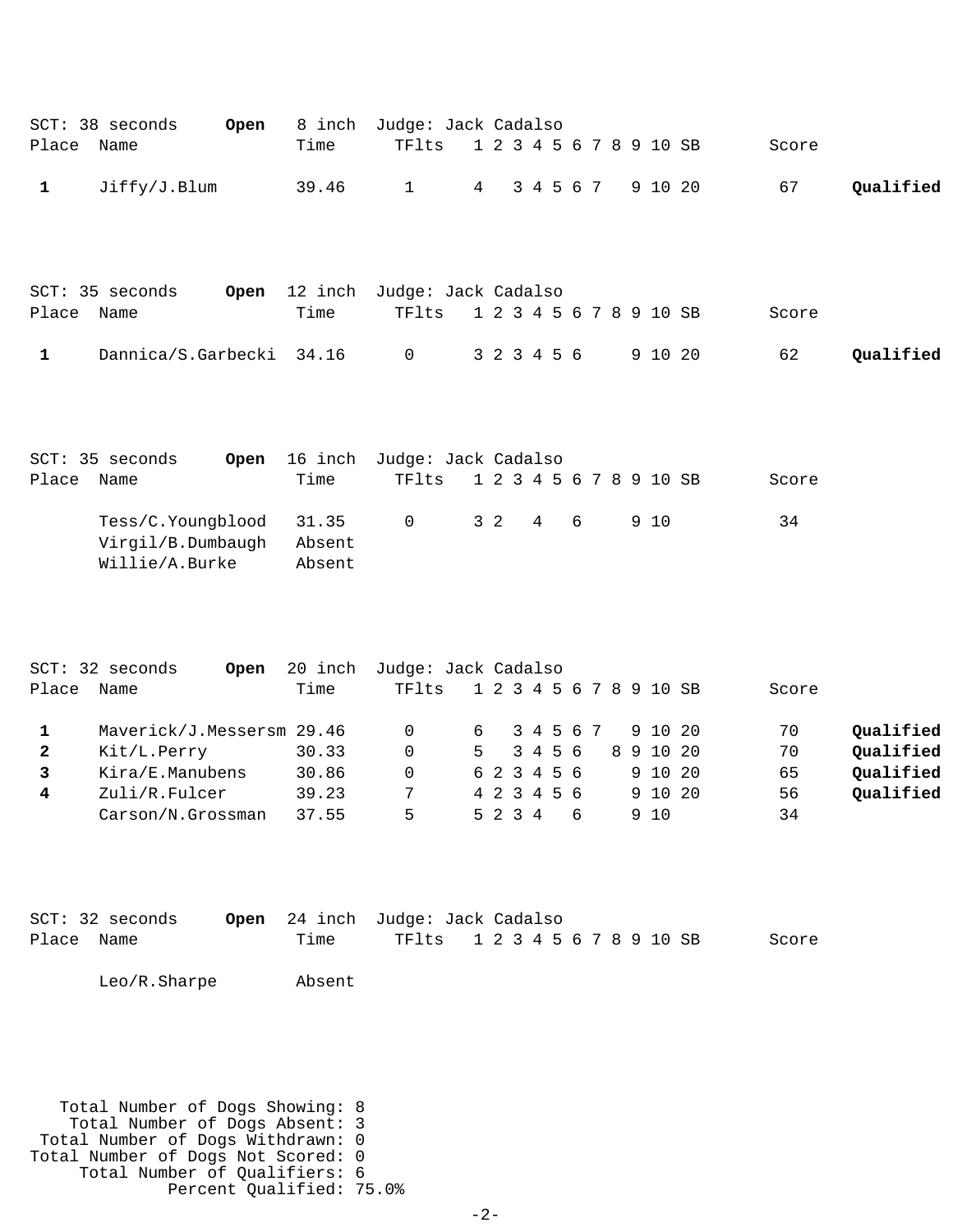|              | SCT: 38 seconds<br>Excellent         |       | 8 inch Judge: Jack Cadalso           |                |                |         |   |  |                         |                         |          |           |
|--------------|--------------------------------------|-------|--------------------------------------|----------------|----------------|---------|---|--|-------------------------|-------------------------|----------|-----------|
| Place        | Name                                 | Time  | TFlts                                |                |                |         |   |  |                         | 1 2 3 4 5 6 7 8 9 10 SB | Score    |           |
| 1            | Louis/A.Samuels                      | 35.10 | 0                                    |                |                |         |   |  | 5 2 3 4 5 6 7 8 9 10 20 |                         | 79       | Qualified |
| Place        | SCT: 35 seconds<br>Excellent<br>Name | Time  | 12 inch Judge: Jack Cadalso<br>TFlts |                |                |         |   |  |                         | 1 2 3 4 5 6 7 8 9 10 SB | Score    |           |
|              |                                      |       |                                      |                |                |         |   |  |                         |                         |          |           |
| 1            | Token/H.Carpenter                    | 33.57 | 0                                    | 5              | 3 4 5 6 7      |         |   |  | 9 10 20                 |                         | 69       | Qualified |
|              | Reba/M.Calderone                     | 40.05 | 5                                    | 5              |                | 4 5 6 7 |   |  | 9 10                    |                         | 41       |           |
|              | Figgy/P.Dural                        | 36.44 | $\mathbf{1}$                         | $\overline{3}$ | 3 4 5 6        |         |   |  | 9 10                    |                         | 39       |           |
| Place        | SCT: 35 seconds<br>Excellent<br>Name | Time  | 16 inch Judge: Jack Cadalso<br>TFlts |                |                |         |   |  |                         | 1 2 3 4 5 6 7 8 9 10 SB | Score    |           |
| $\mathbf{1}$ | Algut/C.Hokanson                     | 30.08 | $\mathsf{O}$                         | 5              | 3 4 5 6 7      |         |   |  | 9 10 20                 |                         | 69       | Qualified |
| Place        | SCT: 32 seconds<br>Excellent<br>Name | Time  | 20 inch Judge: Jack Cadalso<br>TFlts |                |                |         |   |  |                         | 1 2 3 4 5 6 7 8 9 10 SB | Score    |           |
| $\mathbf{1}$ | Kiwi/E.Manubens                      | 28.40 | $\mathbf 0$                          |                | 5 2 3 4 5 6 7  |         |   |  | 9 10 20                 |                         | 71       | Qualified |
| $\mathbf{2}$ | Myles/K.Sumner                       | 33.24 | $\mathbf 1$                          |                | 3 2 3 4 5 6 7  |         |   |  | 9 10 20                 |                         | 68       | Qualified |
|              | Axl Rose/J.O'Neill                   | 37.45 | 5                                    | 4              | $\overline{4}$ |         | 6 |  | 9 10                    |                         | 28       |           |
|              | Huck/E.Manubens                      | 40.30 | 8                                    | 4 2 3          |                |         | 6 |  | 9 10                    |                         | 26       |           |
|              | Hobbes/J.Joyce                       | 40.38 | 8                                    | 4              | 3 4 5 6        |         |   |  | 9 10                    |                         | 33       |           |
|              | Vesper/L.Lane                        |       | $\Omega$                             |                |                |         |   |  |                         |                         | $\Omega$ |           |
|              |                                      |       |                                      |                |                |         |   |  |                         |                         |          |           |

 Total Number of Dogs Showing: 11 Total Number of Dogs Absent: 0 Total Number of Dogs Withdrawn: 0 Total Number of Dogs Not Scored: 0 Total Number of Qualifiers: 5 Percent Qualified: 45.5%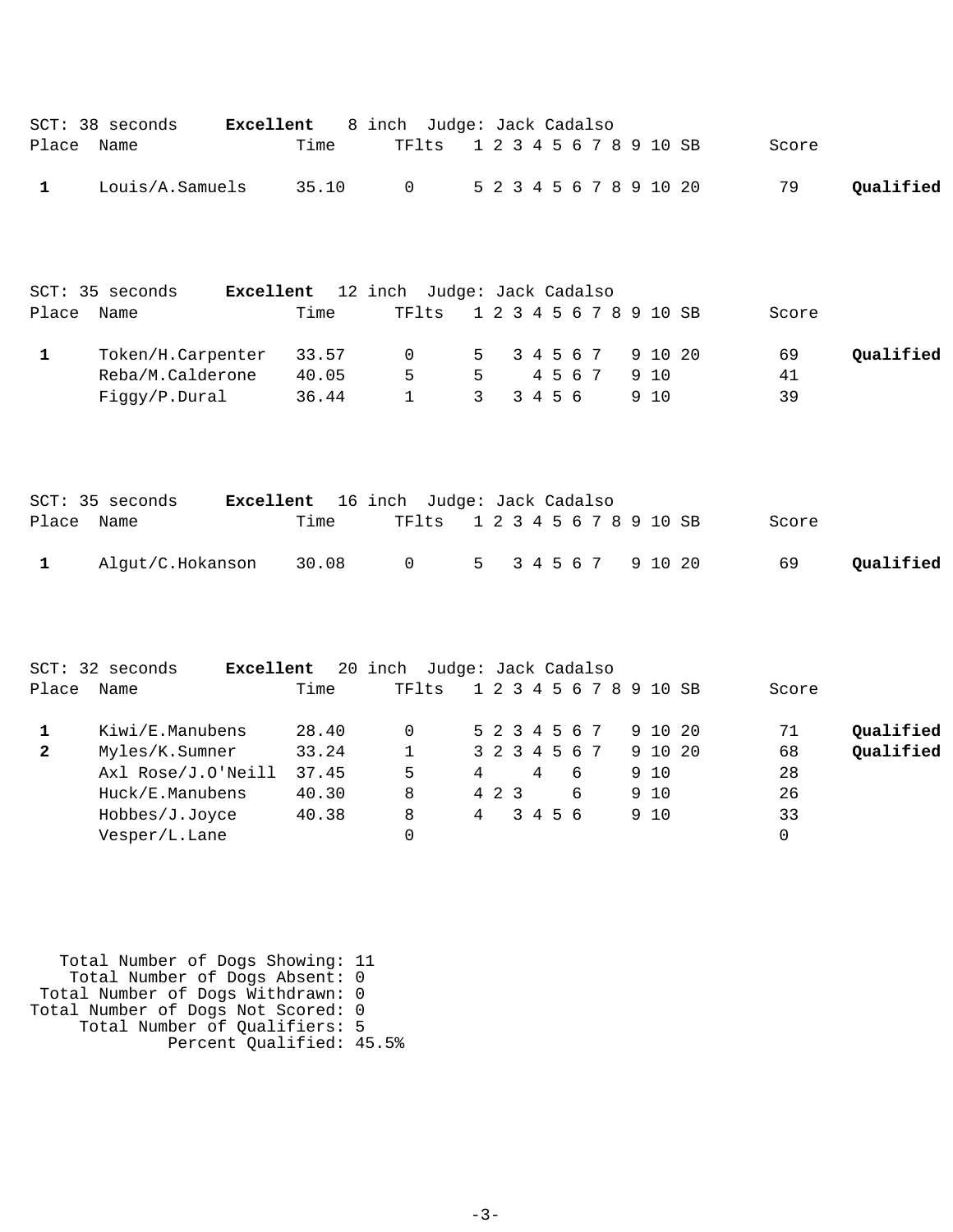|       | $SCT: 38$ seconds<br>Master |       | 8 inch Judge: Jack Cadalso    |                     |  |  |  |     |       |           |
|-------|-----------------------------|-------|-------------------------------|---------------------|--|--|--|-----|-------|-----------|
| Place | Name                        | Time  | TF1ts 1 2 3 4 5 6 7 8 9 10 SB |                     |  |  |  |     | Score |           |
|       | Taysee/M.Backstrom 33.97    |       | 0 6 3 4 5 6 7 9 10 20         |                     |  |  |  |     | 70    | Qualified |
|       | Ember/C.Froman              | 36.56 | $\Omega$                      | 6 3 4 5 6 7 9 10 20 |  |  |  |     | 70    | Oualified |
| 3     | Bindi/R.Stille              | 38.55 | $\Omega$                      | 6 3 4 5 6 7 9       |  |  |  | -20 | 60    | Oualified |

| SCT:  | 35 seconds<br>Master | 12 inch | Judge: Jack Cadalso |   |                |   |       |    |                 |   |   |              |      |       |           |
|-------|----------------------|---------|---------------------|---|----------------|---|-------|----|-----------------|---|---|--------------|------|-------|-----------|
| Place | Name                 | Time    | TFlts               |   | 1 2 3 4 5 6    |   |       |    | 7               | 8 | 9 | 10 SB        |      | Score |           |
|       | Riley/C.Ruth         | 25.62   |                     |   | 6 2 3 4        |   |       |    |                 |   |   | 5 6 7 8 9 10 | - 20 | 80    | Qualified |
| 2     | Surfer Girl/M.Koepp  | 35.80   |                     |   | 5 2 3          |   | 456   |    | $7\phantom{.0}$ | 8 |   | 9 10         | - 20 | 79    | Qualified |
| 3     | Blu/N.Olimpo         | 34.93   |                     | 6 |                |   | 3 4 5 | 6  | 7               |   |   | 9 10 20      |      | 70    | Qualified |
| 4     | Spiffy/S.Price       | 36.63   |                     |   | 4 2 3 4 5 6 7  |   |       |    |                 |   |   | 9 10 20      |      | 69    | Qualified |
|       | Poky/P.Dural         | 31.08   |                     |   | 5 <sub>2</sub> |   | 4 5 6 |    |                 |   |   | 9 10         |      | 41    |           |
|       | Obi Wan/E.Dobber     |         |                     |   | $3\quad2$      | 4 |       |    |                 |   |   | 9 10         |      | 28    |           |
|       | Jolie/R.Goudreau     | 35.32   |                     |   | 6 2 3 4 5 6    |   |       |    | 7               |   |   | 9 10         |      | 52    |           |
|       | Ernie/N.Pagan        | 32.35   |                     |   | 5 2 3 4 5 6    |   |       |    | 7               |   | 9 |              |      | 41    |           |
|       | Julie/T.Poirier      | 33.41   |                     |   | 5 2 3 4 5 6    |   |       |    | 7               |   | 9 |              | 20   | 61    | Qualified |
|       | Beyda/J.Shelley      | 36.29   |                     | 5 |                |   | 3 4 5 | -6 | 7               |   | 9 | 10           | - 20 | 68    | Qualified |
|       |                      |         |                     |   |                |   |       |    |                 |   |   |              |      |       |           |

|              | SCT: 35 seconds<br>Master | 16 inch | Judge: Jack Cadalso |   |  |             |  |   |                         |       |           |
|--------------|---------------------------|---------|---------------------|---|--|-------------|--|---|-------------------------|-------|-----------|
| Place        | Name                      | Time    | TFlts               |   |  |             |  |   | 1 2 3 4 5 6 7 8 9 10 SB | Score |           |
|              | SeaYa/A.Hopkins           | 32.93   | $\Omega$            |   |  |             |  |   | 6 2 3 4 5 6 7 8 9 10 20 | 80    | Qualified |
| $\mathbf{2}$ | Mai Tai/V.Holst           | 37.99   | 2                   | 6 |  | 3 4 5       |  |   | 7 8 9 10 20             | 70    | Qualified |
| 3            | Jimmy Choo/N.Stegal 38.00 |         | 3                   |   |  | 5 2 3 4 5   |  |   | 7 8 9 10 20             | 70    | Qualified |
|              | Piper/C.Youngblood        | 44.52   | 9                   |   |  | 3 2 3 4 5 6 |  | 9 |                         | 23    |           |
|              | Giorgio/T.Poirier         | 43.76   | 8                   |   |  | 4 2 3 4 5 6 |  |   | 9 10                    | 35    |           |
|              | Bragg/S.Moody             |         | 0                   |   |  | 5 2 3 4 5 6 |  |   | 9 10                    | 44    |           |
|              | Mickey Mantle/N.Ste       |         | $\Omega$            |   |  | 4 2 3 4 5 6 |  |   | 8 9 10                  | 51    |           |
|              | Kindle/P.Hanna            | Absent  |                     |   |  |             |  |   |                         |       |           |
|              | Sara/A.Hartman            | Absent  |                     |   |  |             |  |   |                         |       |           |

|                         | $SCT: 32$ seconds | Master 20 inch Judge: Jack Cadalso |                               |  |  |  |  |                         |                         |       |           |
|-------------------------|-------------------|------------------------------------|-------------------------------|--|--|--|--|-------------------------|-------------------------|-------|-----------|
|                         | Place Name        | Time                               | TF1ts 1 2 3 4 5 6 7 8 9 10 SB |  |  |  |  |                         |                         | Score |           |
|                         | Lacy/I.Dauer      | 29.33                              | $\cap$                        |  |  |  |  | 6 2 3 4 5 6 7 8 9 10 20 |                         | 80    | Oualified |
| $\overline{\mathbf{2}}$ | Jet/P.Campbell    | 30.86                              | $\cap$                        |  |  |  |  |                         | 6 2 3 4 5 6 7 8 9 10 20 | 80    | Oualified |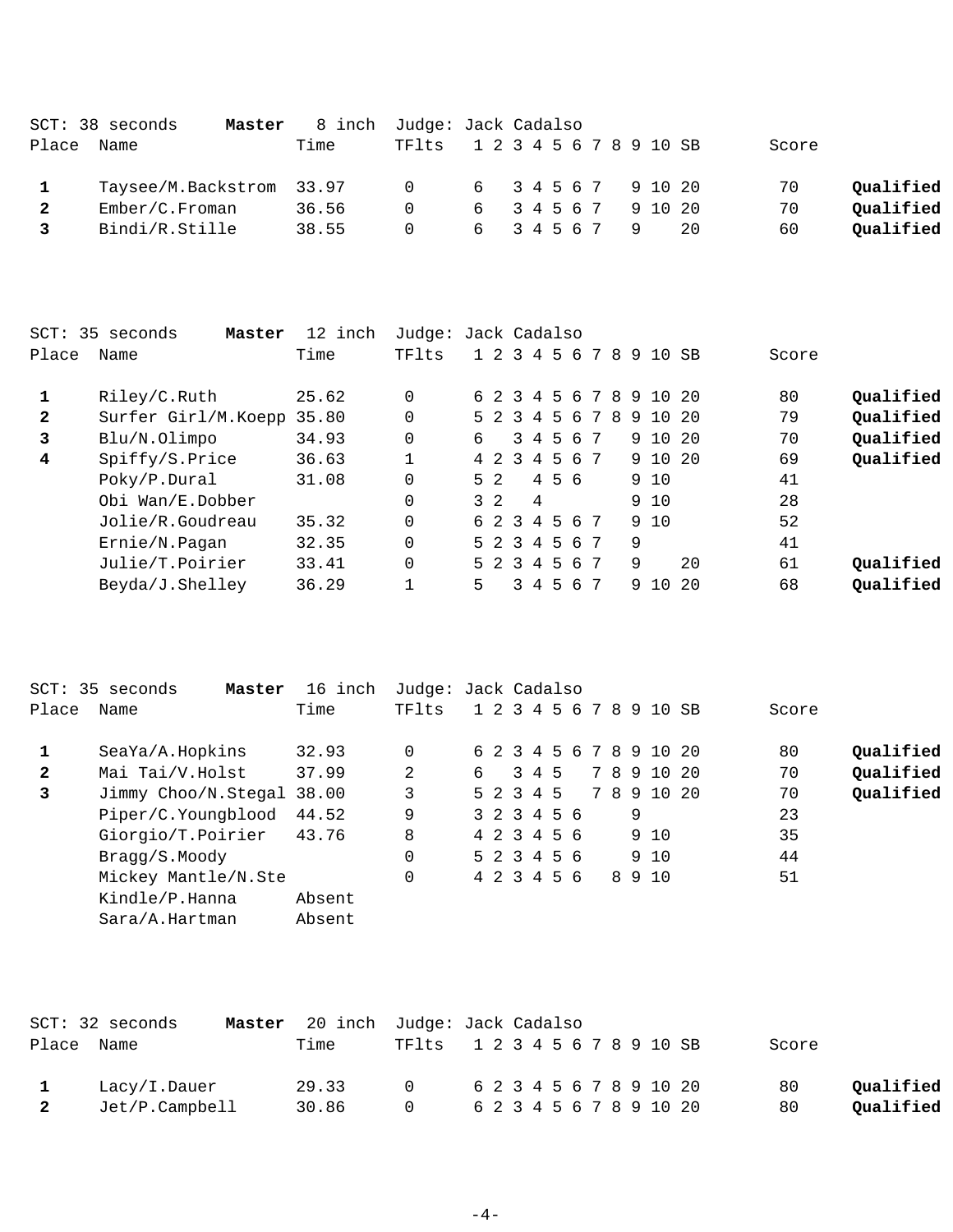| 3 | Aspen/N. Young     | 31.29 |          | б.             | $\overline{2}$ | 3              | 4               | 5           | 6        | 7 | 8  | 9  | 10      | -20  | 80 | Qualified |
|---|--------------------|-------|----------|----------------|----------------|----------------|-----------------|-------------|----------|---|----|----|---------|------|----|-----------|
| 4 | Etta/J.McDermott   | 33.11 |          | 4              | $\overline{2}$ | $\overline{3}$ | 4               | 5           | 6        | 7 | 8  |    | 9 10    | - 20 | 77 | Qualified |
|   | Harley/D.Philibert | 30.90 |          | 6              |                |                | 3 4             |             | 56       |   |    |    | 9 10    |      | 43 |           |
|   | Mick/D.McAtee      |       |          |                |                |                |                 |             |          |   |    |    |         |      | 0  |           |
|   | Rosa/D.Puckett     | 28.88 |          | 6              |                |                | $3\quad 4$      |             | 6        |   |    |    | 9 10    |      | 38 |           |
|   | Phoenix/D.Lewis    | 29.66 |          |                |                | 6 2 3          | $4\overline{ }$ |             | 56       |   |    |    | 8910    |      | 53 |           |
|   | Gemma/S.Hyde       | 31.44 |          |                | 6 2            | $\mathcal{R}$  | 4               | 5           | 6        | 7 |    |    | 9 10    | - 20 | 72 | Qualified |
|   | Rayce/S.Gonchar    | 33.45 |          | б.             |                | 3.             | $\overline{4}$  | 5           | -6       | 7 | 8  |    | 9 1 0   | 2.0  | 77 | Qualified |
|   | Sadie/B.Joyce      | 29.85 | $\Omega$ | $\overline{4}$ | $\overline{2}$ | $\mathcal{R}$  | $\overline{4}$  | 5           | 6        | 7 |    |    | 9 10 20 |      | 70 | Qualified |
|   | Kali/R.Grinsell    | 29.18 |          | б.             |                |                | $3 \quad 4$     | $5^{\circ}$ | <u>б</u> | 7 |    |    | 9 1 0   | - 20 | 70 | Qualified |
|   | Buoy/J.Correnti    | 29.45 | $\Omega$ | б.             | $\overline{2}$ |                |                 | 3 4 5       | 6        | 7 |    |    | 9 10 20 |      | 72 | Qualified |
|   | She-Ra/M.Backstrom | 32.96 | $\Omega$ | 4              |                |                | 34              | .5          | 6        | 7 |    |    | 9 10 20 |      | 68 | Qualified |
|   | Chase/L.McKenzie   | 34.12 | 2        | 4              |                |                |                 | 3 4 5       | 6        | 7 |    |    | 9 10 20 |      | 66 | Qualified |
|   | Kenai/B.Klingler   | 31.43 |          | 5              |                | 3              | $\overline{4}$  | 5           | -6       | 7 |    |    | 9 1 0   | - 20 | 69 | Qualified |
|   | Aura/D.Mlatecek    | 31.54 |          | 6              | 2              | $\mathcal{E}$  | 4               | 5           |          | 7 | -8 | -9 | 10      | -20  | 74 | Qualified |
|   |                    |       |          |                |                |                |                 |             |          |   |    |    |         |      |    |           |

|              | SCT: 32 seconds<br>Master | 24 inch | Judge: Jack Cadalso |               |  |  |  |  |                         |       |           |
|--------------|---------------------------|---------|---------------------|---------------|--|--|--|--|-------------------------|-------|-----------|
| Place        | Name                      | Time    | TF1ts               |               |  |  |  |  | 1 2 3 4 5 6 7 8 9 10 SB | Score |           |
|              | Slash/J.Bauder-Heid 32.76 |         | 0                   | $5 -$         |  |  |  |  | 3 4 5 6 7 8 9 10 20     | 77    | Qualified |
| $\mathbf{2}$ | Glory/S.Gonchar           | 33.96   |                     | 5 2 3 4 5 6 7 |  |  |  |  | 9 10 20                 | 70    | Qualified |
|              | Rex/V.Bridgham            | 40.53   | 8                   | 4 2 3 4 5 6   |  |  |  |  | 9 10 20                 | 55    |           |
|              | Rainey/K.Staub            | 31.57   | 0                   | 4 2 3 4 5 6   |  |  |  |  | 8910                    | 51    |           |
|              | Presto/S.McKeever         | 32.68   | 0                   | 6 2 3 4 5 6   |  |  |  |  | 8910                    | 53    |           |
|              | Ripaa/V.Corley            | 36.25   | 4                   | 4 2 3 4 5     |  |  |  |  | 9 1 N                   | 40    |           |

 Total Number of Dogs Showing: 43 Total Number of Dogs Absent: 2 Total Number of Dogs Withdrawn: 0 Total Number of Dogs Not Scored: 0 Total Number of Qualifiers: 27 Percent Qualified: 62.8%

|              | SCT: 35 seconds         | <b>Novice Pref</b> 16 inch Judge: Jack Cadalso |                |  |                               |       |           |
|--------------|-------------------------|------------------------------------------------|----------------|--|-------------------------------|-------|-----------|
|              | Place Name              | Time                                           |                |  | TF1ts 1 2 3 4 5 6 7 8 9 10 SB | Score |           |
| $\mathbf{1}$ | Brighton/M.Burton 30.63 |                                                | $\overline{0}$ |  | 4 2 3 4 5 6 7 9 10 20         | 70    | Oualified |
| 2            | Party/M.Burton          | 24.24                                          | $\overline{0}$ |  | 4 2 4 5 6 7 9 10 20           | 67    | Qualified |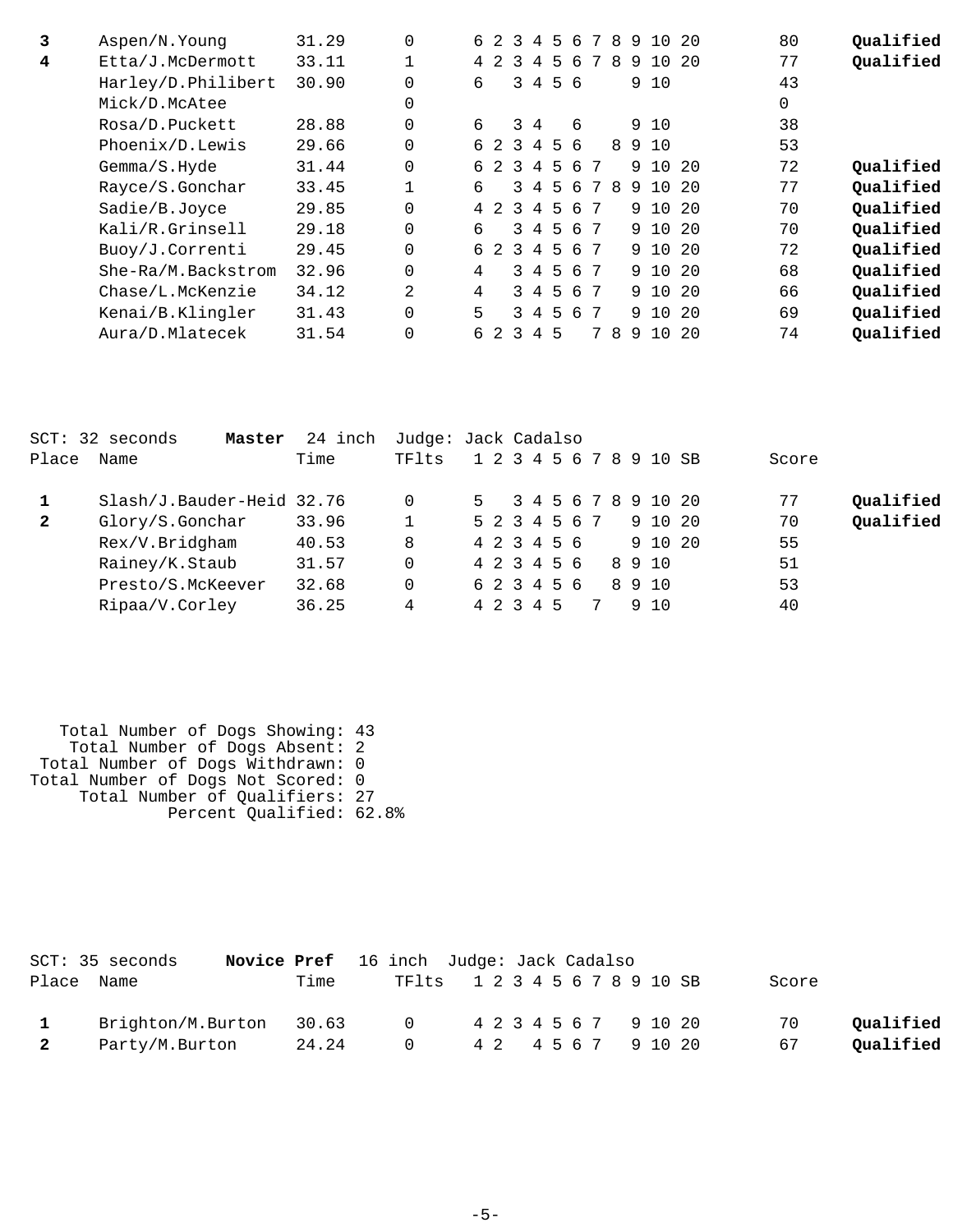|              | SCT: 35 seconds                       | <b>Novice Pref</b> 20 inch Judge: Jack Cadalso |                               |  |       |           |
|--------------|---------------------------------------|------------------------------------------------|-------------------------------|--|-------|-----------|
| Place Name   |                                       | Time                                           | TF1ts 1 2 3 4 5 6 7 8 9 10 SB |  | Score |           |
| $\mathbf{1}$ | POW!/J.McDermott 29.69 0 3 4567 91020 |                                                |                               |  | 64    | Qualified |

 Total Number of Dogs Showing: 3 Total Number of Dogs Absent: 0 Total Number of Dogs Withdrawn: 0 Total Number of Dogs Not Scored: 0 Total Number of Qualifiers: 3 Percent Qualified: 100.0%

| SCT: 38 seconds                   |                 | <b>Open Pref</b> 12 inch Judge: Jack Cadalso |  |  |  |  |       |           |
|-----------------------------------|-----------------|----------------------------------------------|--|--|--|--|-------|-----------|
| Place Name                        | Time            | TF1ts 1 2 3 4 5 6 7 8 9 10 SB                |  |  |  |  | Score |           |
| Rebel/J.Gorbas<br>Gif/M.Ouellette | 39.07<br>Absent | 1 3 2 3 4 5 6 9 10 20                        |  |  |  |  | 61    | Oualified |

|            | SCT: 35 seconds  |      | Open Pref 20 inch Judge: Jack Cadalso |  |                               |       |           |
|------------|------------------|------|---------------------------------------|--|-------------------------------|-------|-----------|
| Place Name |                  | Time |                                       |  | TF1ts 1 2 3 4 5 6 7 8 9 10 SB | Score |           |
|            | Emmitt/J.Poulton |      | 38.72 3 523 567 91020                 |  |                               | 64    | Oualified |

 Total Number of Dogs Showing: 2 Total Number of Dogs Absent: 1 Total Number of Dogs Withdrawn: 0 Total Number of Dogs Not Scored: 0 Total Number of Qualifiers: 2 Percent Qualified: 100.0%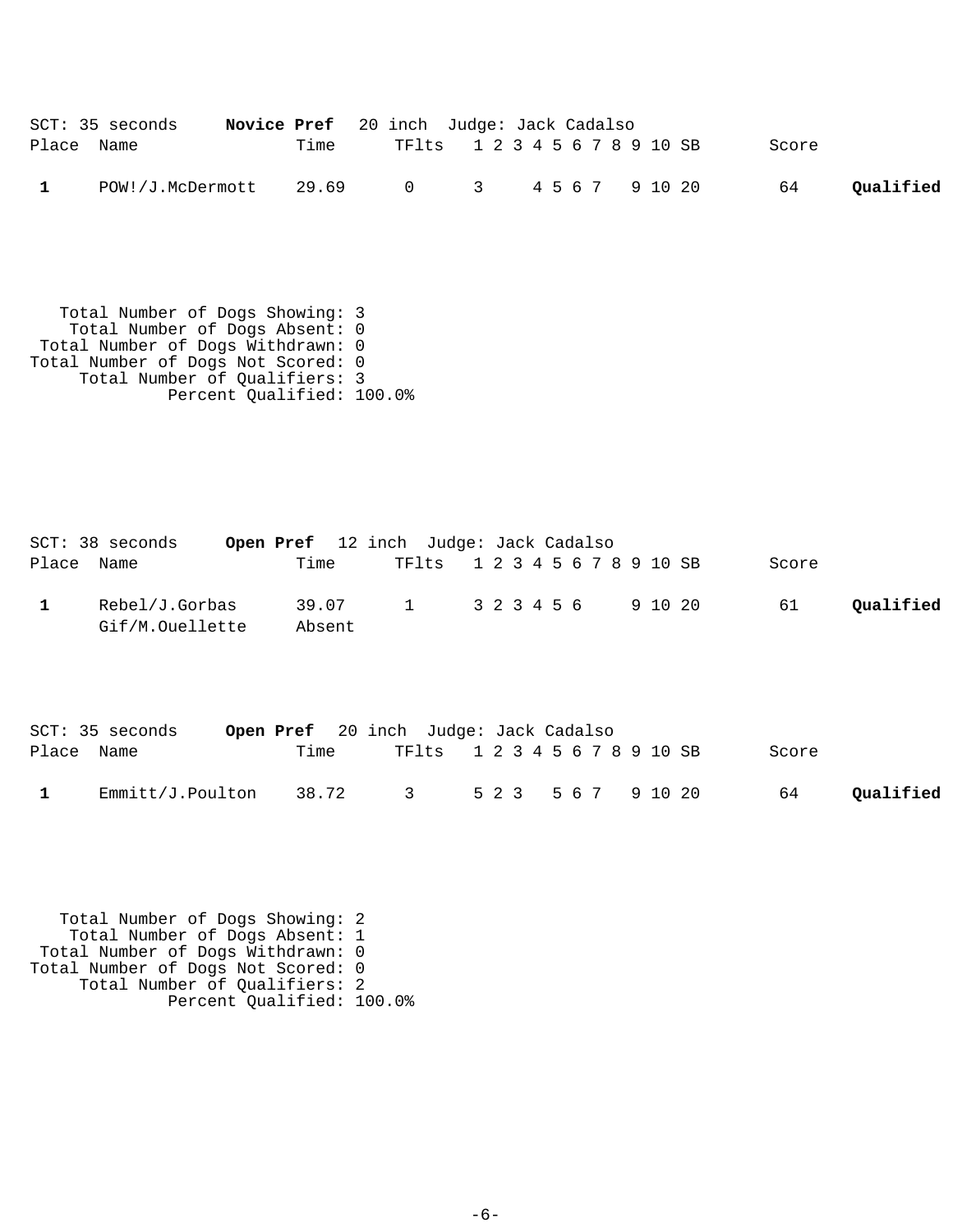| Place Name   | SCT: 41 seconds                                                                                                                                                               | Excellent Pref<br>Time   | TFlts       | 4 inch Judge: Jack Cadalso<br>1 2 3 4 5 6 7 8 9 10 SB                 | Score                 |
|--------------|-------------------------------------------------------------------------------------------------------------------------------------------------------------------------------|--------------------------|-------------|-----------------------------------------------------------------------|-----------------------|
|              | Vada/B.Stewart                                                                                                                                                                | 53.05                    | 12          | 4 5 6 7 8 9<br>$\mathbf{3}$                                           | 30                    |
| Place Name   | SCT: 38 seconds                                                                                                                                                               | Time                     | TFlts       | Excellent Pref 12 inch Judge: Jack Cadalso<br>1 2 3 4 5 6 7 8 9 10 SB | Score                 |
|              | Sting/B.Dumbaugh                                                                                                                                                              | Absent                   |             |                                                                       |                       |
| Place Name   | SCT: 35 seconds                                                                                                                                                               | Time                     | TFlts       | Excellent Pref 20 inch Judge: Jack Cadalso<br>1 2 3 4 5 6 7 8 9 10 SB | Score                 |
| $\mathbf{1}$ | Bond/L.Lane<br>BT/J.Casey<br>Maisie/N.Grossman                                                                                                                                | 34.37<br>40.45<br>Absent | 0<br>5      | 9 10 20<br>4 2 3<br>5 6 7<br>$4\overline{ }$<br>3 4 5<br>9 10         | 66<br>Qualified<br>30 |
|              | Total Number of Dogs Showing: 3<br>Total Number of Dogs Absent: 2<br>Total Number of Dogs Withdrawn: 0<br>Total Number of Dogs Not Scored: 0<br>Total Number of Qualifiers: 1 | Percent Qualified: 33.3% |             |                                                                       |                       |
| Place        | SCT: 41 seconds<br>Name                                                                                                                                                       | Master Pref<br>Time      | TFlts       | 4 inch Judge: Jack Cadalso<br>1 2 3 4 5 6 7 8 9 10 SB                 | Score                 |
|              | Frankie/M.Hansen<br>Sterling/V.MacVicar<br>Charlie Bear/M.Hans                                                                                                                |                          | 0<br>0<br>0 |                                                                       | 0<br>0<br>$\Omega$    |
| Place        | SCT: 38 seconds<br>Name                                                                                                                                                       | Master Pref<br>Time      | TFlts       | 8 inch Judge: Jack Cadalso<br>1 2 3 4 5 6 7 8 9 10 SB                 | Score                 |
| $\mathbf 1$  | Carter/J.Tice                                                                                                                                                                 | 36.41                    | 0           | 3 2 3 4 5<br>7 8 9<br>20                                              | Qualified<br>61       |

| ×<br>$\overline{\phantom{0}}$ |  |
|-------------------------------|--|
|-------------------------------|--|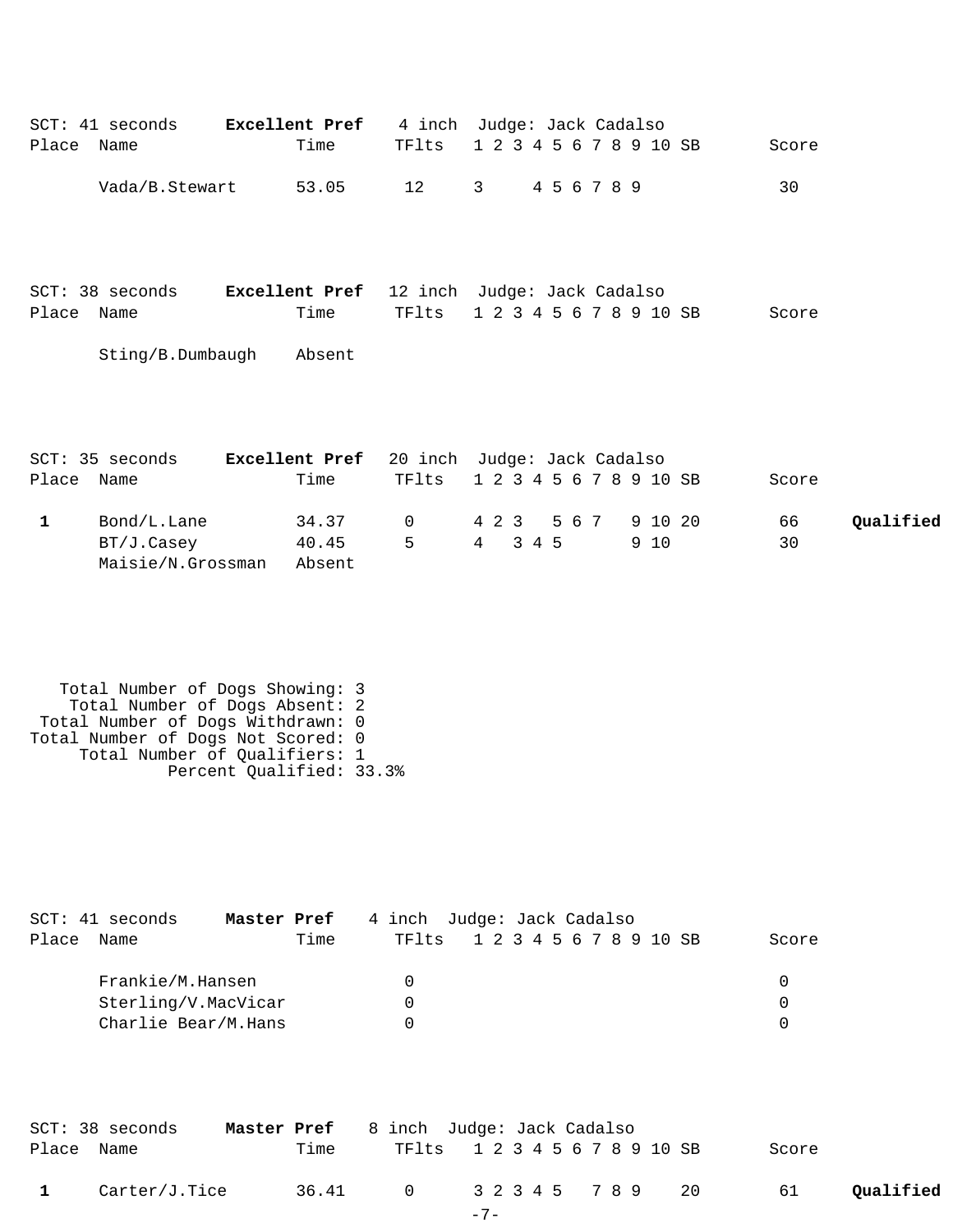| $SCT: 38$ seconds  | Master Pref 12 inch Judge: Jack Cadalso |       |                               |  |  |  |  |                  |       |           |
|--------------------|-----------------------------------------|-------|-------------------------------|--|--|--|--|------------------|-------|-----------|
| Place Name         |                                         | Time  | TF1ts 1 2 3 4 5 6 7 8 9 10 SB |  |  |  |  |                  | Score |           |
| Stella/J.Salemi    |                                         | 39.42 | 1 62 45 6 7 9 10 20           |  |  |  |  |                  | 68    | Oualified |
| Carmela/C.Hokanson |                                         |       | $\Omega$                      |  |  |  |  | 6 3 4 5 6 7 9 20 | 40    |           |

|            | Master Pref 16 inch Judge: Jack Cadalso<br>SCT: 35 seconds |       |                               |  |  |  |  |                      |       |           |
|------------|------------------------------------------------------------|-------|-------------------------------|--|--|--|--|----------------------|-------|-----------|
| Place Name |                                                            | Time  | TF1ts 1 2 3 4 5 6 7 8 9 10 SB |  |  |  |  |                      | Score |           |
|            | Bristol/A.Hopkins 31.58                                    |       | 0 6 2 3 4 5 6 7 8 9 20        |  |  |  |  |                      | 70    | Oualified |
|            | Promise/M.Touchston 36.18                                  |       | $\sim$ 1                      |  |  |  |  | 6 2 3 4 5 6 7 8 9 10 | 59    |           |
|            | Corie/D.Brisson                                            | 38.22 | $\overline{3}$                |  |  |  |  | 3 34567 910          | 44    |           |

|       | SCT: 35 seconds   | Master Pref 20 inch Judge: Jack Cadalso |                               |                     |  |  |                    |  |  |       |           |
|-------|-------------------|-----------------------------------------|-------------------------------|---------------------|--|--|--------------------|--|--|-------|-----------|
| Place | Name              | Time                                    | TF1ts 1 2 3 4 5 6 7 8 9 10 SB |                     |  |  |                    |  |  | Score |           |
|       | Benny/J.Joyce     | 31.23                                   | $\cap$                        | 4 3 4 5 6 7 9 10 20 |  |  |                    |  |  | 68    | Qualified |
|       | Jolie-Ko/M.Spence | 48.73                                   | 13                            |                     |  |  | 5 2 3 4 5 6 8 9 10 |  |  | 39    |           |
|       | Kio/J.Spitzer     | 41.08                                   | 6                             |                     |  |  | 3 2 3 4 5 6        |  |  | 26    |           |

 Total Number of Dogs Showing: 12 Total Number of Dogs Absent: 0 Total Number of Dogs Withdrawn: 0 Total Number of Dogs Not Scored: 0 Total Number of Qualifiers: 4 Percent Qualified: 33.3%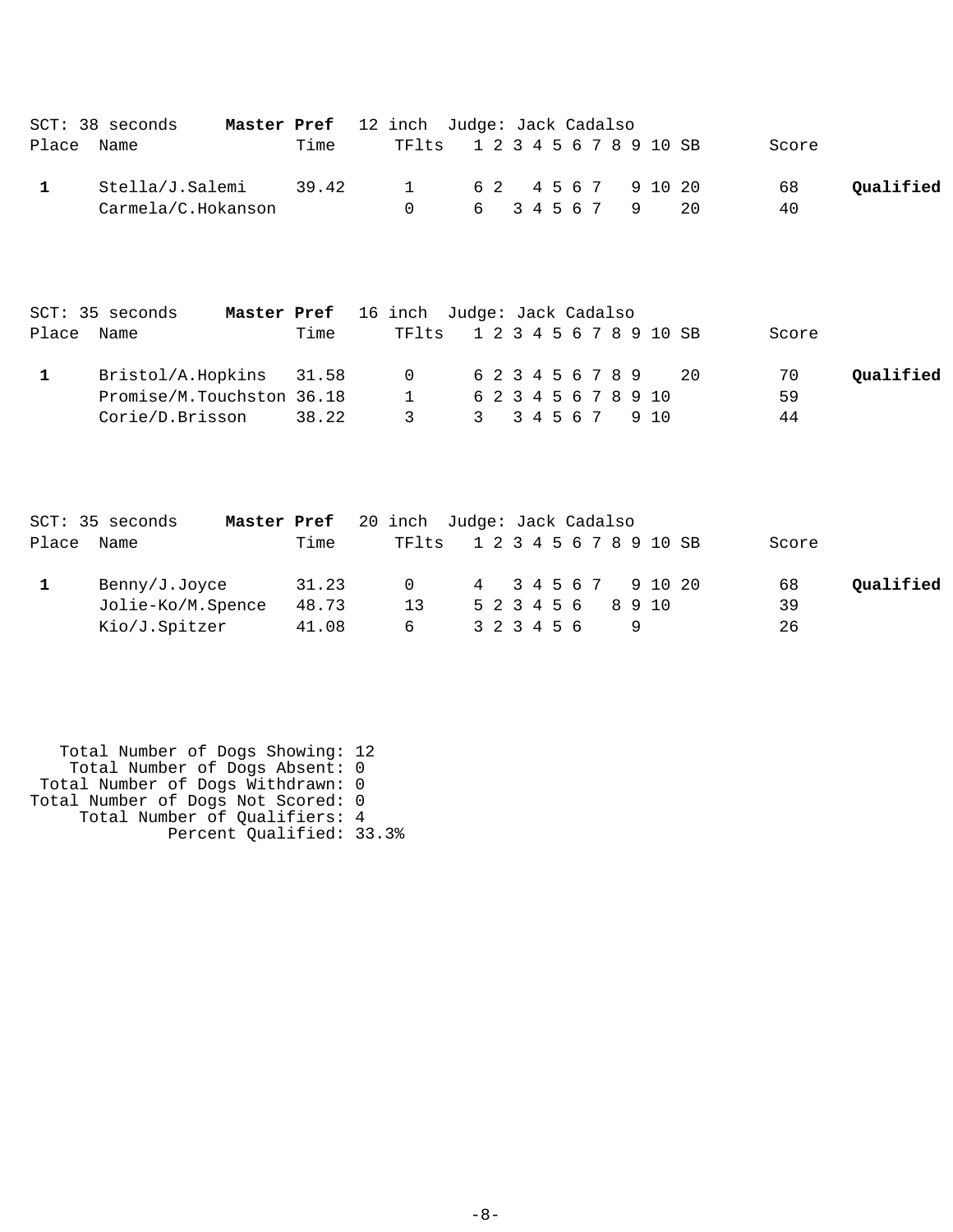# **Saturday, February 12, 2022 Marion Alachua Dog Training Association, Inc. Premier Standard**

|              | MCT: 65 seconds           | Premier Standard | 8 inch Judge: Jack Cadalso |          |          |       |       |           |
|--------------|---------------------------|------------------|----------------------------|----------|----------|-------|-------|-----------|
| Place        | Name                      | Time             | RFlts                      | WCFlts   | E/F      | Score | Top25 |           |
|              | Gabby/A.Samuels           | 37.91            |                            | $\Omega$ |          | 100   | Yes   | Qualified |
| $\mathbf{2}$ | Indie/V.Manzi             | 43.93            |                            | $\Omega$ | $\Omega$ | 100   |       | Qualified |
|              | Louis/A.Samuels           | No Time          |                            |          |          | Elim  |       |           |
|              | Riesling/S.Vespeste 39.82 |                  |                            |          |          | Elim  |       |           |
|              | Poppy/E.Baxter            | 59.91            |                            |          |          | Elim  |       |           |

|            | MCT: 65 seconds             | Premier Standard | 12 inch Judge: Jack Cadalso |            |   |       |       |
|------------|-----------------------------|------------------|-----------------------------|------------|---|-------|-------|
| Place Name |                             | Time             | RFlts                       | WCFlts E/F |   | Score | Top25 |
|            | Sofia/L.Fearn               | No Time          | 0                           |            |   | Elim  |       |
|            | Obi Wan/E.Dobber            | No Time          |                             |            | 2 | Elim  |       |
|            | Surfer Dude/F.Gilme No Time |                  |                             |            |   | Elim  |       |
|            | Spiffy/S.Price              | 44.65            |                             |            | 0 | Elim  |       |
|            | Franci/G.Richards No Time   |                  | 0                           |            |   | Elim  |       |
|            | Surfer Girl/M.Koepp 49.78   |                  |                             | 0          |   | Elim  |       |
|            |                             |                  |                             |            |   |       |       |

|              | MCT: 60 seconds    | Premier Standard | 16 inch |       |        | Judge: Jack Cadalso |       |       |           |
|--------------|--------------------|------------------|---------|-------|--------|---------------------|-------|-------|-----------|
| Place        | Name               | Time             |         | RFlts | WCFlts | E/F                 | Score | Top25 |           |
|              | Kyze/D.Shevitski   | 47.79            |         |       | 0      |                     | 100   | Yes   | Qualified |
| $\mathbf{2}$ | Austin/L.Pope-Hall | 49.34            |         |       | 0      |                     | 100   |       | Qualified |
|              | SeaYa/A.Hopkins    | 38.85            |         |       |        |                     | Elim  |       |           |
|              | Flyer/A.Goodspeed  | 38.93            |         |       |        |                     | Elim  |       |           |
|              | Brett/L.Fearn      | 41.11            |         |       |        |                     | Elim  |       |           |
|              | Algut/C.Hokanson   | Absent           |         |       |        |                     |       |       |           |

|              | MCT: 55 seconds | Premier Standard |       |        | 20 inch Judge: Jack Cadalso |       |       |           |
|--------------|-----------------|------------------|-------|--------|-----------------------------|-------|-------|-----------|
| Place        | Name            | Time             | RFlts | WCFlts | E/F                         | Score | Top25 |           |
|              | Kelso/A.Benner  | 41.44            |       |        |                             | 100   | Yes   | Qualified |
| $\mathbf{2}$ | Luna/R.Baxter   | 50.45            |       | 0      |                             | 100   | Yes   | Qualified |
|              | Kona/D.Wolfson  | No Time          |       | 0      |                             | Elim  |       |           |
|              | Maddie/R.Sharpe | 46.36            |       |        |                             | Elim  |       |           |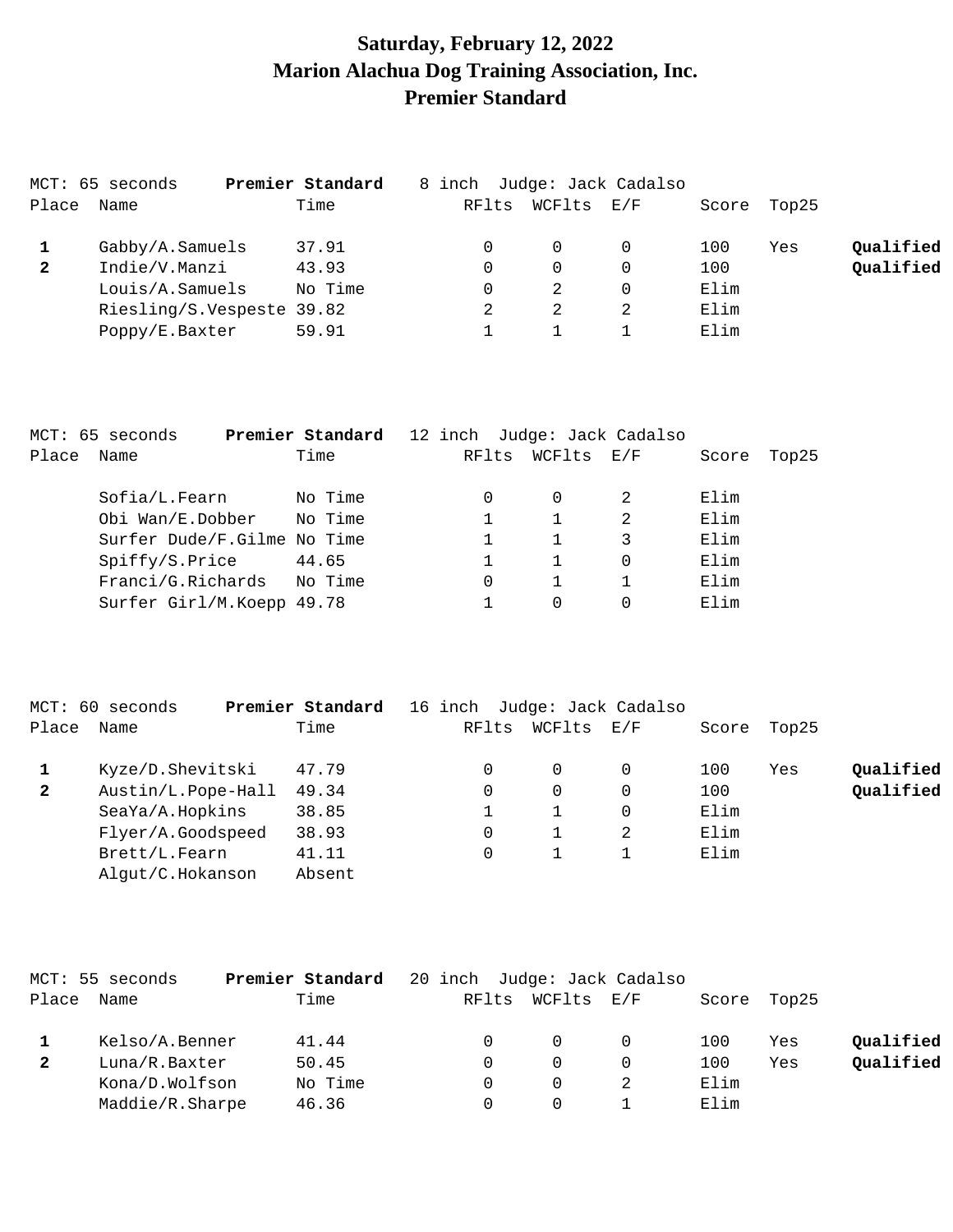| $Jet/P$ . Campbell         | 55.59  |   |   |   | Elim |
|----------------------------|--------|---|---|---|------|
| Aspen/N.Young              | 48.45  | 0 |   | 0 | Elim |
| Zeev/B.Holbrook            | 52.24  |   |   |   | Elim |
| Kali/R.Grinsell            | 43.64  | 0 | 0 |   | Elim |
| Buoy/J.Correnti            | 43.24  | 0 | 0 |   | Elim |
| Rosa/D.Puckett             | 40.43  | 0 | 0 |   | Elim |
| Red/M.Yenter               | Absent |   |   |   |      |
| Harley/D.Philibert         | Absent |   |   |   |      |
| Mackay/K.Fischer-Ha Absent |        |   |   |   |      |
|                            |        |   |   |   |      |

| MCT: 60 seconds           | <b>Premier Standard</b> 24 inch Judge: Jack Cadalso |  |                  |      |             |           |
|---------------------------|-----------------------------------------------------|--|------------------|------|-------------|-----------|
| Place Name                | Time                                                |  | RFlts WCFlts E/F |      | Score Top25 |           |
| Ocean/J.Valentovich 43.45 |                                                     |  | $\Omega$ 0       | 100  | Yes         | Qualified |
| Presto/S.McKeever         | 49.04                                               |  |                  | Elim |             |           |
| Ripaa/V.Corley            | 57.13                                               |  |                  | Elim |             |           |

 Total Number of Dogs Showing: 29 Total Number of Dogs Absent: 4 Total Number of Dogs Withdrawn: 0 Total Number of Dogs Not Scored: 0 Total Number of Qualifiers: 7 Percent Qualified: 24.1%

|       | MCT: 70 seconds           | Premier Standard Pref |       |            | 8 inch Judge: Jack Cadalso |       |       |           |
|-------|---------------------------|-----------------------|-------|------------|----------------------------|-------|-------|-----------|
| Place | Name                      | Time                  | RFlts | WCFlts E/F |                            | Score | Top25 |           |
|       | Banner/D.Aheimer          | 54.11                 |       | $\Omega$   |                            | 100   | Yes   | Qualified |
|       | Ditty/D.McFarlane         | 53.03                 |       |            |                            | Elim  |       |           |
|       | Gauge/L.Glick             | No Time               |       |            |                            | Elim  |       |           |
|       | Wheeler/M.Daigle-Wa 51.69 |                       |       |            |                            | Elim  |       |           |

|            | MCT: 65 seconds           | <b>Premier Standard Pref</b> 12 inch Judge: Jack Cadalso |        |                                     |             |     |           |
|------------|---------------------------|----------------------------------------------------------|--------|-------------------------------------|-------------|-----|-----------|
| Place Name |                           | Time                                                     |        | RFlts WCFlts E/F                    | Score Top25 |     |           |
|            | Genuine Risk/A.Benn 36.46 |                                                          | $\cap$ | $\begin{matrix} 0 & 0 \end{matrix}$ | 100         | Yes | Qualified |
| 2          | Stella/J.Salemi           | 44.63                                                    |        | $\cap$                              | 100         |     | Qualified |
| 3          | Frankie/M.Hansen          | 46.44                                                    |        |                                     | 100         |     | Qualified |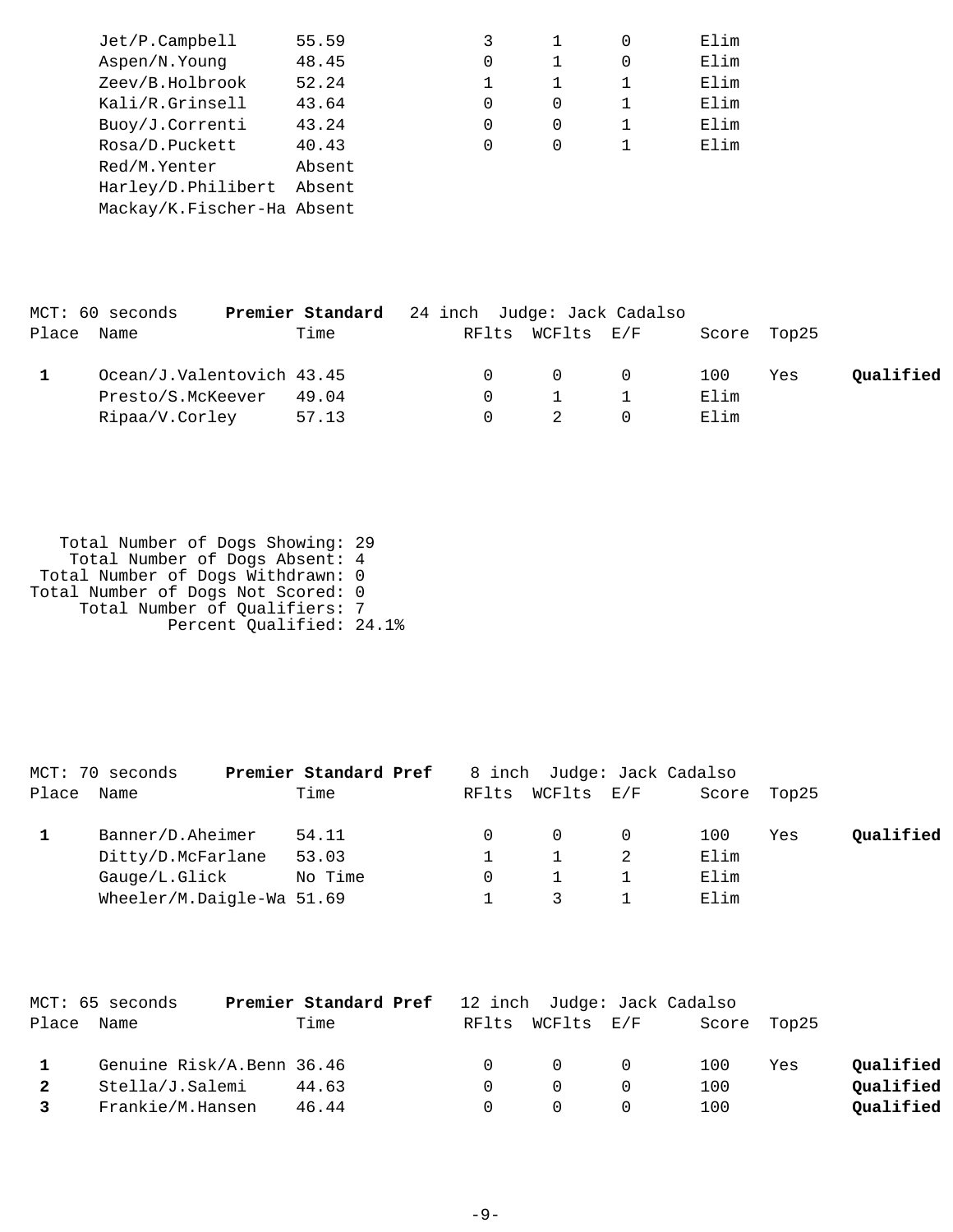| Carmela/C.Hokanson No Time |  |  |  |  | E⊥ım |
|----------------------------|--|--|--|--|------|
|----------------------------|--|--|--|--|------|

|       | MCT: 60 seconds           | Premier Standard Pref |               |            | 16 inch Judge: Jack Cadalso |       |
|-------|---------------------------|-----------------------|---------------|------------|-----------------------------|-------|
| Place | Name                      | Time                  | RFlts         | WCFlts E/F | Score                       | Top25 |
|       | Alli/R.Clark              | 48.64                 |               |            | Elim                        |       |
|       | Desi/D.Dubow              | No Time               | $\mathcal{L}$ | $\Omega$   | Elim                        |       |
|       | CleverGirl/M.Baldwi 43.94 |                       |               | $\Omega$   | Elim                        |       |
|       | Happy/A.Gilmer            | Absent                |               |            |                             |       |
|       | Bristol/A.Hopkins         | Absent                |               |            |                             |       |

|                | MCT: 65 seconds           | <b>Premier Standard Pref</b> 20 inch Judge: Jack Cadalso |        |                                         |                              |     |           |
|----------------|---------------------------|----------------------------------------------------------|--------|-----------------------------------------|------------------------------|-----|-----------|
| Place Name     |                           | Time                                                     |        |                                         | RFlts WCFlts E/F Score Top25 |     |           |
| $\mathbf{1}$   | Slash/J.Bauder-Heid 46.87 |                                                          |        | $\begin{matrix} 0 & 0 & 0 \end{matrix}$ | 100                          | Yes | Qualified |
| $\overline{2}$ | Jolie-Ko/M.Spence 58.77   |                                                          | $\cap$ | $\Omega$ $\Omega$                       | 100                          |     | Qualified |

| Total Number of Dogs Showing: 13   |  |
|------------------------------------|--|
| Total Number of Dogs Absent: 2     |  |
| Total Number of Dogs Withdrawn: 0  |  |
| Total Number of Dogs Not Scored: 0 |  |
| Total Number of Qualifiers: 6      |  |
| Percent Qualified: 46.2%           |  |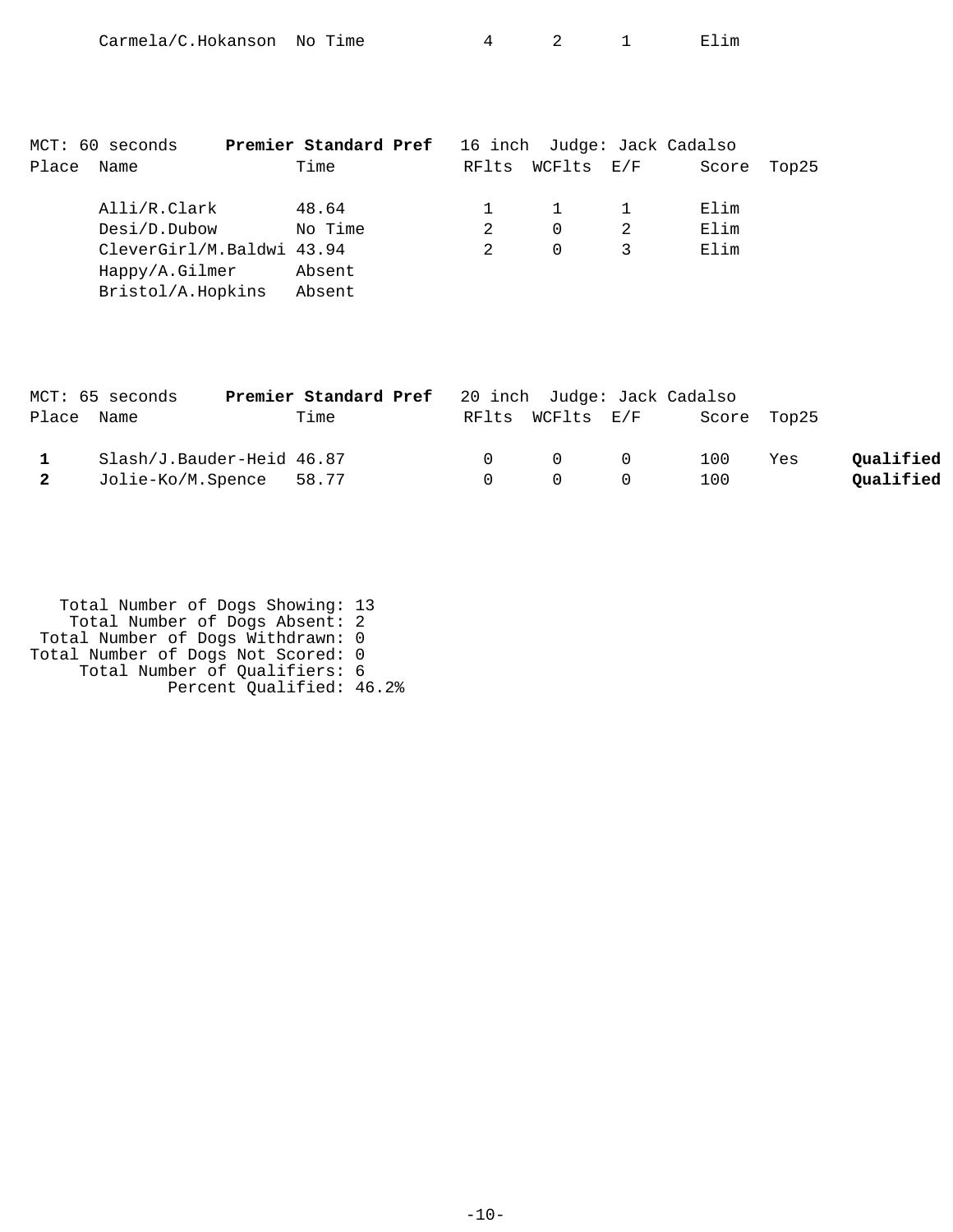## **Saturday, February 12, 2022 Marion Alachua Dog Training Association, Inc. Master/Excellent Standard**

| Place        | Distance: 178 yards SCT: 76 seconds<br>Name          | Time                     |                   | Excellent                      |                   | 8 inch Judge: Jack Cadalso<br>TFlts RFlts WCFlts TblFlts E/F |                            | Score        |           |
|--------------|------------------------------------------------------|--------------------------|-------------------|--------------------------------|-------------------|--------------------------------------------------------------|----------------------------|--------------|-----------|
| $\mathbf{1}$ | Delta/G.Robertson<br>Jiffy/J.Blum                    | 63.03<br>84.89           | $\mathbf 0$<br>24 | 0<br>$6\overline{6}$           | 0<br>$\mathbf{1}$ | $\mathsf{O}$<br>$\mathbf{1}$                                 | 0<br>$\mathbf 0$           | 100<br>Elim  | Qualified |
|              | Jeli/S.Jackson                                       | 53.91                    | $\mathbf 0$       | $\Omega$                       | 1                 | $\Omega$                                                     | $\mathbf 0$                | Elim         |           |
|              | Distance: 178 yards SCT: 71 seconds                  |                          |                   | Excellent                      |                   | 12 inch Judge: Jack Cadalso                                  |                            |              |           |
| Place        | Name                                                 | Time                     | TFlts             |                                |                   | RFlts WCFlts TblFlts E/F                                     |                            | Score        |           |
| $\mathbf{1}$ | Riley/C.Ruth                                         | 42.77                    | $\Omega$          | $\mathbf 0$                    | 0                 | $\mathbf 0$                                                  | $\mathbf 0$                | 100          | Qualified |
|              | Gina/L.Pope-Hall<br>Jet/D.Aheimer<br>Journey/M.Ennis | 94.97<br>85.57<br>Absent | 69<br>42          | $\overline{4}$<br>$\mathbf{1}$ | $\mathbf 0$<br>0  | $\mathbf 0$<br>$\mathbf 0$                                   | $\mathbf 1$<br>$\mathbf 0$ | Elim<br>Elim |           |
|              |                                                      |                          |                   |                                |                   |                                                              |                            |              |           |
|              |                                                      |                          |                   |                                |                   |                                                              |                            |              |           |
|              |                                                      |                          |                   |                                |                   |                                                              |                            |              |           |

| Place | Distance: 184 yards SCT:<br>Name                                     | 70 seconds<br>Time | TFlts        | Excellent |   | 16 inch Judge: Jack Cadalso<br>RFlts WCFlts TblFlts | E/F | Score                |           |
|-------|----------------------------------------------------------------------|--------------------|--------------|-----------|---|-----------------------------------------------------|-----|----------------------|-----------|
|       | Finnegan/A.Burke<br>Jackson/D.Hamm                                   | 48.47<br>76.43     | 0<br>18      | 0         | 2 | $\Omega$<br>$\Omega$                                | 0   | 100<br>Elim          | Oualified |
|       | Megan/D.Hengsteler<br>Mickey Mantle/N.Ste 62.94<br>Tess/C.Youngblood | 63.64<br>82.70     | 0<br>0<br>36 | 2<br>4    | 2 | $\Omega$<br>$\Omega$                                |     | Elim<br>Elim<br>Elim |           |
|       | Virgil/B.Dumbaugh                                                    | Absent             |              |           |   |                                                     |     |                      |           |

|       | Distance: 190 yards | SCT: 66 seconds |          | Excellent     |          | 20 inch              | Judge: Jack Cadalso |       |
|-------|---------------------|-----------------|----------|---------------|----------|----------------------|---------------------|-------|
| Place | Name                | Time            | TFlts    |               |          | RFlts WCFlts TblFlts | E/F                 | Score |
|       | Axl Rose/J.O'Neill  | 71.56           | 15       | 2             |          | $\Omega$             | 2                   | Elim  |
|       | Vesper/L.Lane       | No Time         |          |               | 0        | $\Omega$             |                     | Elim  |
|       | Aura/D.Mlatecek     | 47.02           | 0        |               |          | 0                    |                     | Elim  |
|       | Pippa/N.DePetris    | 84.69           | 54       | 3             | 3        | $\Omega$             | 2                   | Elim  |
|       | Zuli/R.Fulcer       | 64.56           | $\Omega$ | $\mathcal{L}$ | 2        | $\Omega$             | 2                   | Elim  |
|       | Kiwi/E.Manubens     | 48.29           | $\Omega$ |               | O        | $\Omega$             | $\Omega$            | Elim  |
|       | Soarin'/T.Flitsch   | 37.09           | $\Omega$ |               | $\Omega$ | $\Omega$             |                     | Elim  |
|       | Fionn/C.Bester      | 74.42           | 2.4      | $\mathcal{L}$ |          | $\Omega$             | $\Omega$            | Elim  |
|       |                     |                 |          |               |          |                      |                     |       |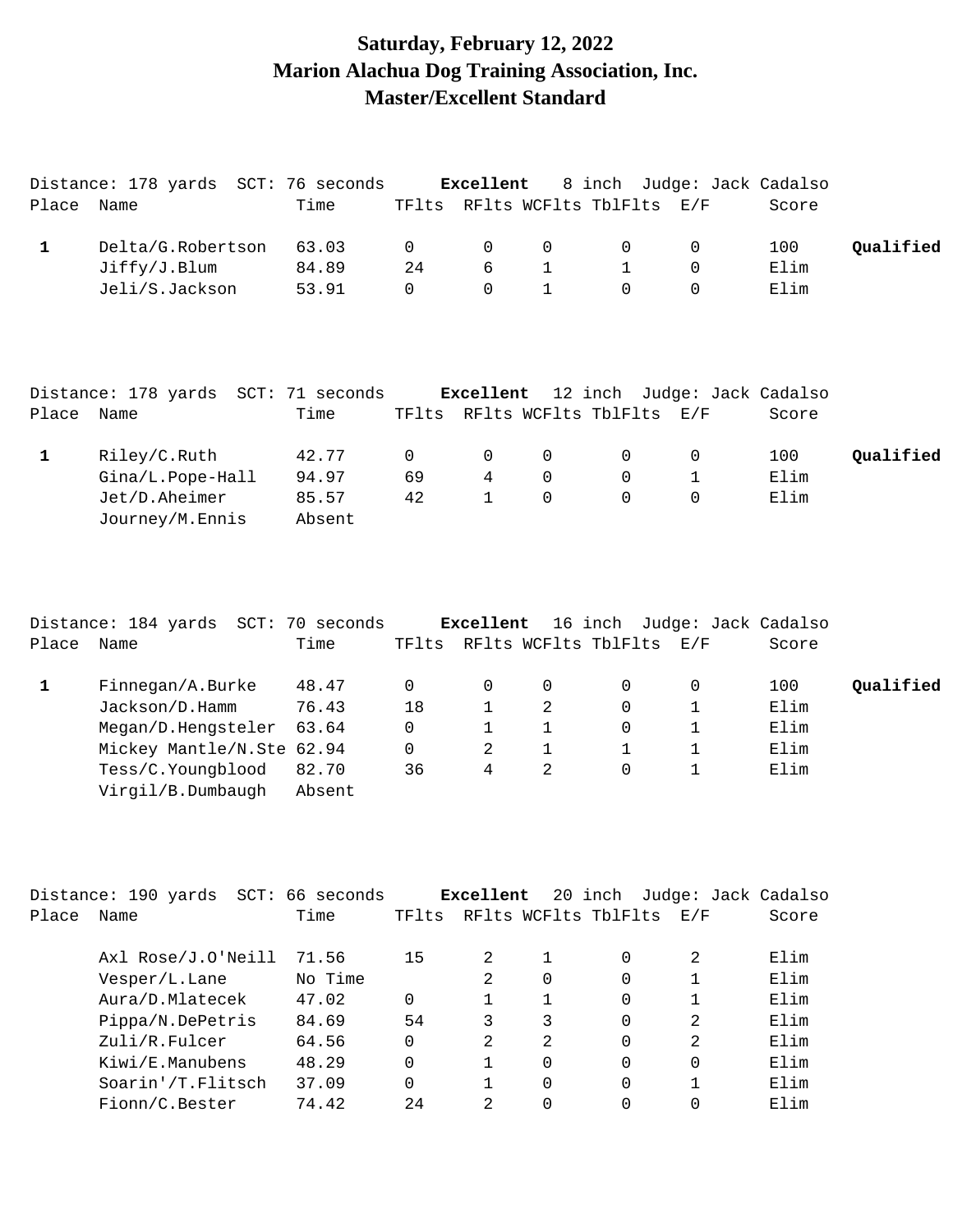|            | Looxx/J.Hamilton<br>Kit/L.Perry Absent                                                                    | 72.58          | 18          | $\mathbf{1}$              | $\mathbf 0$ | $\overline{0}$                 | $\Omega$                    | Elim         |  |
|------------|-----------------------------------------------------------------------------------------------------------|----------------|-------------|---------------------------|-------------|--------------------------------|-----------------------------|--------------|--|
| Place Name | Distance: 190 yards SCT: 71 seconds Excellent 24 inch Judge: Jack Cadalso                                 | Time           |             |                           |             | TFlts RFlts WCFlts TblFlts E/F |                             | Score        |  |
|            | Ripaa/V.Corley 69.58<br>Belle/M.Briant No Time                                                            |                | $\mathbf 0$ | $2 \quad$<br>$\mathbf{1}$ | 5<br>3      | $\mathbf 0$<br>$\Omega$        | $\mathbf 0$<br>$\mathbf{1}$ | Elim<br>Elim |  |
| Place      | Distance: 190 yards SCT: 66 seconds Excellent 24 inch Choice Judge: Jack Cadalso<br>Name<br>Lewie/M.Lewin | Time<br>Absent |             |                           |             | TFlts RFlts WCFlts TblFlts E/F |                             | Score        |  |

 Total Number of Dogs Showing: 22 Total Number of Dogs Absent: 4 Total Number of Dogs Withdrawn: 0 Total Number of Dogs Not Scored: 0 Total Number of Qualifiers: 3 Percent Qualified: 13.6%

|              | Distance: 178 yards<br>SCT: | 76 seconds |             | Master   | 8 inch |                      |          | Judge: Jack Cadalso |           |
|--------------|-----------------------------|------------|-------------|----------|--------|----------------------|----------|---------------------|-----------|
| Place        | Name                        | Time       | TFlts       |          |        | RFlts WCFlts TblFlts | E/F      | Score               |           |
| 1            | Louis/A.Samuels             | 43.57      | $\Omega$    | 0        | 0      | $\Omega$             | 0        | 100                 | Qualified |
| $\mathbf{2}$ | Indie/V.Manzi               | 46.45      | $\Omega$    | $\Omega$ | 0      | $\Omega$             | $\Omega$ | 100                 | Qualified |
| 3            | Poppy/E.Baxter              | 52.98      | $\Omega$    | $\Omega$ | 0      | $\Omega$             | $\Omega$ | 100                 | Qualified |
| 4            | Shaylee/S.Marr              | 57.59      | $\mathbf 0$ | 0        | 0      | 0                    | 0        | 100                 | Qualified |
|              | Winston/T.Crumpler          | 53.75      | $\Omega$    | $\Omega$ |        | $\Omega$             | $\Omega$ | Elim                |           |
|              | Riesling/S.Vespeste 52.30   |            | $\Omega$    |          | 2      | $\Omega$             | 0        | Elim                |           |
|              | Jive/K.Wlodarski            | 49.34      | $\Omega$    |          | 0      | $\Omega$             | $\Omega$ | Elim                |           |
|              | Diva/L.Saputo               | 60.53      | $\Omega$    | 4        |        | $\Omega$             |          | Elim                |           |
|              | Libby/L.Clark               | 60.73      | $\Omega$    | $\Omega$ | 0      | $\Omega$             |          | Elim                |           |
|              | Bindi/R.Stille              | 54.50      | $\Omega$    |          |        | $\Omega$             |          | Elim                |           |
|              | Gabby/A.Samuels             | No Time    |             |          | 2      | $\Omega$             |          | Elim                |           |
|              | Ember/C.Froman              | 66.57      | $\Omega$    | $\Omega$ | 0      | $\overline{0}$       | $\Omega$ | 100                 | Qualified |
|              | Taysee/M.Backstrom          | 63.00      | $\Omega$    | $\Omega$ | 0      | 0                    | 0        | 100                 | Qualified |
|              |                             |            |             |          |        |                      |          |                     |           |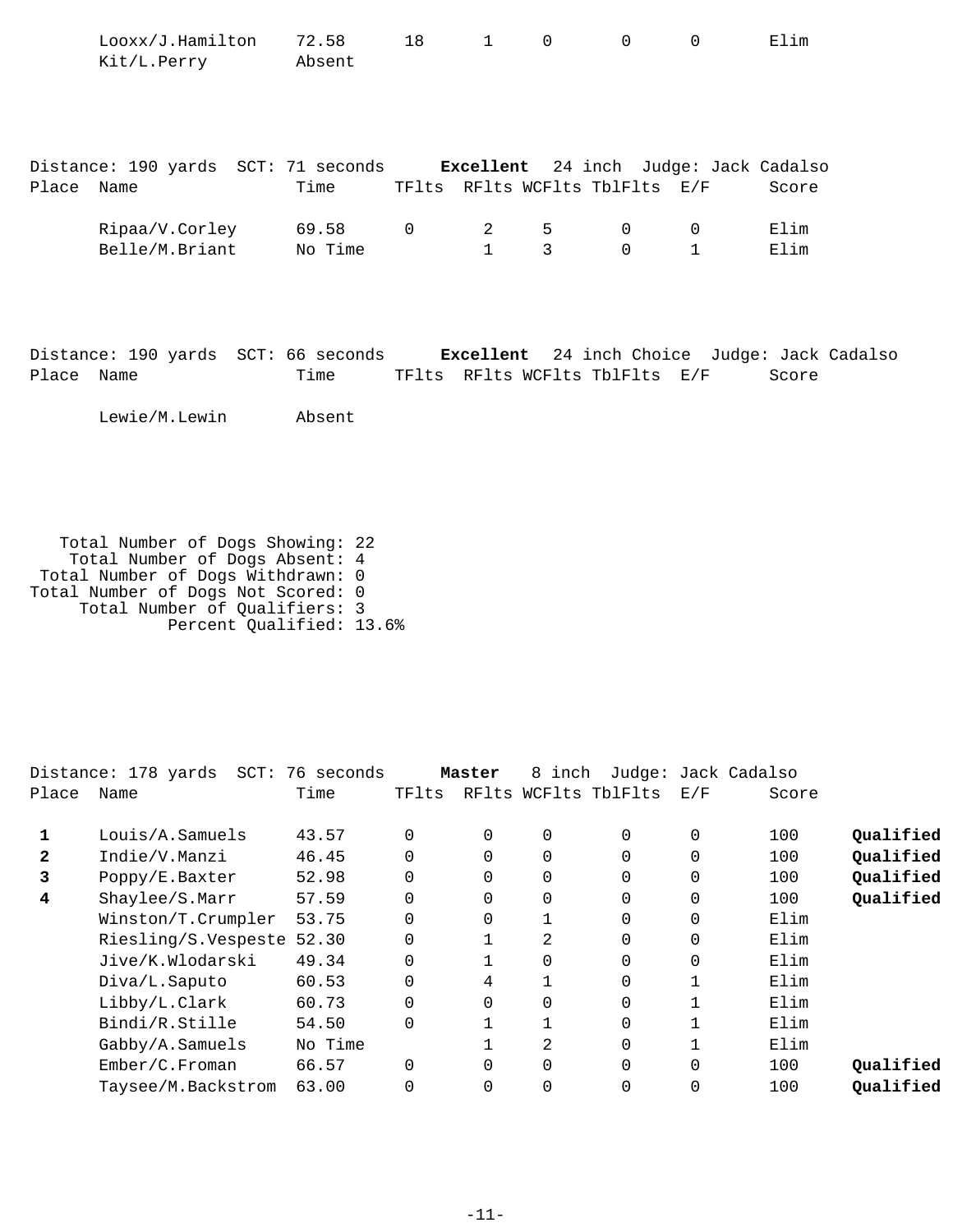|              | Distance: 178 yards SCT: 71 seconds |         |          | Master         | 12 inch     |                      |             | Judge: Jack Cadalso |           |
|--------------|-------------------------------------|---------|----------|----------------|-------------|----------------------|-------------|---------------------|-----------|
| Place        | Name                                | Time    | TFlts    |                |             | RFlts WCFlts TblFlts | E/F         | Score               |           |
| 1            | Spiffy/S.Price                      | 43.88   | $\Omega$ | $\Omega$       | 0           | $\Omega$             | 0           | 100                 | Qualified |
| $\mathbf{2}$ | Surfer Dude/F.Gilme 44.92           |         | $\Omega$ | $\Omega$       | $\mathbf 0$ | 0                    | 0           | 100                 | Qualified |
| 3            | Maddie/D.West                       | 45.72   | $\Omega$ | $\Omega$       | $\mathbf 0$ | $\Omega$             | $\Omega$    | 100                 | Qualified |
| 4            | Ernie/N.Pagan                       | 48.01   | 0        | $\Omega$       | $\mathbf 0$ | $\Omega$             | $\mathbf 0$ | 100                 | Qualified |
|              | Bill/L.Golden DVM                   | 63.38   | $\Omega$ | $\Omega$       | $\mathbf 0$ | $\Omega$             | 1           | Elim                |           |
|              | Poky/P.Dural                        | No Time |          | $\mathbf{1}$   | 1           | $\Omega$             | 1           | Elim                |           |
|              | Obi Wan/E.Dobber                    | No Time |          | 1              | 1           | 0                    | 1           | Elim                |           |
|              | Franci/G.Richards                   | No Time |          | $\mathbf{1}$   | 1           | 0                    | 2           | Elim                |           |
|              | Louise/D.Hebert                     | 57.15   | $\Omega$ | 2              | 1           | 0                    | 1           | Elim                |           |
|              | Reba/M.Calderone                    | 61.59   | 0        | 1              | 0           | 0                    | 0           | Elim                |           |
|              | Captain Jack/J.Baud                 | 51.21   | 0        | 0              | $\mathbf 0$ | 0                    | 2           | Elim                |           |
|              | Blu/N.Olimpo                        | 65.48   | $\Omega$ | 1              | 1           | $\Omega$             | $\mathbf 0$ | Elim                |           |
|              | Token/H.Carpenter                   | 63.65   | $\Omega$ | $\mathbf{1}$   | 1           | $\Omega$             | $\mathbf 0$ | Elim                |           |
|              | Julie/T.Poirier                     | 53.98   | $\Omega$ | $\Omega$       | 1           | $\Omega$             | 0           | Elim                |           |
|              | Kelli/T.Poirier                     | 53.91   | 0        | 0              | 0           | 0                    | 0           | 100                 | Qualified |
|              | Dice/K.Misegadis                    | 59.49   | 0        | $\Omega$       | 0           | 0                    | $\Omega$    | 100                 | Qualified |
|              | Beyda/J.Shelley                     | 54.51   | $\Omega$ | $\Omega$       | $\mathbf 0$ | $\Omega$             | 0           | 100                 | Qualified |
|              | Jolie/R.Goudreau                    | 64.05   | 0        | 0              | 0           | 0                    | 0           | 100                 | Qualified |
|              | Surfer Girl/M.Koepp                 | 49.55   | $\Omega$ | $\Omega$       | 0           | $\Omega$             | $\mathbf 0$ | 100                 | Qualified |
|              | Sofia/L.Fearn                       | Absent  |          |                |             |                      |             |                     |           |
|              | Chili/L.Golden DVM                  | 58.86   | $\Omega$ | $\overline{0}$ | 0           | 0                    | $\mathbf 0$ | 100                 | Qualified |
|              |                                     |         |          |                |             |                      |             |                     |           |

|              | Distance: 184 yards SCT:    | 70 seconds |          | Master   | 16 inch        |                      |             | Judge: Jack Cadalso |           |
|--------------|-----------------------------|------------|----------|----------|----------------|----------------------|-------------|---------------------|-----------|
| Place        | Name                        | Time       | TFlts    |          |                | RFlts WCFlts TblFlts | E/F         | Score               |           |
|              | Jimmy Choo/N.Stegal 46.57   |            | 0        | 0        | 0              | 0                    | 0           | 100                 | Qualified |
| $\mathbf{2}$ | Cooper/L.Clark              | 47.90      | 0        | 0        | 0              | 0                    | 0           | 100                 | Qualified |
| 3            | Sami/S.Krpan                | 50.28      | 0        | $\Omega$ | 0              | 0                    | $\mathbf 0$ | 100                 | Qualified |
| 4            | Charlie Bear/M.Hans 51.12   |            | $\Omega$ | 0        | 0              | 0                    | 0           | 100                 | Qualified |
|              | Sterling/V.MacVicar No Time |            |          |          | 1              | 0                    |             | Elim                |           |
|              | Flame/P.Hanna               | 53.97      | $\Omega$ |          | 2              | 0                    | 2           | Elim                |           |
|              | SeaYa/A.Hopkins             | 44.63      | $\Omega$ | 2        | $\Omega$       | 0                    |             | Elim                |           |
|              | Giorgio/T.Poirier           | 57.50      | $\Omega$ |          | 2              | 0                    |             | Elim                |           |
|              | Flyer/A.Goodspeed           | 49.01      | 0        | 0        | 2              | 0                    | 0           | Elim                |           |
|              | Kyze/D.Shevitski            | 50.12      | $\Omega$ |          |                | 0                    |             | Elim                |           |
|              | Bragg/S.Moody               | No Time    |          |          |                | 0                    |             | Elim                |           |
|              | Austin/L.Pope-Hall          | 65.05      | $\Omega$ |          | 0              | 0                    | 0           | Elim                |           |
|              | Brett/L.Fearn               | 38.22      | $\Omega$ | 0        | 0              | 0                    | 1           | Elim                |           |
|              | Mai Tai/V.Holst             | No Time    |          | $\Omega$ |                | 0                    |             | Elim                |           |
|              | Amber/V.MacVicar            | No Time    |          |          | 2              |                      |             | Elim                |           |
|              | Kindle/P.Hanna              | No Time    |          |          | $\overline{2}$ | 0                    | 3           | Elim                |           |
|              | Trudy/B.Jordan              | 54.60      |          | 0        | 0              | 0                    | 0           | 100                 | Qualified |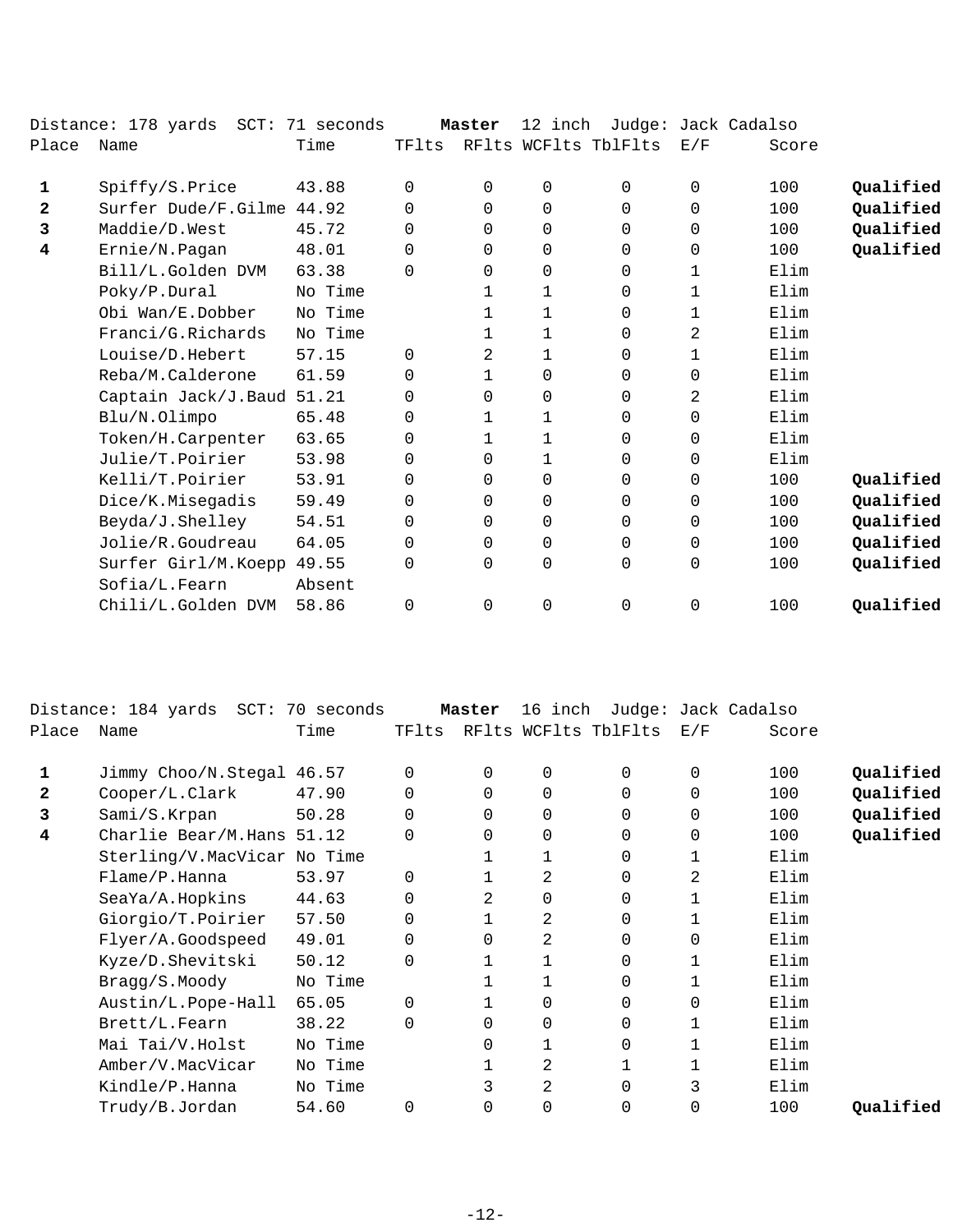| Piper/C.Youngblood 63.05 0 |  |  |  |  |  |  |  | 100 Qualified |
|----------------------------|--|--|--|--|--|--|--|---------------|
|----------------------------|--|--|--|--|--|--|--|---------------|

|                         | Distance: 190 yards SCT: 66 seconds |         |          | Master         | 20 inch             |                      |                     | Judge: Jack Cadalso |           |
|-------------------------|-------------------------------------|---------|----------|----------------|---------------------|----------------------|---------------------|---------------------|-----------|
| Place                   | Name                                | Time    | TFlts    |                |                     | RFlts WCFlts TblFlts | E/F                 | Score               |           |
|                         |                                     |         |          |                |                     |                      |                     |                     |           |
| 1                       | Kelso/A.Benner                      | 41.62   | 0        | 0              | 0                   | 0                    | 0                   | 100                 | Qualified |
| 2                       | Rosa/D.Puckett                      | 44.36   | $\Omega$ | $\Omega$       | 0                   | $\Omega$             | 0                   | 100                 | Qualified |
| 3                       | Joey/J.Russo                        | 44.74   | $\Omega$ | 0              | 0                   | 0                    | 0                   | 100                 | Qualified |
| $\overline{\mathbf{4}}$ | Jive/T.Dillon                       | 44.85   | $\Omega$ | 0              | 0                   | 0                    | 0                   | 100                 | Qualified |
|                         | Echo/F.Jones                        | No Time |          | 1              | 0                   | 1                    | 1                   | Elim                |           |
|                         | D.O.G./M.Monegue Ba No Time         |         |          | 1              | 0                   | 0                    | 0                   | Elim                |           |
|                         | Hobbes/J.Joyce                      | No Time |          | $\mathbf{1}$   | $\mathbf{1}$        | 0                    | 0                   | Elim                |           |
|                         | Gemma/S.Hyde                        | 53.09   | 0        | $\mathbf 1$    | $\mathbf{1}$        | 0                    | 1                   | Elim                |           |
|                         | Kona/D.Wolfson                      | 36.76   | 0        | $\mathbf 0$    | 0                   | 0                    | $\mathbf 1$         | Elim                |           |
|                         | Jet/P.Campbell                      | 49.17   | 0        | 2              | 2                   | 0                    | 2                   | Elim                |           |
|                         | Etta/J.McDermott                    | 37.24   | 0        | 0              | $\mathbf 0$         | 0                    | 1                   | Elim                |           |
|                         | Lacy/I.Dauer                        | 55.12   | 0        | $\mathbf 1$    | $\overline{a}$      | 0                    | $\mathbf 0$         | Elim                |           |
|                         | Skye/S.Holmes                       | 66.36   | 0        | 2              | $\mathbf 0$         | 0                    | 0                   | Elim                |           |
|                         | Mick/D.McAtee                       | 46.07   | $\Omega$ | $\Omega$       | 3                   | 0                    | 2                   | Elim                |           |
|                         | Sadie/B.Joyce                       | 54.55   | 0        | $\Omega$       | 0                   | 1                    | 2                   | Elim                |           |
|                         | Kali/R.Grinsell                     | 49.33   | 0        | $\overline{a}$ | $\mathbf{1}$        | 0                    | 2                   | Elim                |           |
|                         | Buoy/J.Correnti                     | 46.93   | 0        | 1              | $\mathbf{1}$        | 0                    | 0                   | Elim                |           |
|                         | She-Ra/M.Backstrom                  | 64.02   | $\Omega$ | $\mathbf 1$    | 0                   | 0                    | 0                   | Elim                |           |
|                         | Peak/L.Hill                         | No Time |          | 0              | $\mathbf 1$         | 1                    | 0                   | Elim                |           |
|                         | Mackay/K.Fischer-Ha 48.47           |         | 0        | $\mathbf 1$    | 1                   | 0                    | 0                   | Elim                |           |
|                         | Luna/R.Baxter                       | 53.53   | 0        | 0              | 0                   | 0                    | 1                   | Elim                |           |
|                         | Sundance/L.Hudak                    | No Time |          | 1              | $\mathbf{1}$        | 0                    | 1                   | Elim                |           |
|                         | Goldie/M. Yenter                    | 47.89   | 0        | 0              | 0                   | 0                    | 1                   | Elim                |           |
|                         | Ravyn/F.Jones                       | No Time |          | 1              | $\mathbf 1$         | 0                    | 1                   | Elim                |           |
|                         | Phoenix/D.Lewis                     | 80.00   | 42       | $\mathbf 1$    | 0                   | 0                    | 1                   | Elim                |           |
|                         | Red/M.Yenter                        | Absent  |          |                |                     |                      |                     |                     |           |
|                         | Maddie/R.Sharpe                     | 47.75   | 0        | 0              | 0                   | 0                    | 0                   | 100                 | Qualified |
|                         | Maverick/J.Messersm 47.20           |         | 0        | 0              | 0                   | 0                    | 0                   | 100                 | Qualified |
|                         | Rayce/S.Gonchar                     | 49.87   | 0        | 0              | 0                   | 0                    | 0                   | 100                 | Qualified |
|                         | Harley/D.Philibert                  | 60.02   | $\Omega$ | $\Omega$       | 0                   | $\Omega$             | 0                   | 100                 | Qualified |
|                         | TKO/D.Donaldson                     | 53.85   | 0        | $\mathsf 0$    | 0                   | 0                    | 0                   | 100                 | Qualified |
|                         | Aspen/N.Young                       | 50.40   | 0        | 0              | $\mathsf{O}\xspace$ | $\mathsf{O}\xspace$  | $\mathsf{O}\xspace$ | 100                 | Qualified |
|                         | Chili Pepper/D. Bate Absent         |         |          |                |                     |                      |                     |                     |           |
|                         | Zeev/B.Holbrook                     | 46.22   | 0        | 0              | 0                   | 0                    | 0                   | 100                 | Qualified |
|                         | Journey/D.Calivas                   | 54.48   | 0        | $\Omega$       | 0                   | 0                    | 0                   | 100                 | Qualified |
|                         | Aspen/A.Fluty                       | 50.72   | 0        | $\Omega$       | 0                   | 0                    | 0                   | 100                 | Qualified |
|                         | Chase/L.McKenzie                    | 60.92   | 0        | 0              | 0                   | 0                    | 0                   | 100                 | Qualified |
|                         | Kenai/B.Klingler                    | 58.72   | 0        | 0              | 0                   | 0                    | 0                   | 100                 | Qualified |
|                         | Magi/M.Monegue Barn 46.66           |         | 0        | 0              | 0                   | $\mathsf{O}$         | 0                   | 100                 | Qualified |
|                         |                                     |         |          |                |                     |                      |                     |                     |           |

|              | Distance: 190 yards  SCT: 71 seconds |                 |  | <b>Master</b> 24 inch Judge: Jack Cadalso |       |           |
|--------------|--------------------------------------|-----------------|--|-------------------------------------------|-------|-----------|
| Place Name   |                                      | Time            |  | TFlts RFlts WCFlts TblFlts E/F            | Score |           |
| $\mathbf{1}$ | Rainey/K.Staub                       | 45.89 0 0 0 0 0 |  |                                           | 100   | Qualified |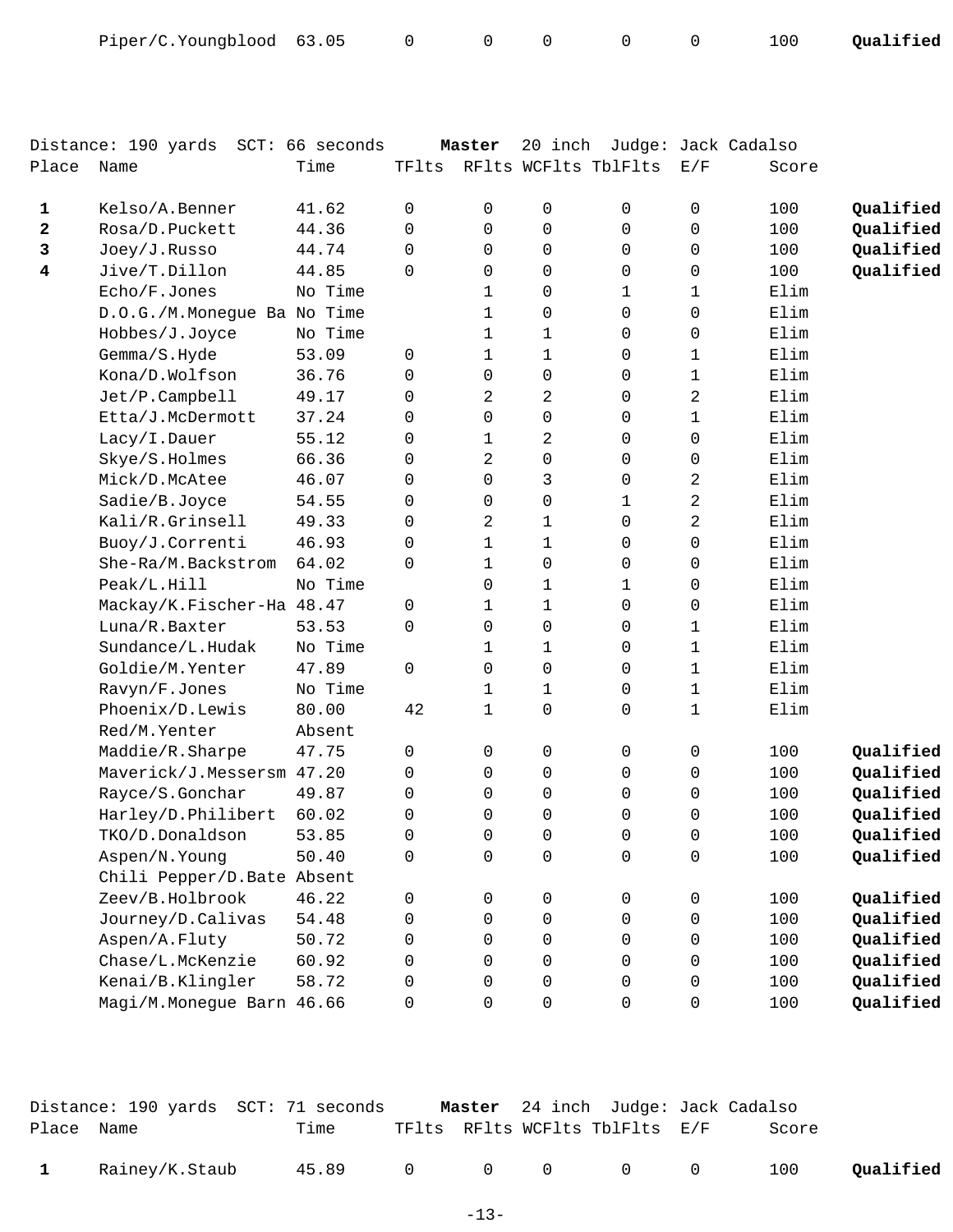| $\mathbf{2}$ | Ocean/J.Valentovich 46.07   |         | $\Omega$ | 0        | 0        | $\Omega$ | 100  | Oualified |
|--------------|-----------------------------|---------|----------|----------|----------|----------|------|-----------|
| 3            | Presto/S.McKeever           | 47.16   | $\Omega$ | $\Omega$ | 0        | $\Omega$ | 100  | Qualified |
| 4            | Glory/S.Gonchar             | 51.33   | $\Omega$ | $\Omega$ | 0        | $\Omega$ | 100  | Qualified |
|              | Tripoli/M.Briant            | 52.39   |          |          | 0        |          | Elim |           |
|              | Rex/V.Bridgham              | 60.53   | $\Omega$ | $\Omega$ | $\Omega$ |          | Elim |           |
|              | Slash/J.Bauder-Heid 50.45   |         |          | $\Omega$ | $\Omega$ | $\Omega$ | Elim |           |
|              | Markus/P.Mueller            | No Time |          | 2        | $\Omega$ |          | Elim |           |
|              | Willow/C.Witt               | No Time |          |          |          |          | Elim |           |
|              | Vira/J.Brettschneid No Time |         | 0        |          | $\Omega$ |          | Elim |           |
|              | Reagan/N.DiGiuseppe 48.09   |         | $\Omega$ | 1        | $\Omega$ | $\Omega$ | Elim |           |
|              | Rip/H.Horn                  | 45.54   | 0        | 0        | 0        | 1        | Elim |           |
|              | Quincy/M.Phillips           | Absent  |          |          |          |          |      |           |
|              |                             |         |          |          |          |          |      |           |

| Total Number of Dogs Showing: 100  |  |
|------------------------------------|--|
| Total Number of Dogs Absent: 4     |  |
| Total Number of Dogs Withdrawn: 0  |  |
| Total Number of Dogs Not Scored: 0 |  |
| Total Number of Qualifiers: 42     |  |
| Percent Qualified: 42.0%           |  |
|                                    |  |

|              | Distance: 178 yards SCT: 81 seconds Excellent Pref 4 inch Judge: Jack Cadalso  |                                     |                |                  |                        |                                |                        |       |           |
|--------------|--------------------------------------------------------------------------------|-------------------------------------|----------------|------------------|------------------------|--------------------------------|------------------------|-------|-----------|
| Place Name   |                                                                                | Time TFlts RFlts WCFlts TblFlts E/F |                |                  |                        |                                |                        | Score |           |
|              | Vada/B.Stewart 65.08                                                           |                                     | $\overline{0}$ | $\overline{0}$   | $1 \quad \blacksquare$ | $\mathbf{1}$                   | $1 \quad \blacksquare$ | Elim  |           |
| Place Name   | Distance: 178 yards SCT: 76 seconds Excellent Pref 8 inch Judge: Jack Cadalso  | Time                                |                |                  |                        | TFlts RFlts WCFlts TblFlts E/F |                        | Score |           |
|              | $Carter/J.Tice$ No Time                                                        |                                     |                | $1 \quad \cdots$ | $3 \sim$               | $0 \qquad \qquad$              | $\mathbf 1$            | Elim  |           |
|              |                                                                                |                                     |                |                  |                        |                                |                        |       |           |
|              | Distance: 184 yards SCT: 75 seconds Excellent Pref 12 inch Judge: Jack Cadalso |                                     |                |                  |                        |                                |                        |       |           |
| Place Name   |                                                                                | Time                                |                |                  |                        | TFlts RFlts WCFlts TblFlts E/F |                        | Score |           |
| $\mathbf{1}$ | Jessie/M.Blake 75.73 0                                                         |                                     |                | $\Omega$         | $\Omega$               | $\Omega$                       | $0 \qquad \qquad$      | 100   | Oualified |
| Place Name   | Distance: 190 yards SCT: 71 seconds Excellent Pref 16 inch Judge: Jack Cadalso | Time                                |                |                  |                        | TFlts RFlts WCFlts TblFlts E/F |                        | Score |           |

| CleverGirl/M.Baldwi 42.48 |  |  |  |  |  | E⊥ım |
|---------------------------|--|--|--|--|--|------|
|---------------------------|--|--|--|--|--|------|

-14-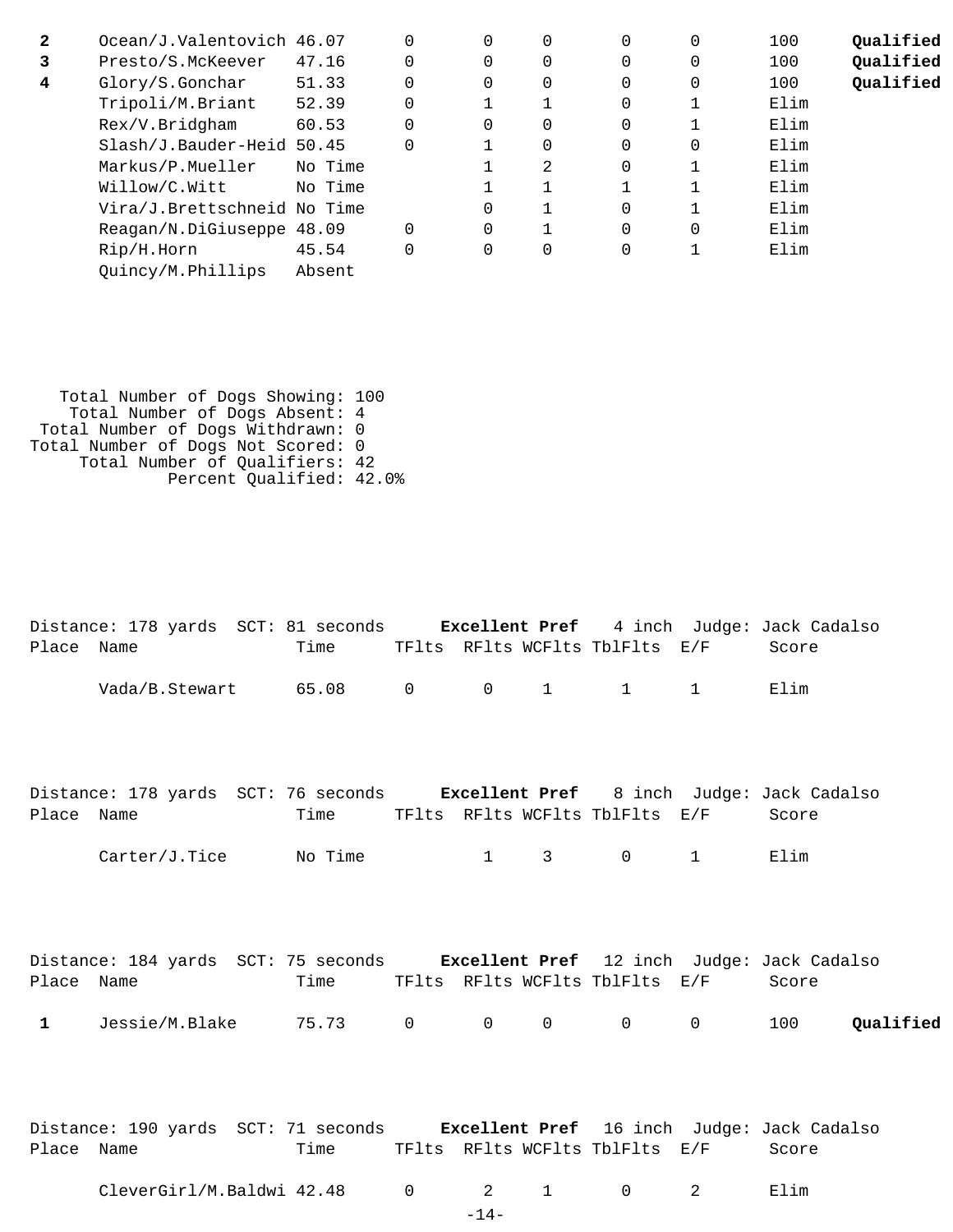| Corie/D.Brisson No Time |  |  | $\begin{array}{ccc} & & 1 \end{array}$<br><b>__</b> | Elim |
|-------------------------|--|--|-----------------------------------------------------|------|
|                         |  |  |                                                     |      |
|                         |  |  |                                                     |      |

|            | Distance: 190 yards SCT: 76 seconds |             |                                     |                                |   | <b>Excellent Pref</b> 20 inch Judge: Jack Cadalso |
|------------|-------------------------------------|-------------|-------------------------------------|--------------------------------|---|---------------------------------------------------|
| Place Name |                                     | Time        |                                     | TFlts RFlts WCFlts TblFlts E/F |   | Score                                             |
|            | BT/J.Casey                          | 77.71 3 2 0 |                                     | $\Omega$                       |   | Elim                                              |
|            | Bond/L.Lane                         | 65.74       | $0 \qquad \qquad 2 \qquad \qquad 2$ | $\Omega$                       | 4 | Elim                                              |
|            | Maisie/N.Grossman                   | Absent      |                                     |                                |   |                                                   |

 Total Number of Dogs Showing: 7 Total Number of Dogs Absent: 1 Total Number of Dogs Withdrawn: 0 Total Number of Dogs Not Scored: 0 Total Number of Qualifiers: 1 Percent Qualified: 14.3%

|              | Distance: 178 yards SCT: 81 seconds |         |       | Master Pref |          | 4 inch               |     | Judge: Jack Cadalso |           |
|--------------|-------------------------------------|---------|-------|-------------|----------|----------------------|-----|---------------------|-----------|
| Place        | Name                                | Time    | TFlts |             |          | RFlts WCFlts TblFlts | E/F | Score               |           |
|              | Judy Judy/F.Gilmer                  | 60.84   | 0     | 0           | $\Omega$ | $\Omega$             |     | 100                 | Qualified |
| $\mathbf{2}$ | Coco/R.Stille                       | 65.00   | 0     | 0           | $\Omega$ | $\Omega$             |     | 100                 | Qualified |
| 3            | Willow/C.Ponzo                      | 71.89   | 0     | $\Omega$    | $\Omega$ | $\Omega$             |     | 100                 | Qualified |
|              | Jaxx/S.Jackson                      | 65.54   | 0     | 0           |          |                      |     | Elim                |           |
|              | Finley/S.Palcic                     | No Time |       | 3           | $\Omega$ | $\Omega$             |     | Elim                |           |
|              | Skyy/G.Robertson                    | 66.27   | 0     |             |          | $\Omega$             |     | Elim                |           |
|              | Louie/K.Espy                        | 72.42   | 0     |             | $\Omega$ | $\Omega$             |     | Elim                |           |

|              | Distance: 178 yards<br>SCT: | 76 seconds |       | Master Pref |             | 8 inch               |     | Judge: Jack Cadalso |           |
|--------------|-----------------------------|------------|-------|-------------|-------------|----------------------|-----|---------------------|-----------|
| Place        | Name                        | Time       | TFlts |             |             | RFlts WCFlts TblFlts | E/F | Score               |           |
|              | Coco/K.Bennett              | 51.15      |       | 0           | 0           |                      | 0   | 100                 | Qualified |
| $\mathbf{2}$ | Banner/D.Aheimer            | 54.86      |       | 0           | $\mathbf 0$ |                      | 0   | 100                 | Qualified |
|              | Ditty/D.McFarlane           | 55.80      |       | 3           | 3           |                      |     | Elim                |           |
|              | Gauge/L.Glick               | 62.00      |       |             | $\Omega$    |                      | 0   | Elim                |           |
|              | Bella/E.Bradley             | 47.56      |       | 0           |             |                      | 0   | Elim                |           |
|              | Wheeler/M.Daigle-Wa No Time |            |       |             |             |                      |     | Elim                |           |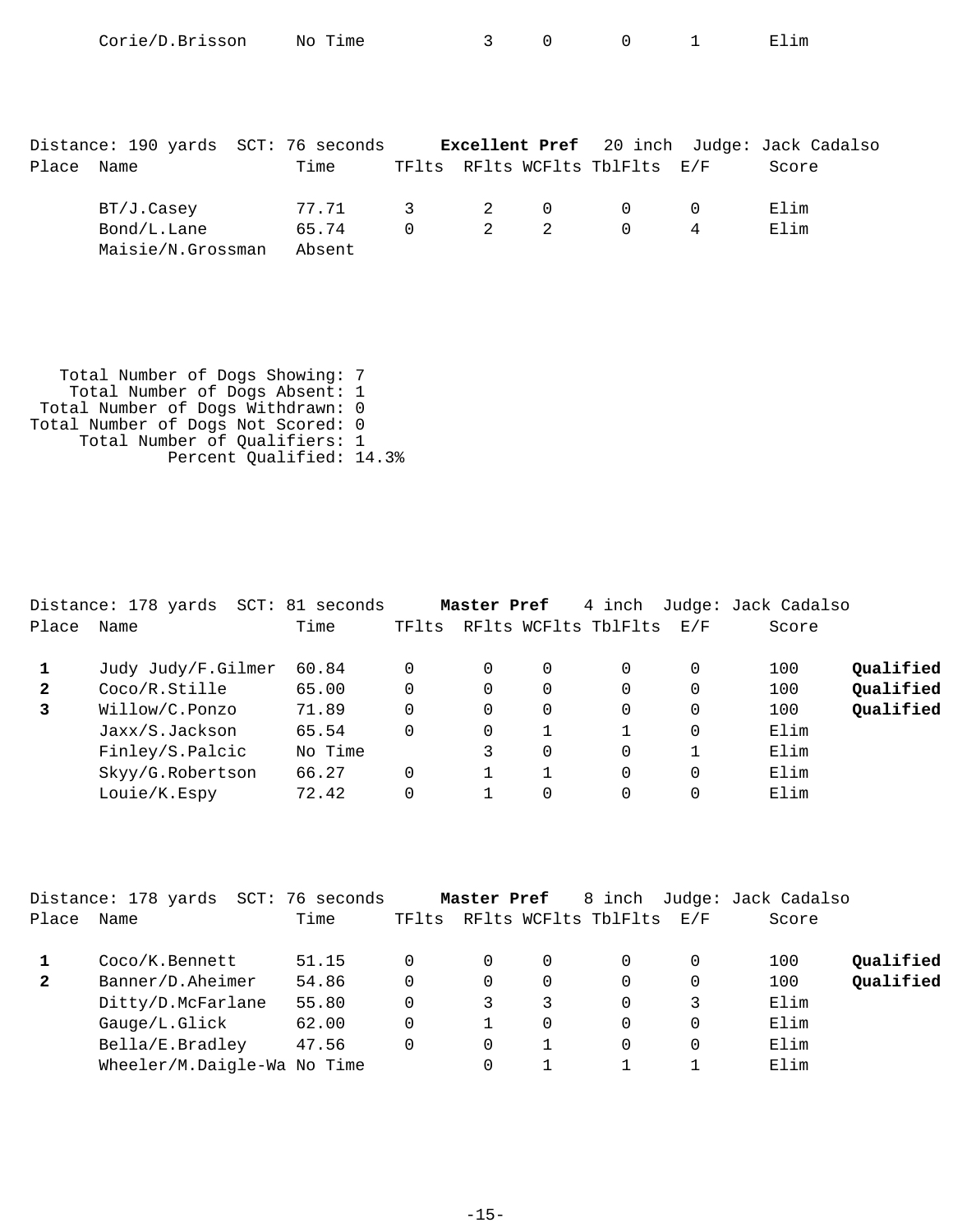|              | Distance: 184 yards SCT: 75 seconds |         |          | Master Pref |          | 12 inch              |                   | Judge: Jack Cadalso |           |
|--------------|-------------------------------------|---------|----------|-------------|----------|----------------------|-------------------|---------------------|-----------|
| Place        | Name                                | Time    | TFlts    |             |          | RFlts WCFlts TblFlts | $\rm E$ / $\rm F$ | Score               |           |
|              | Stella/J.Salemi                     | 48.32   |          | $\Omega$    | 0        | 0                    | $\Omega$          | 100                 | Qualified |
| $\mathbf{2}$ | Roux/M.Ennis                        | 51.35   | $\Omega$ | $\Omega$    | $\Omega$ | 0                    | 0                 | 100                 | Qualified |
| 3            | Dallas/J.Gorbas                     | 70.78   |          | 0           | 0        | 0                    | $\mathbf 0$       | 100                 | Qualified |
|              | Frankie/M.Hansen                    | No Time |          | 0           |          | $\Omega$             |                   | Elim                |           |
|              | Rubina/V.Holst                      | 55.56   |          |             | 2        | $\Omega$             | 2                 | Elim                |           |
|              | Genuine Risk/A.Benn 41.18           |         |          | 1           | 0        | 0                    | $\Omega$          | Elim                |           |
|              | Sting/B.Dumbaudh                    | Absent  |          |             |          |                      |                   |                     |           |
|              | Jinx/B.Anderson                     | Absent  |          |             |          |                      |                   |                     |           |
|              |                                     |         |          |             |          |                      |                   |                     |           |

|       | Distance: 190 yards<br>$SCT$ : | 71 seconds |          | Master Pref |             | 16 inch              |          | Judge: Jack Cadalso |           |
|-------|--------------------------------|------------|----------|-------------|-------------|----------------------|----------|---------------------|-----------|
| Place | Name                           | Time       | TFlts    |             |             | RFlts WCFlts TblFlts | E/F      | Score               |           |
|       | Party/M.Burton                 | 47.54      | 0        | $\Omega$    | $\mathbf 0$ | $\Omega$             | $\Omega$ | 100                 | Qualified |
| 2     | Rush/L.Hudak                   | 52.02      | 0        | 0           | $\mathbf 0$ | $\Omega$             | $\Omega$ | 100                 | Qualified |
| 3     | Blondie/D.Bates                | 52.44      | 0        | $\Omega$    | $\mathbf 0$ | $\Omega$             | 0        | 100                 | Qualified |
| 4     | Brighton/M.Burton              | 53.13      | $\Omega$ | $\Omega$    | $\mathbf 0$ | $\Omega$             | 0        | 100                 | Qualified |
|       | Alli/R.Clark                   | 41.04      | 0        |             |             | $\Omega$             | 2        | Elim                |           |
|       | Ninja/D.Mlatecek               | No Time    |          |             |             | $\Omega$             |          | Elim                |           |
|       | Gypsy Rose/S.Goncha 57.15      |            | 0        | $\Omega$    | $\Omega$    | $\Omega$             |          | Elim                |           |
|       | Max/S.Horwitz                  | 76.32      | 15       |             |             | $\Omega$             | 0        | Elim                |           |
|       | Riot/L.Hill                    | 46.65      | 0        |             | $\Omega$    | $\Omega$             | 1        | Elim                |           |
|       | Promise/M.Touchston 55.97      |            | 0        |             |             | $\Omega$             |          | Elim                |           |
|       | Bristol/A.Hopkins              | 43.44      | 0        | $\Omega$    | $\mathbf 0$ | $\Omega$             |          | Elim                |           |
|       | Peaches/N.DePetris             | 54.73      | 0        | $\Omega$    | $\mathbf 0$ | $\Omega$             | $\Omega$ | 100                 | Qualified |
|       | Katie/T.Priz                   | 60.66      | $\Omega$ | $\Omega$    | $\mathbf 0$ | $\Omega$             | $\Omega$ | 100                 | Qualified |
|       | Desi/D.Dubow                   | 55.47      | 0        | $\Omega$    | $\Omega$    | $\Omega$             | $\Omega$ | 100                 | Qualified |
|       |                                |            |          |             |             |                      |          |                     |           |

|              | Distance: 190 yards<br>SCT: | 76 seconds |          | Master Pref |   | 20 inch              |     | Judge: Jack Cadalso |           |
|--------------|-----------------------------|------------|----------|-------------|---|----------------------|-----|---------------------|-----------|
| Place        | Name                        | Time       | TFlts    |             |   | RFlts WCFlts TblFlts | E/F | Score               |           |
|              | BOSS429/M.Timken            | 46.26      |          |             | 0 | 0                    | 0   | 100                 | Qualified |
| $\mathbf{2}$ | Guinness/S.Marr             | 60.02      | 0        |             | 0 | 0                    | 0   | 100                 | Qualified |
|              | Benny/J.Joyce               | 58.76      | $\Omega$ | 2           | 2 | $\Omega$             | 2   | Elim                |           |
|              | Electra/J.Marco             | 50.89      | 0        |             |   | 0                    | 0   | Elim                |           |
|              | Jolie-Ko/M.Spence           | 62.43      | $\Omega$ |             |   | $\Omega$             |     | Elim                |           |
|              | Mojo/L.Wetherell            | 52.44      | 0        |             |   | 0                    | 2   | Elim                |           |
|              | Kio/J.Spitzer               | Absent     |          |             |   |                      |     |                     |           |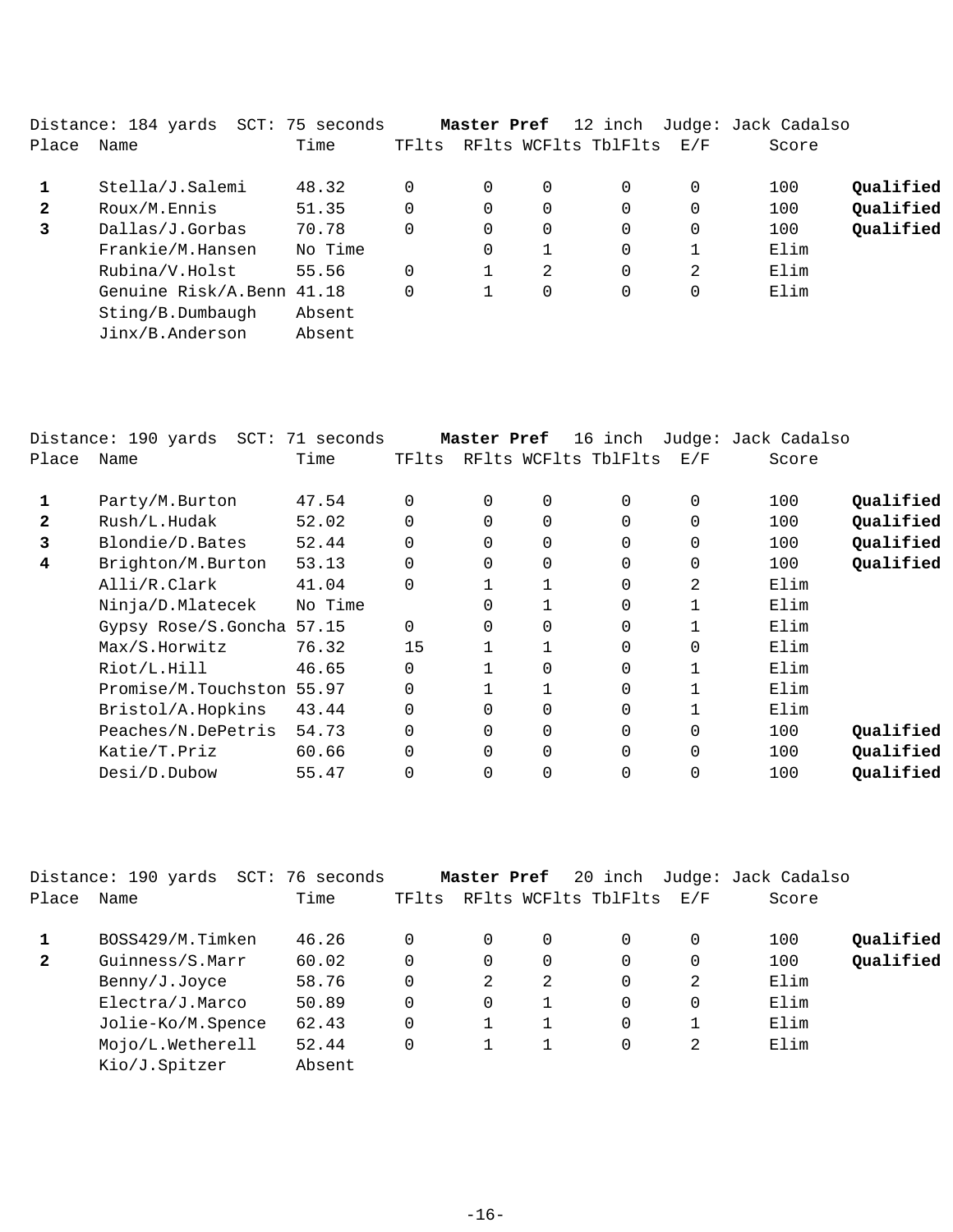Total Number of Dogs Showing: 39 Total Number of Dogs Absent: 3 Total Number of Dogs Withdrawn: 0 Total Number of Dogs Not Scored: 0 Total Number of Qualifiers: 17 Percent Qualified: 43.6%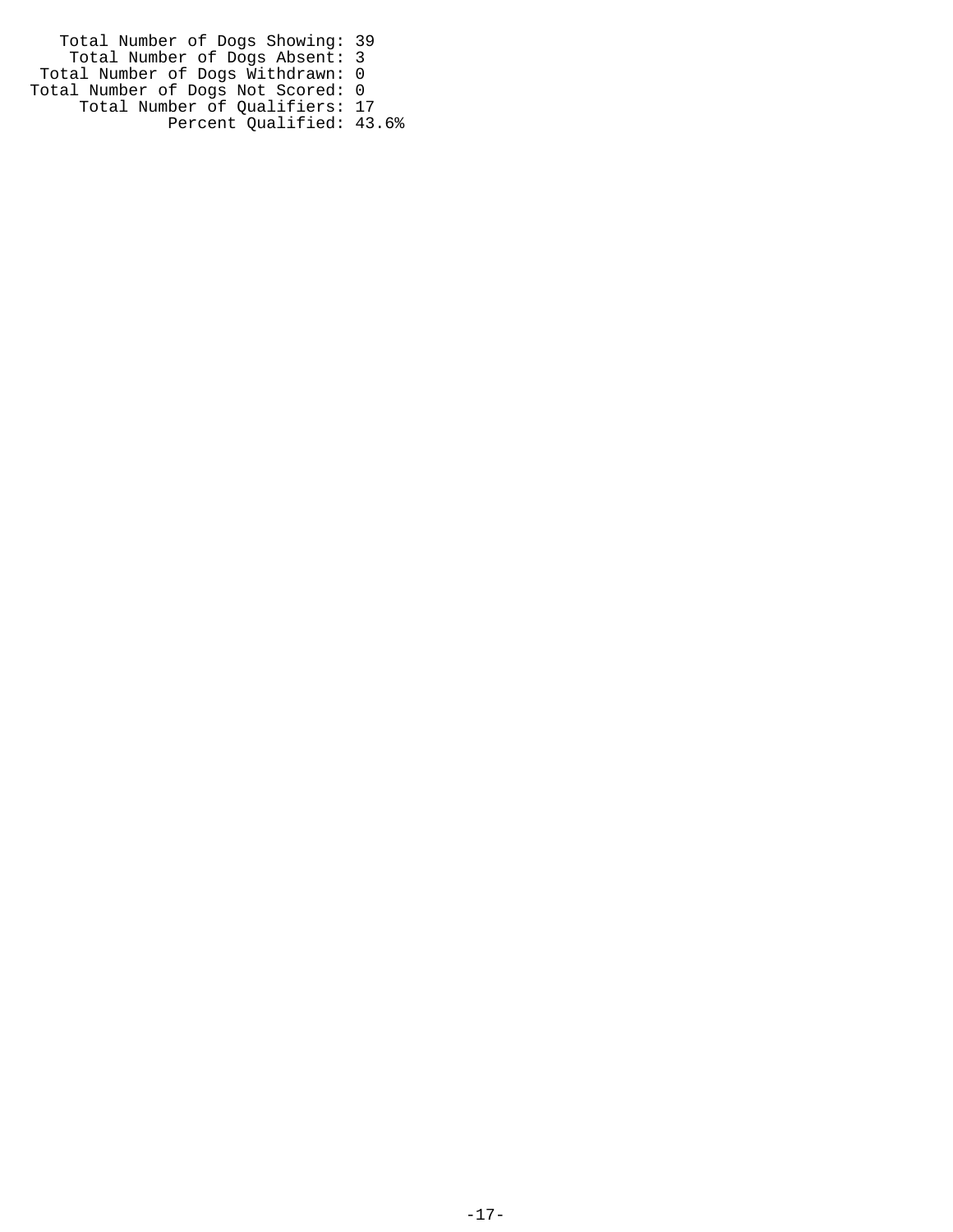## **Saturday, February 12, 2022 Marion Alachua Dog Training Association, Inc. Open Standard**

|                | Distance: 167 yards  SCT: 76 seconds                                          |         |             |                |                |                                | <b>Open</b> 12 inch Judge: Jack Cadalso |       |           |
|----------------|-------------------------------------------------------------------------------|---------|-------------|----------------|----------------|--------------------------------|-----------------------------------------|-------|-----------|
| Place Name     |                                                                               | Time    |             |                |                | TFlts RFlts WCFlts TblFlts E/F |                                         | Score |           |
|                | Rave/J.Valloze                                                                | 60.29   | $\Omega$    | $\Omega$       | $\overline{0}$ | $\mathbf{0}$                   | 4                                       | Elim  |           |
|                | Toots/D.West                                                                  | No Time |             | 2              | $\Omega$       | $\Omega$                       | $\mathbf{1}$                            | Elim  |           |
|                | Dannica/S.Garbecki                                                            | 63.99   | $\Omega$    | $\mathfrak{D}$ | $\Omega$       | $\Omega$                       | $\Omega$                                | Elim  |           |
| Place Name     |                                                                               | Time    |             |                |                | TFlts RFlts WCFlts TblFlts E/F |                                         | Score |           |
|                |                                                                               |         |             |                |                |                                |                                         |       |           |
|                | Maddie IX/E.Mann                                                              | Absent  |             |                |                |                                |                                         |       |           |
|                | Distance: 177 yards  SCT: 72 seconds <b>Open</b> 20 inch  Judge: Jack Cadalso |         |             |                |                |                                |                                         |       |           |
| Place Name     |                                                                               | Time    |             |                |                | TFlts RFlts WCFlts TblFlts E/F |                                         | Score |           |
| $\mathbf{1}$   | Myles/K.Sumner                                                                | 55.10   | $\mathbf 0$ | 1              | $\mathbf 0$    | $\Omega$                       | 0                                       | 95    | Qualified |
| $\overline{2}$ | Kira/E.Manubens                                                               | 62.07   | $\Omega$    | $\mathbf{1}$   | $\Omega$       | $\Omega$                       | $\mathbf 0$                             | 95    | Qualified |
|                | Huck/E.Manubens                                                               | 52.26   | $\mathbf 0$ | $\overline{c}$ | 1              | $\mathbf 0$                    | 1                                       | Elim  |           |
|                | Carson/N.Grossman                                                             | 80.29   | 16          | $\mathbf{1}$   | 2              | $\Omega$                       | $\Omega$                                | Elim  |           |
|                | Della/C.Pelz                                                                  | 77.40   | 10          | $\mathbf{1}$   | $\mathbf 0$    | 1                              | $\Omega$                                | 80    |           |

 Total Number of Dogs Showing: 8 Total Number of Dogs Absent: 1 Total Number of Dogs Withdrawn: 0 Total Number of Dogs Not Scored: 0 Total Number of Qualifiers: 2 Percent Qualified: 25.0%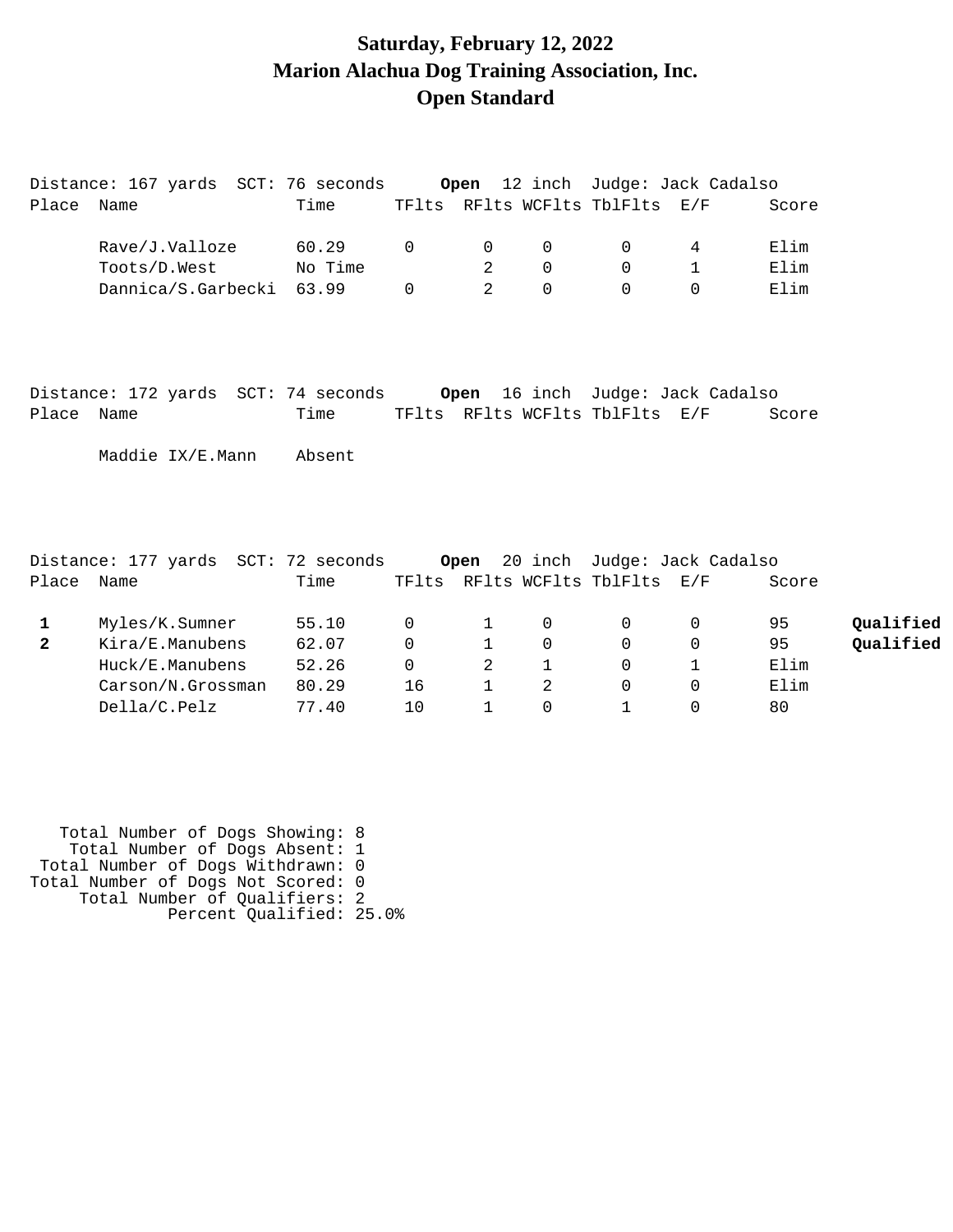## **Saturday, February 12, 2022 Marion Alachua Dog Training Association, Inc. Novice Standard**

|            | Distance: 133 yards SCT: 64 seconds                               |                 |                |              |                |                                |   | <b>Novice A</b> 20 inch Judge: Jack Cadalso |           |
|------------|-------------------------------------------------------------------|-----------------|----------------|--------------|----------------|--------------------------------|---|---------------------------------------------|-----------|
| Place Name |                                                                   | Time            |                |              |                | TFlts RFlts WCFlts TblFlts E/F |   | Score                                       |           |
|            | Sydney/W.Wignall<br>Elmo/J.Caliguro                               | 36.67<br>Absent | $\overline{0}$ | $\mathbf{1}$ | $\overline{0}$ | $\overline{0}$                 | 0 | 95                                          | Qualified |
|            | Total Number of Dogs Showing: 1<br>Total Number of Dogs Absent: 1 |                 |                |              |                |                                |   |                                             |           |

 Total Number of Dogs Withdrawn: 0 Total Number of Dogs Not Scored: 0 Total Number of Qualifiers: 1 Percent Qualified: 100.0%

|              | Distance: 132 yards SCT: 66 seconds |         |          |                |     | Novice B 16 inch Judge: Jack Cadalso |       |           |
|--------------|-------------------------------------|---------|----------|----------------|-----|--------------------------------------|-------|-----------|
| Place        | Name                                | Time    |          |                |     | TFlts RFlts WCFlts TblFlts E/F       | Score |           |
|              | Moxie/L.McKenzie                    | 44.90 0 |          | $\overline{0}$ | - 0 |                                      | 100   | Oualified |
| $\mathbf{2}$ | Jitter/T.Flitsch                    | 26.81   | $\Omega$ | $\Omega$       | 1   | $\Omega$                             | 95    | Oualified |
|              | Maverick/M.Daigle-W Absent          |         |          |                |     |                                      |       |           |
|              | Annie/M.Lewin                       | Absent  |          |                |     |                                      |       |           |
|              | Alqut/C.Hokanson                    | Absent  |          |                |     |                                      |       |           |

|            | Distance: 133 yards SCT: 64 seconds |                 |    |  | <b>Novice B</b> 20 inch Judge: Jack Cadalso |        |
|------------|-------------------------------------|-----------------|----|--|---------------------------------------------|--------|
| Place Name |                                     | Time            |    |  | TFlts RFlts WCFlts TblFlts E/F              | Score  |
|            | Kiwi/B.Green<br>Kera/J.Spitzer      | 77.85<br>Absent | 13 |  | $0 \qquad 1 \qquad 0 \qquad 1$              | F. lim |

|            | Distance: 133 yards SCT: 65 seconds |       |  |  | <b>Novice B</b> 24 inch Judge: Jack Cadalso                            |       |
|------------|-------------------------------------|-------|--|--|------------------------------------------------------------------------|-------|
| Place Name |                                     | Time  |  |  | TFlts RFlts WCFlts TblFlts E/F                                         | Score |
|            | Leo/R.Sharpe                        | 45.19 |  |  | $\begin{array}{ccccccccccccccccc}\n0 & 1 & 1 & 1 & 1 & 1\n\end{array}$ | Elim  |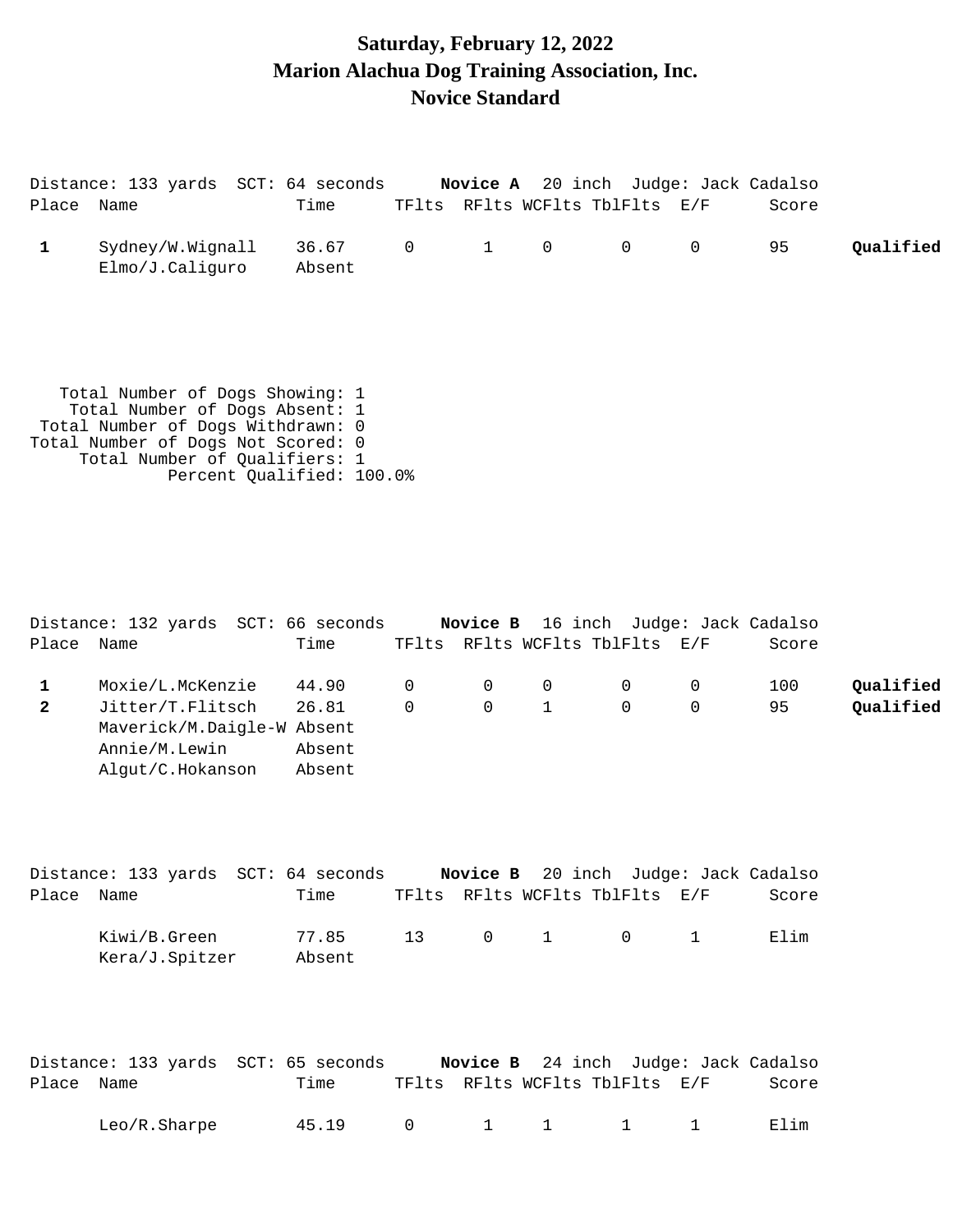Kodiak/J.Marco Absent

 Total Number of Dogs Showing: 4 Total Number of Dogs Absent: 5 Total Number of Dogs Withdrawn: 0 Total Number of Dogs Not Scored: 0 Total Number of Qualifiers: 2 Percent Qualified: 50.0%

Distance: 132 yards SCT: 71 seconds **Novice Pref** 12 inch Judge: Jack Cadalso Place Name Time TFlts RFlts WCFlts TblFlts E/F Score Carmela/C.Hokanson Absent Gif/M.Ouellette Absent

|       | Distance: 133 yards SCT: 70 seconds |        |           |          |          |                                | Novice Pref 20 inch Judge: Jack Cadalso |           |
|-------|-------------------------------------|--------|-----------|----------|----------|--------------------------------|-----------------------------------------|-----------|
| Place | Name                                | Time   |           |          |          | TFlts RFlts WCFlts TblFlts E/F | Score                                   |           |
|       | Rainbow/M.Timken                    | 44.41  | $\bigcap$ | $\Omega$ | $\Omega$ | $\Omega$                       | 100                                     | Oualified |
|       | Bjorn/K.Jones                       | 67.89  |           |          |          |                                | Elim                                    |           |
|       | Luna/D.Carter                       | 42.35  |           | $\Omega$ |          |                                | Elim                                    |           |
|       | Emmitt/J.Poulton                    | Absent |           |          |          |                                |                                         |           |

 Total Number of Dogs Showing: 3 Total Number of Dogs Absent: 3 Total Number of Dogs Withdrawn: 0 Total Number of Dogs Not Scored: 0 Total Number of Qualifiers: 1 Percent Qualified: 33.3%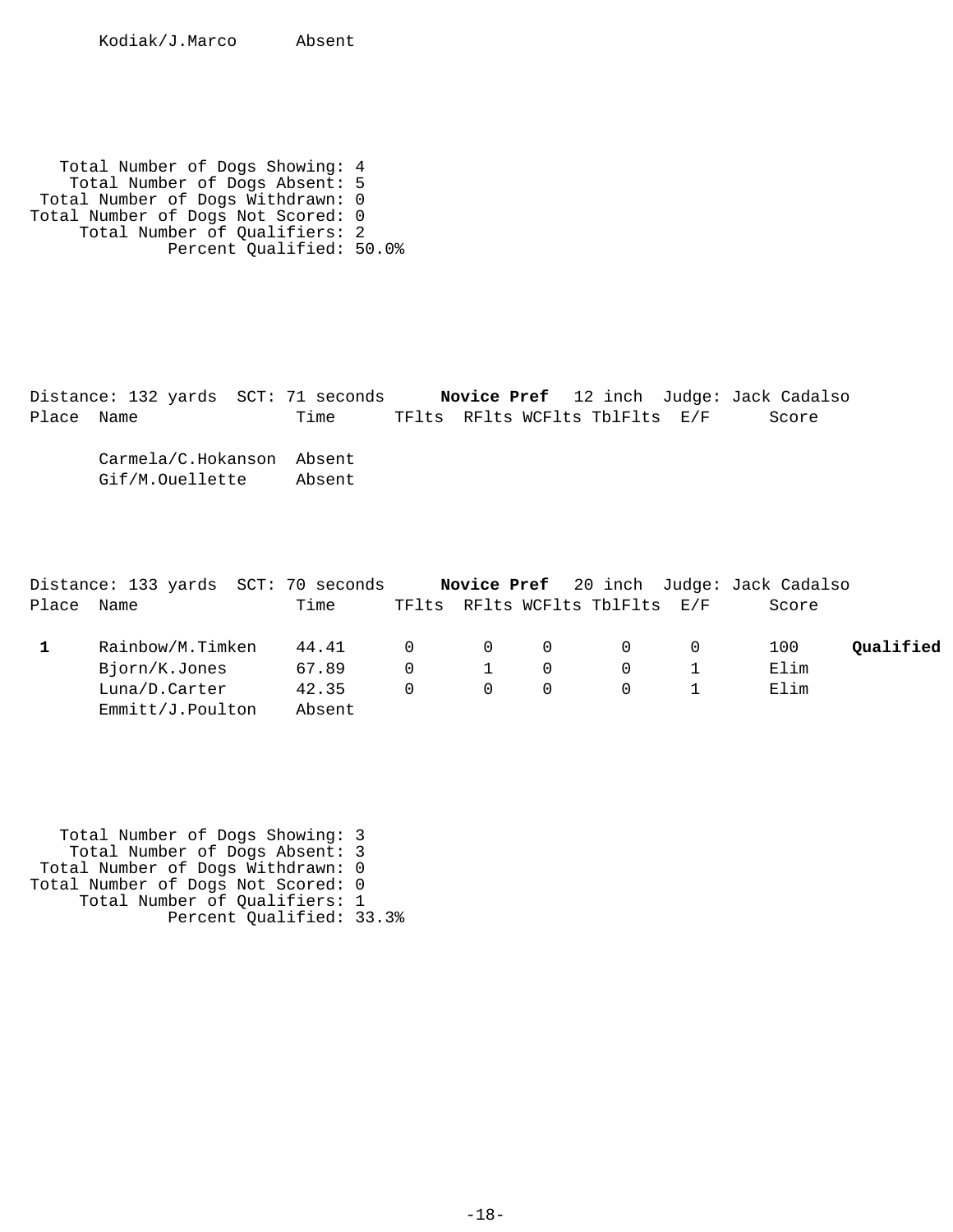# **Saturday, February 12, 2022 Marion Alachua Dog Training Association, Inc. Time 2 Beat**

|       | MCT: 60 seconds<br>Time 2 Beat |         | 12 inch Judge: Christine Bishop |     |                 |
|-------|--------------------------------|---------|---------------------------------|-----|-----------------|
| Place | Name                           | Time    | WCFlts                          | E/F | Points          |
| 1     | Riley/C.Ruth                   | 30.84   | 0                               | 0   | Qualified<br>10 |
|       | Spiffy/S.Price                 | 31.36   | 0                               | 0   | Qualified<br>9  |
|       | Dice/K.Misegadis               | 40.99   | 0                               |     | Elim            |
|       | Louise/D.Hebert                | 39.66   | 0                               |     | Elim            |
|       | Jolie/R.Goudreau               | No Time |                                 |     | Elim            |
|       | Jet/D.Aheimer                  | No Time | $\overline{0}$                  | 2   | Elim            |
|       | Gina/L.Pope-Hall               | 51.52   |                                 | 2   | Elim            |
|       | Ben/M.Miller                   | 49.93   |                                 |     | Elim            |
|       | Ernie/N.Pagan                  | 31.04   | 0                               |     | Elim            |

|       | MCT: 55 seconds            | Time 2 Beat |         |  | 16 inch | Judge: Christine Bishop |     |        |
|-------|----------------------------|-------------|---------|--|---------|-------------------------|-----|--------|
| Place | Name                       |             | Time    |  |         | WCFlts                  | E/F | Points |
|       | SeaYa/A.Hopkins            |             | 24.27   |  |         | 1                       | 0   | Elim   |
|       | Bragg/S.Moody              |             | 40.15   |  |         | 0                       |     | Elim   |
|       | Finnegan/A.Burke           |             | No Time |  |         | 0                       | 2   | Elim   |
|       | Jitter/T.Flitsch           |             | No Time |  |         | 2                       | 0   | Elim   |
|       | Flame/P.Hanna              |             | Absent  |  |         |                         |     |        |
|       | Virgil/B.Dumbaugh          |             | Absent  |  |         |                         |     |        |
|       | Maverick/M.Daigle-W Absent |             |         |  |         |                         |     |        |

|       | MCT: 50 seconds<br>Time 2 Beat | 20 inch | Judge: Christine Bishop |     |                 |
|-------|--------------------------------|---------|-------------------------|-----|-----------------|
| Place | Name                           | Time    | WCFlts                  | E/F | Points          |
| 1     | Kali/R.Grinsell                | 31.24   | 0                       | 0   | Qualified<br>10 |
|       | Kit/L.Perry                    | 35.37   | 0                       | 0   | Qualified<br>8  |
|       | Kiwi/E.Manubens                | 36.56   | 0                       | 0   | Qualified<br>8  |
|       | Sadie/B.Joyce                  | 37.07   | 0                       | 0   | Qualified<br>8  |
|       | Hobbes/J.Joyce                 | 43.90   | 0                       |     | Elim            |
|       | Axl Rose/J.O'Neill             | 43.71   | 0                       |     | Elim            |
|       | Kona/D.Wolfson                 | 29.23   | $\Omega$                |     | Elim            |
|       | Maddie/R.Sharpe                | 35.11   | 0                       |     | Elim            |
|       | Aspen/N.Young                  | 32.22   | $\Omega$                |     | Elim            |
|       | Mick/D.McAtee                  | 29.51   | 0                       |     | Elim            |
|       | Peak/L.Hill                    | 30.70   | $\Omega$                | 2   | Elim            |
|       | Chase/L.McKenzie               | 41.10   |                         |     | Elim            |
|       |                                |         |                         |     |                 |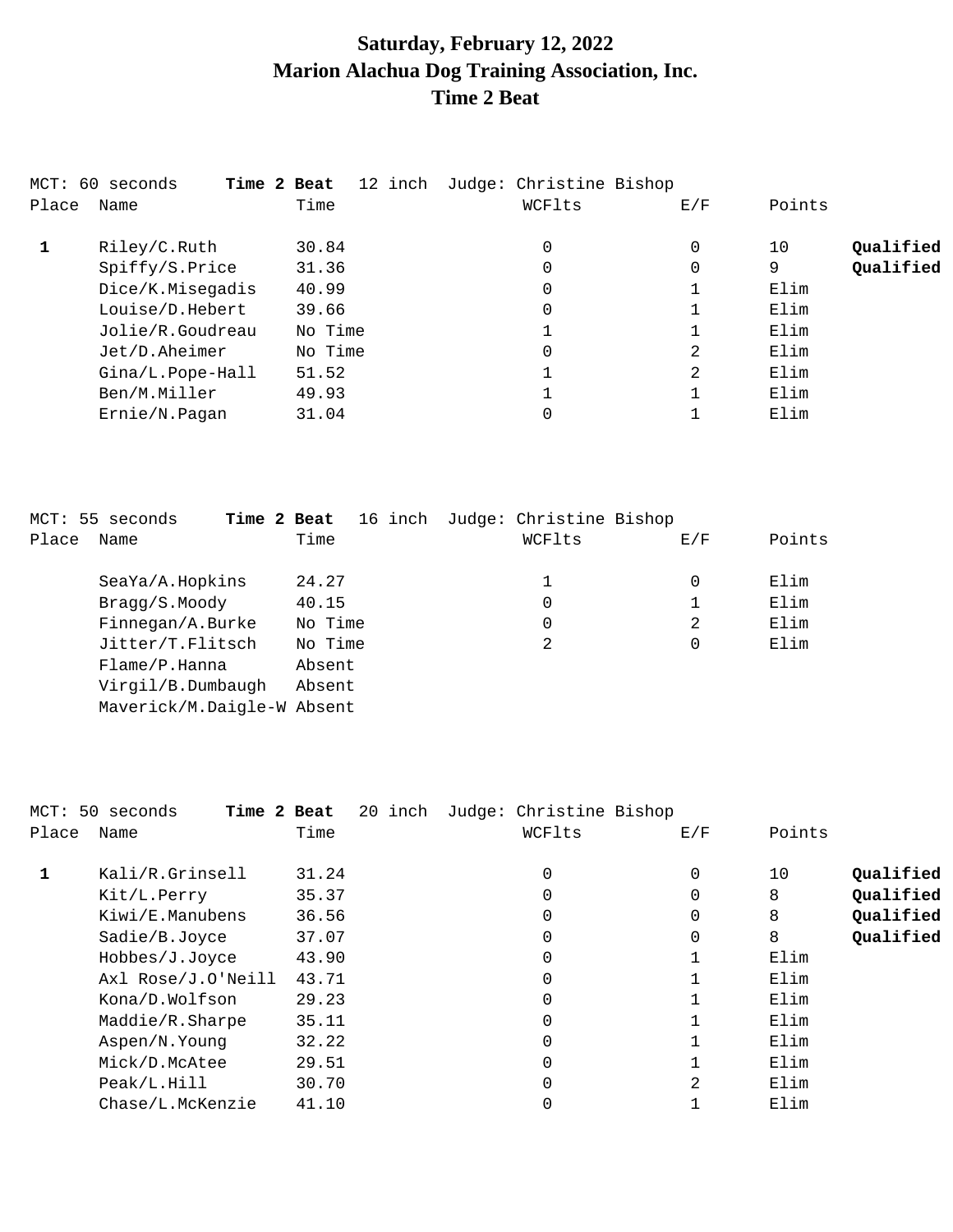| Rosa/D.Puckett              | 29.95   | 0 |          | Elim |           |
|-----------------------------|---------|---|----------|------|-----------|
| Huck/E.Manubens             | 34.54   | 0 | 2        | Elim |           |
| Aura/D.Mlatecek             | No Time |   | 2        | Elim |           |
| Phoenix/D.Lewis             | 26.14   | 0 | 2        | Elim |           |
| Soarin'/T.Flitsch           | 25.06   |   | 3        | Elim |           |
| Vesper/L.Lane               | No Time |   | 3        | Elim |           |
| Kera/J.Spitzer              | 49.56   |   | 6        | Elim |           |
| Kiwi/B.Green                | No Time | 0 | 2        | Elim |           |
| Pepper/E.Stratmann          | No Time | 0 | 2        | Elim |           |
| Skye/S.Holmes               | 39.90   | 0 | 0        | 7    | Oualified |
| Chili Pepper/D. Bate Absent |         |   |          |      |           |
| Kenai/B.Klingler            | 39.06   | 0 | $\Omega$ | 7    | Oualified |
| Kira/E.Manubens             | 48.12   |   |          | 4    | Oualified |
|                             |         |   |          |      |           |

|       | MCT: 50 seconds   | Time 2 Beat | 24 inch Judge: Christine Bishop |     |                 |
|-------|-------------------|-------------|---------------------------------|-----|-----------------|
| Place | Name              | Time        | WCFlts                          | E/F | Points          |
|       |                   |             |                                 |     |                 |
|       | Ripaa/V.Corley    | 35.19       | 0                               | 0   | Qualified<br>10 |
|       | Glory/S.Gonchar   | No Time     | 2                               |     | Elim            |
|       | Presto/S.McKeever | 33.61       |                                 |     | Elim            |

 Total Number of Dogs Showing: 40 Total Number of Dogs Absent: 4 Total Number of Dogs Withdrawn: 0 Total Number of Dogs Not Scored: 0 Total Number of Qualifiers: 10 Percent Qualified: 25.0%

|       | MCT: 60 seconds | Time 2 Beat Pref | 8 inch Judge: Christine Bishop |     |        |           |
|-------|-----------------|------------------|--------------------------------|-----|--------|-----------|
| Place | Name            | Time             | WCFlts                         | E/F | Points |           |
|       | Gauge/L.Glick   | 38.31            |                                |     | 10     | Qualified |
|       | Carter/J.Tice   | 33.03            |                                |     | Elim   |           |

|                | MCT: 55 seconds |       |  | <b>Time 2 Beat Pref</b> 16 inch Judge: Christine Bishop |        |        |           |
|----------------|-----------------|-------|--|---------------------------------------------------------|--------|--------|-----------|
| Place Name     |                 | Time  |  | WCFlts                                                  | F./F   | Points |           |
| $\blacksquare$ | Alli/R.Clark    | 30.62 |  | $\cap$                                                  | $\cap$ | 10     | Qualified |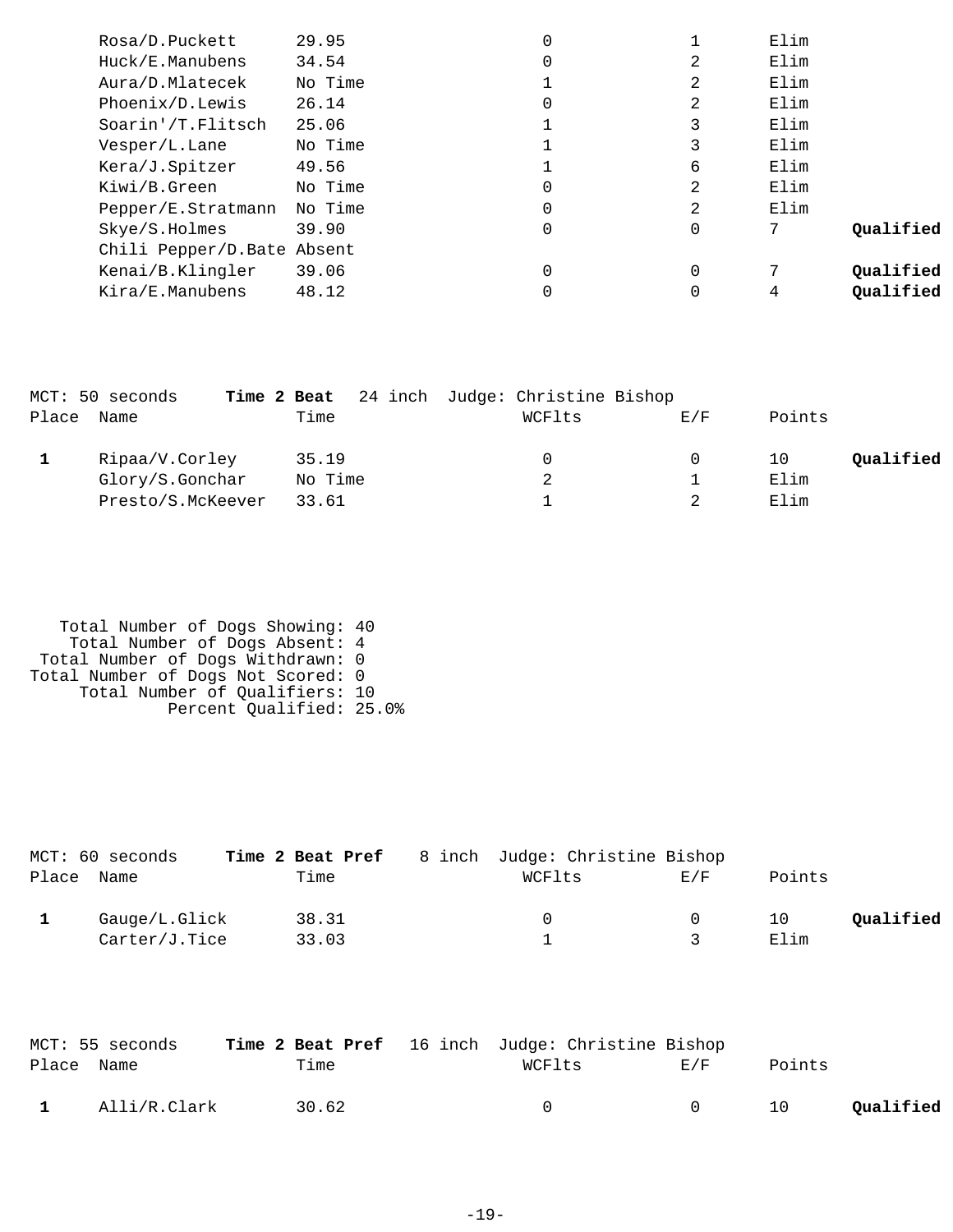| Promise/M.Touchston 30.85 |         |  | a    | Qualified |
|---------------------------|---------|--|------|-----------|
| Katie/T.Priz              | 49.55   |  |      | Qualified |
| Riot/L.Hill               | 32.53   |  | Elim |           |
| Ninja/D.Mlatecek          | No Time |  | Elim |           |
| Bristol/A.Hopkins         | 34.22   |  | Elim |           |

|       | MCT: 50 seconds  | Time 2 Beat Pref | 20 inch Judge: Christine Bishop |     |        |           |
|-------|------------------|------------------|---------------------------------|-----|--------|-----------|
| Place | Name             | Time             | WCFlts                          | E/F | Points |           |
|       | Mojo/L.Wetherell | 37.32            |                                 |     | 10     | Qualified |
|       | Benny/J.Joyce    | 43.05            | 0                               |     | 8      | Qualified |
|       | Tommy/R.Fulcer   | 46.53            | 0                               |     |        | Oualified |
|       | Emmitt/J.Poulton | 37.32            |                                 |     | Elim   |           |

 Total Number of Dogs Showing: 12 Total Number of Dogs Absent: 0 Total Number of Dogs Withdrawn: 0 Total Number of Dogs Not Scored: 0 Total Number of Qualifiers: 7 Percent Qualified: 58.3%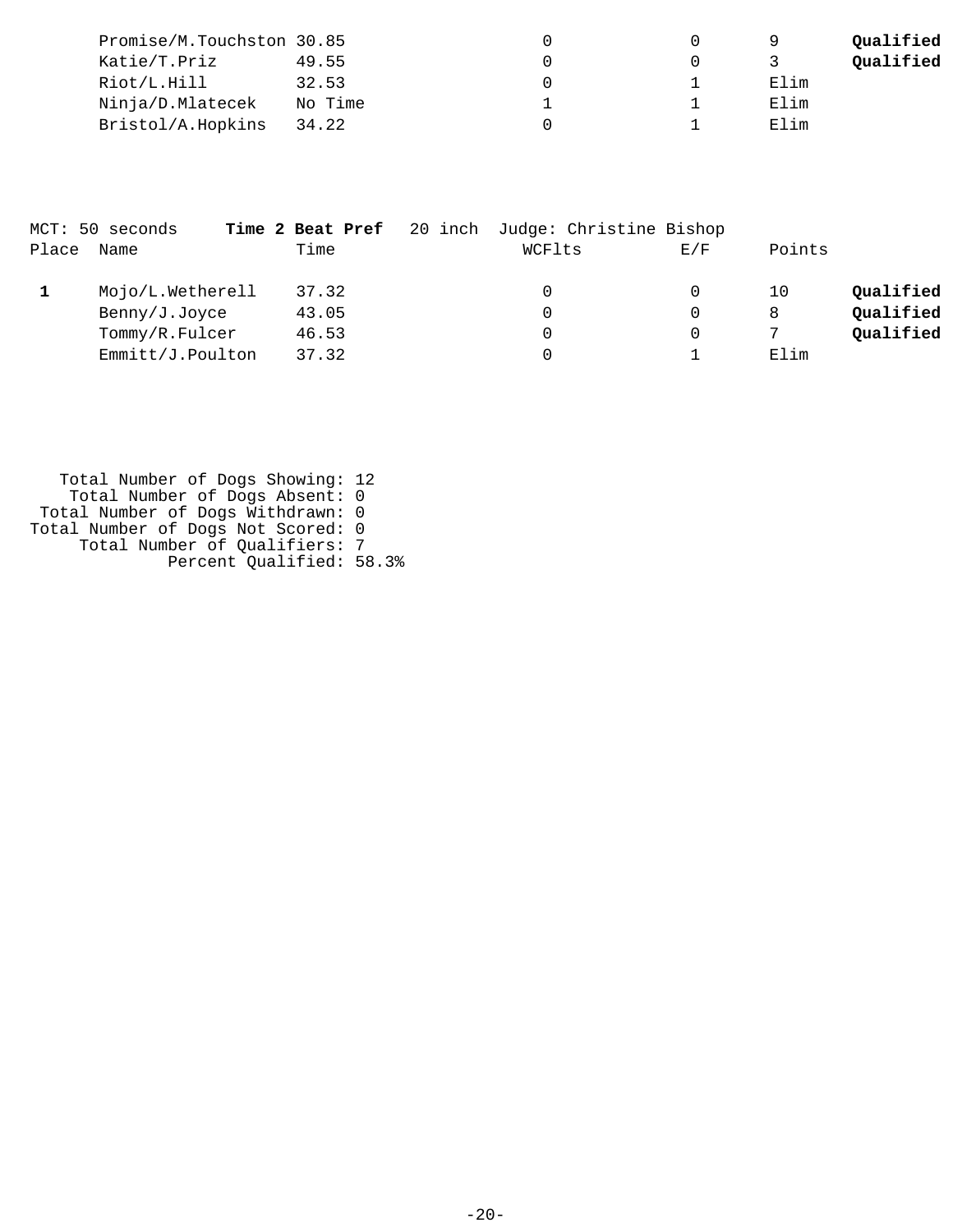### **Saturday, February 12, 2022 Marion Alachua Dog Training Association, Inc. Novice JWW**

Distance: 120 yards SCT: 40 seconds **Novice A** 20 inch Judge: Christine Bishop Place Name Time TFlts RFlts WCFlts TblFlts E/F Score Pepper/E.Stratmann No Time 0 3 0 3 Elim Elmo/J.Caliguro Absent Total Number of Dogs Showing: 1 Total Number of Dogs Absent: 1 Total Number of Dogs Withdrawn: 0 Total Number of Dogs Not Scored: 0 Total Number of Qualifiers: 0 Percent Qualified: 0.0%

|            | Distance: 118 yards SCT: 47 seconds                                                                     |                                    |                         |                                |                            |                                | <b>Novice B</b> 12 inch Judge: Christine Bishop |             |           |
|------------|---------------------------------------------------------------------------------------------------------|------------------------------------|-------------------------|--------------------------------|----------------------------|--------------------------------|-------------------------------------------------|-------------|-----------|
| Place Name |                                                                                                         | Time                               |                         |                                |                            | TFlts RFlts WCFlts TblFlts E/F |                                                 | Score       |           |
| 1          | Dannica/S.Garbecki 29.66                                                                                |                                    | $\mathbf 0$             | $\mathbf 0$                    | $\mathbf 0$                | $\overline{0}$                 | 0                                               | 100         | Qualified |
| Place Name | Distance: 119 yards SCT: 43 seconds                                                                     | Time                               |                         |                                |                            | TFlts RFlts WCFlts TblFlts E/F | Novice B 16 inch Judge: Christine Bishop        | Score       |           |
| 1          | Jitter/T.Flitsch<br>Moxie/L.McKenzie<br>Maverick/M.Daigle-W Absent<br>Annie/M.Lewin<br>Alqut/C.Hokanson | 17.55<br>29.38<br>Absent<br>Absent | $\mathbf 0$<br>$\Omega$ | $\overline{0}$<br>$\mathbf{1}$ | $\overline{0}$<br>$\Omega$ | $\overline{0}$<br>$\Omega$     | 0<br>$\mathbf{1}$                               | 100<br>Elim | Qualified |

|              |              | Distance: 120 yards  SCT: 40 seconds |  |                                | Novice B 20 inch Judge: Christine Bishop |           |
|--------------|--------------|--------------------------------------|--|--------------------------------|------------------------------------------|-----------|
| Place Name   |              | Time                                 |  | TFlts RFlts WCFlts TblFlts E/F | Score                                    |           |
| $\mathbf{1}$ | Kiwi/B.Green | 39.14 0 0 0 0 0                      |  |                                | 100                                      | Qualified |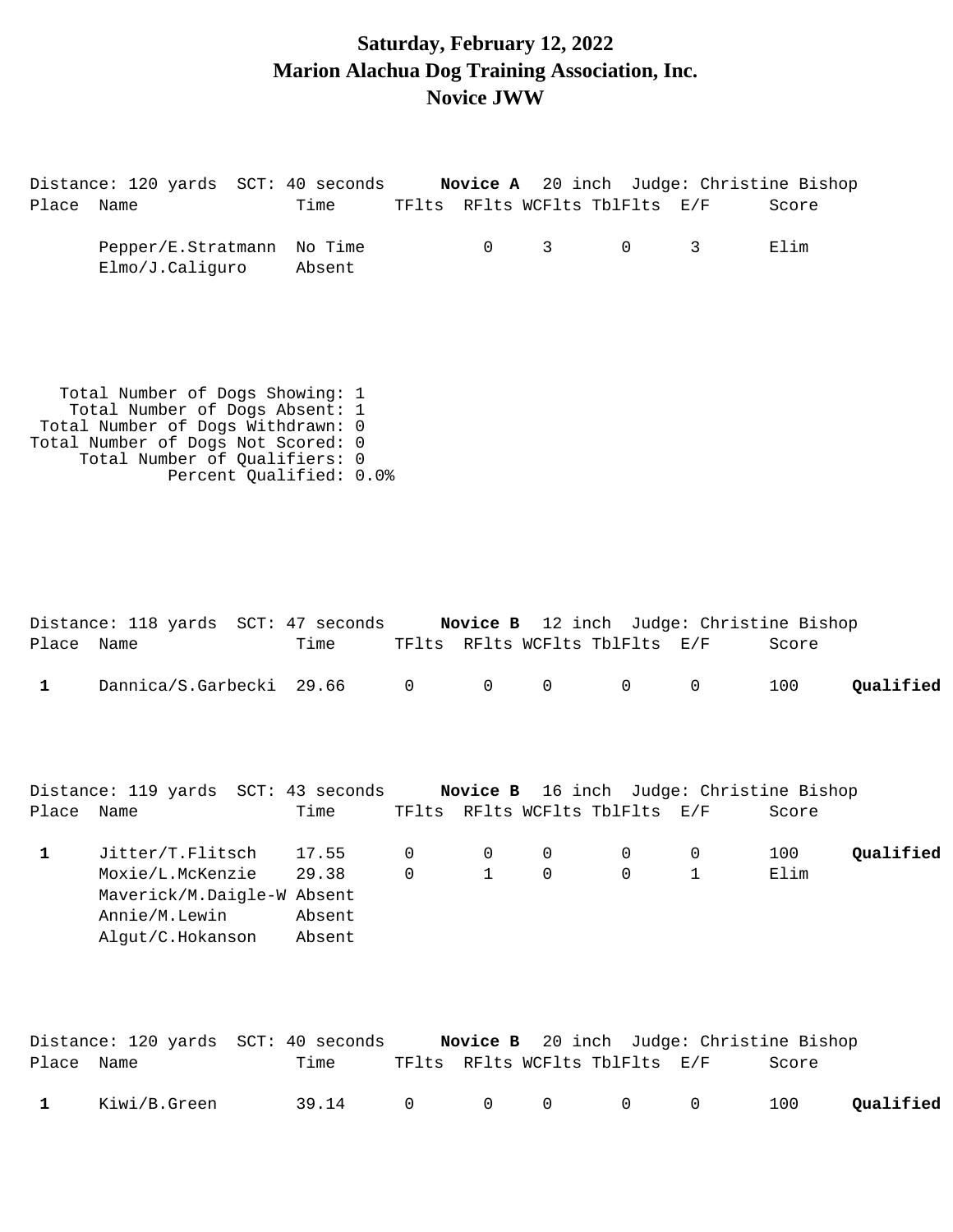| Place | Distance: 120 yards SCT: 43 seconds<br>Name | Time           |                            |   |                | TFlts RFlts WCFlts TblFlts E/F             |   | Novice B 24 inch Judge: Christine Bishop<br>Score |
|-------|---------------------------------------------|----------------|----------------------------|---|----------------|--------------------------------------------|---|---------------------------------------------------|
|       | Leo/R.Sharpe<br>Kodiak/J.Marco              | 28.33<br>40.06 | $\overline{0}$<br>$\Omega$ | 3 | $\overline{2}$ | $1 \qquad 0 \qquad 0 \qquad 2$<br>$\Omega$ | 4 | Elim<br>Elim                                      |

Kera/J.Spitzer 30.62 0 1 1 0 3 Elim

 Total Number of Dogs Showing: 7 Total Number of Dogs Absent: 3 Total Number of Dogs Withdrawn: 0 Total Number of Dogs Not Scored: 0 Total Number of Qualifiers: 3 Percent Qualified: 42.9%

|            | Distance: 119 yards SCT: 48 seconds |      |  |                                | <b>Novice Pref</b> 12 inch Judge: Christine Bishop |  |
|------------|-------------------------------------|------|--|--------------------------------|----------------------------------------------------|--|
| Place Name |                                     | Time |  | TFlts RFlts WCFlts TblFlts E/F | Score                                              |  |
|            | Carmela/C.Hokanson 39.68 0 2 2 0 2  |      |  |                                | Flim                                               |  |

|            | Distance: 120 yards SCT: 48 seconds |       |                |                                              |          |                                       | <b>Novice Pref</b> 20 inch Judge: Christine Bishop |           |
|------------|-------------------------------------|-------|----------------|----------------------------------------------|----------|---------------------------------------|----------------------------------------------------|-----------|
| Place Name |                                     | Time  |                |                                              |          | TFlts RFlts WCFlts TblFlts E/F        | Score                                              |           |
|            | Bjorn/K.Jones                       | 29.43 |                |                                              |          | $\begin{matrix}0&1&0&0&0\end{matrix}$ | 95                                                 | Oualified |
|            | Emmitt/J.Poulton                    | 24.40 | $\overline{0}$ | $\bigcap$                                    | $\Omega$ | $\overline{0}$                        | Elim                                               |           |
|            | Luna/D.Carter                       | 36.37 | $\Omega$       | $\begin{array}{ccc} & & 0 & & 1 \end{array}$ |          | $\overline{0}$                        | 田]im                                               |           |

| Total Number of Dogs Showing: 4    |  |
|------------------------------------|--|
| Total Number of Dogs Absent: 0     |  |
| Total Number of Dogs Withdrawn: 0  |  |
| Total Number of Dogs Not Scored: 0 |  |
| Total Number of Qualifiers: 1      |  |
| Percent Qualified: 25.0%           |  |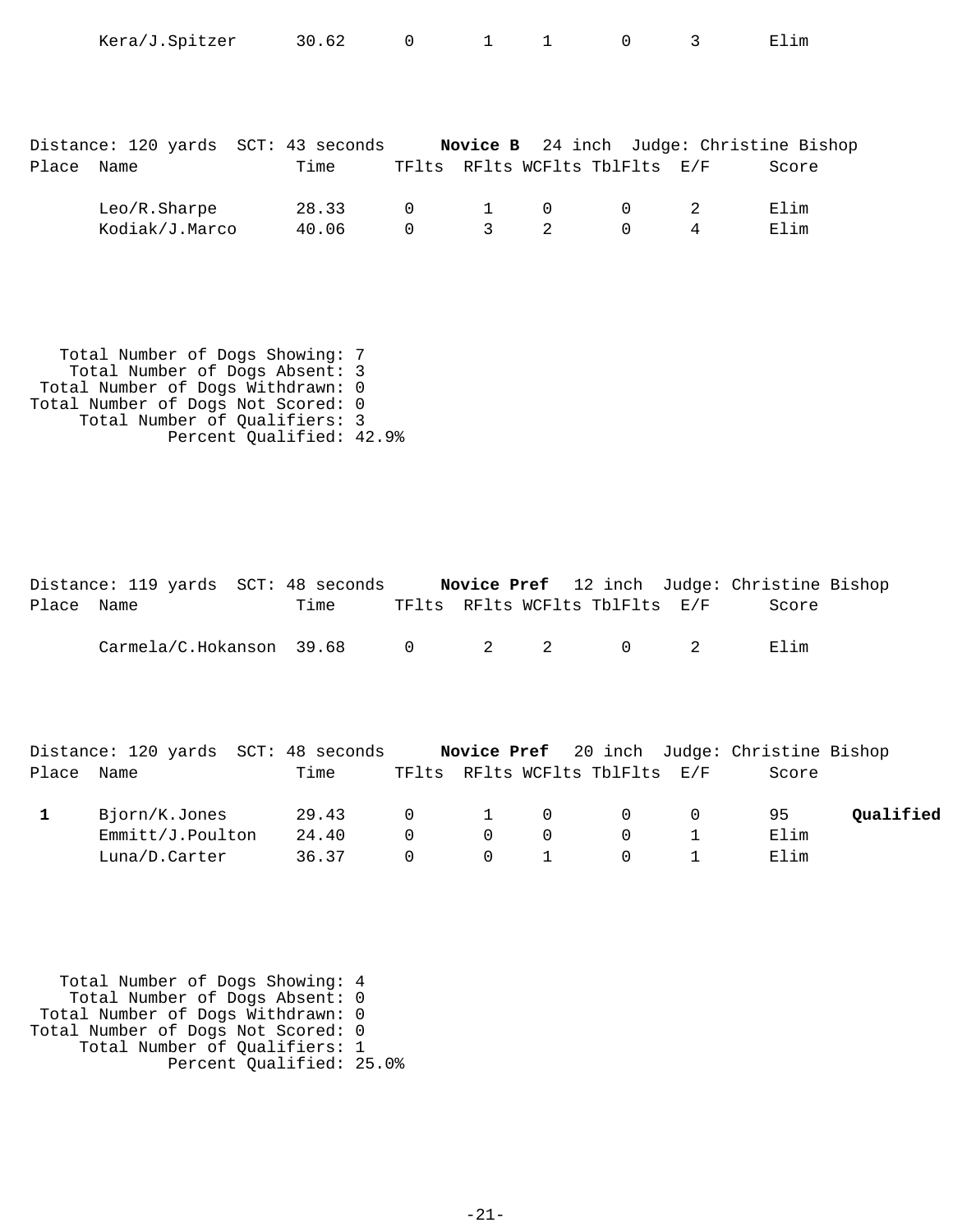### **Saturday, February 12, 2022 Marion Alachua Dog Training Association, Inc. Open JWW**

| Name                                                                                       | Time                                      |                                             |                                                                                                                   |                                              |                                                   |                                                                | Score                                                                                        |                                                                               |
|--------------------------------------------------------------------------------------------|-------------------------------------------|---------------------------------------------|-------------------------------------------------------------------------------------------------------------------|----------------------------------------------|---------------------------------------------------|----------------------------------------------------------------|----------------------------------------------------------------------------------------------|-------------------------------------------------------------------------------|
| Toots/D.West<br>Gina/L.Pope-Hall                                                           | 33.59<br>47.71                            | $\mathbf 0$<br>2                            | $\mathbf{1}$<br>3                                                                                                 | $\mathbf 0$<br>$\Omega$                      | 0<br>$\Omega$                                     | 0<br>$\Omega$                                                  | 95<br>Elim                                                                                   | Qualified                                                                     |
| Name                                                                                       | Time                                      | TFlts                                       |                                                                                                                   |                                              |                                                   |                                                                | Score                                                                                        |                                                                               |
| Willie/A.Burke<br>Megan/D.Hengsteler<br>Maddie IX/E.Mann<br>Tess/C.Youngblood              | 42.75<br>43.53<br>35.08<br>31.69          | 0<br>$\Omega$<br>$\Omega$<br>$\Omega$       | $\mathbf{1}$<br>$\mathbf{1}$<br>3<br>$\Omega$                                                                     | 0<br>$\Omega$<br>$\mathbf 0$<br>$\mathbf{1}$ | $\mathbf 0$<br>$\Omega$<br>0<br>$\Omega$          | 0<br>$\Omega$<br>$\mathbf 0$<br>0                              | 95<br>95<br>Elim<br>Elim                                                                     | Qualified<br>Qualified                                                        |
| Name                                                                                       | Time                                      |                                             |                                                                                                                   |                                              |                                                   |                                                                | Score                                                                                        |                                                                               |
| Della/C.Pelz<br>Carson/N.Grossman<br>Kiwi/E.Manubens<br>Kira/E.Manubens<br>Huck/E.Manubens | 31.03<br>41.51<br>31.50<br>50.23<br>36.97 | 0<br>$\Omega$<br>$\Omega$<br>18<br>$\Omega$ | 1<br>$\mathbf{1}$<br>3<br>1<br>$\overline{4}$                                                                     | 0<br>$\Omega$<br>$\Omega$<br>2<br>$\Omega$   | 0<br>$\Omega$<br>$\Omega$<br>$\Omega$<br>$\Omega$ | 0<br>$\overline{0}$<br>$\mathbf 0$<br>$\Omega$<br>$\mathbf{1}$ | 95<br>95<br>Elim<br>Elim<br>Elim                                                             | Qualified<br>Qualified                                                        |
|                                                                                            |                                           |                                             | Distance: 137 yards SCT: 46 seconds<br>Distance: 140 yards SCT: 43 seconds<br>Distance: 143 yards SCT: 41 seconds | Open<br>Open<br>Open                         | 12 inch<br>16 inch<br>20 inch                     |                                                                | TFlts RFlts WCFlts TblFlts E/F<br>RFlts WCFlts TblFlts E/F<br>TFlts RFlts WCFlts TblFlts E/F | Judge: Christine Bishop<br>Judge: Christine Bishop<br>Judge: Christine Bishop |

|            | Distance: 143 yards SCT: 43 seconds |         |  |                                | Open 24 inch Judge: Christine Bishop |       |
|------------|-------------------------------------|---------|--|--------------------------------|--------------------------------------|-------|
| Place Name |                                     | Time    |  | TFlts RFlts WCFlts TblFlts E/F |                                      | Score |
|            | Belle/M.Briant                      | No Time |  | $1 \quad 1 \quad 0 \quad 2$    |                                      | Flim  |
|            |                                     |         |  |                                |                                      |       |

 Total Number of Dogs Showing: 12 Total Number of Dogs Absent: 0 Total Number of Dogs Withdrawn: 0 Total Number of Dogs Not Scored: 0 Total Number of Qualifiers: 5 Percent Qualified: 41.7%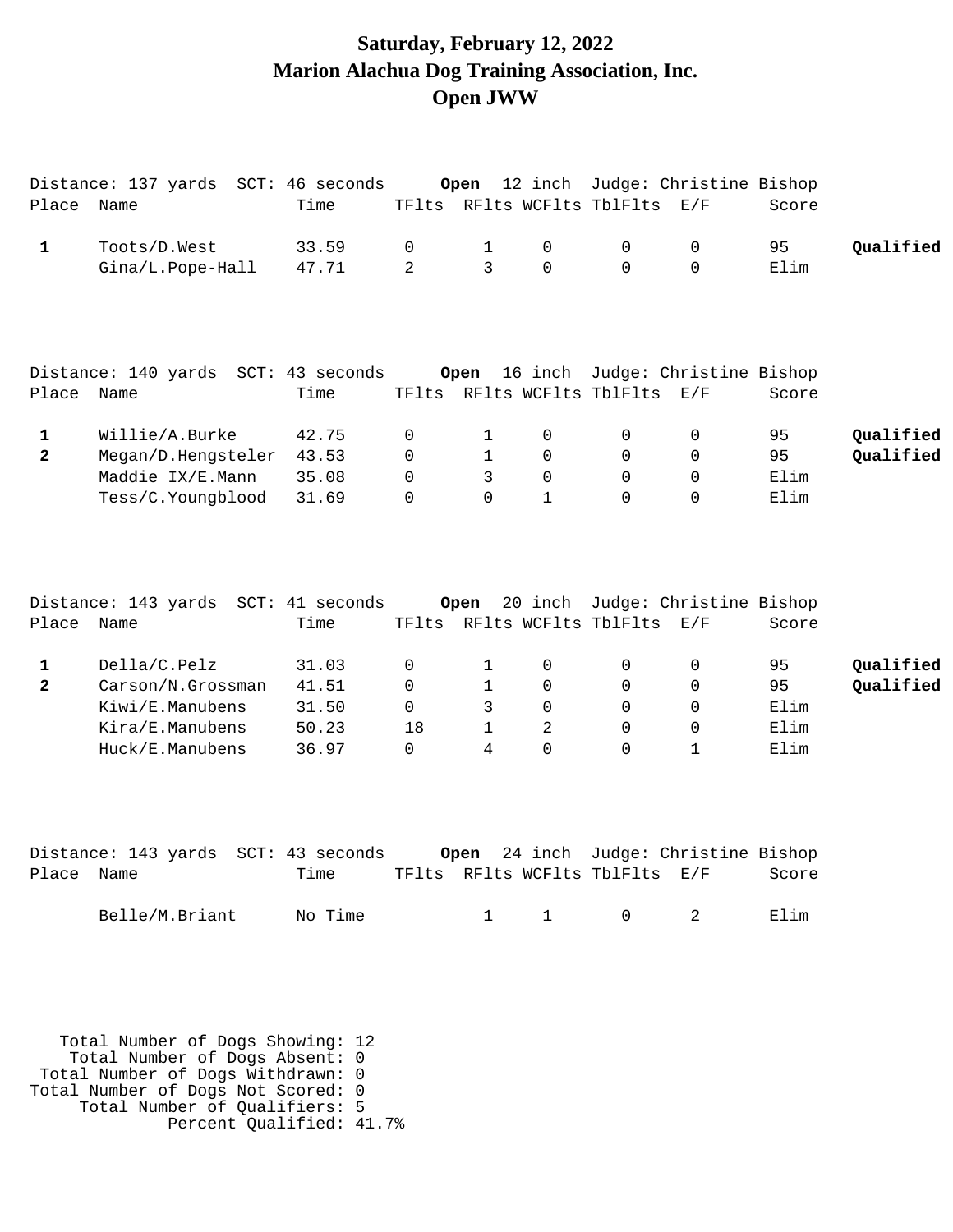| Place Name | Distance: 137 yards SCT: 54 seconds | Time  |                |             | TFlts RFlts WCFlts TblFlts E/F |                         | <b>Open Pref</b> 4 inch Judge: Christine Bishop<br>Score |
|------------|-------------------------------------|-------|----------------|-------------|--------------------------------|-------------------------|----------------------------------------------------------|
|            | Vada/B.Stewart                      | 81.47 |                | 54 1 2      | $\overline{0}$                 | $\overline{1}$          | Elim                                                     |
| Place Name | Distance: 137 yards SCT: 51 seconds | Time  |                |             | TFlts RFlts WCFlts TblFlts E/F |                         | <b>Open Pref</b> 8 inch Judge: Christine Bishop<br>Score |
|            | Carter/J.Tice                       | 28.96 | $\overline{0}$ | $1 \quad 1$ | $\overline{0}$                 | $\overline{\mathbf{3}}$ | Elim                                                     |

Distance: 140 yards SCT: 48 seconds **Open Pref** 12 inch Judge: Christine Bishop Place Name Time TFlts RFlts WCFlts TblFlts E/F Score

Gif/M.Ouellette Absent

 Total Number of Dogs Showing: 2 Total Number of Dogs Absent: 1 Total Number of Dogs Withdrawn: 0 Total Number of Dogs Not Scored: 0 Total Number of Qualifiers: 0 Percent Qualified: 0.0%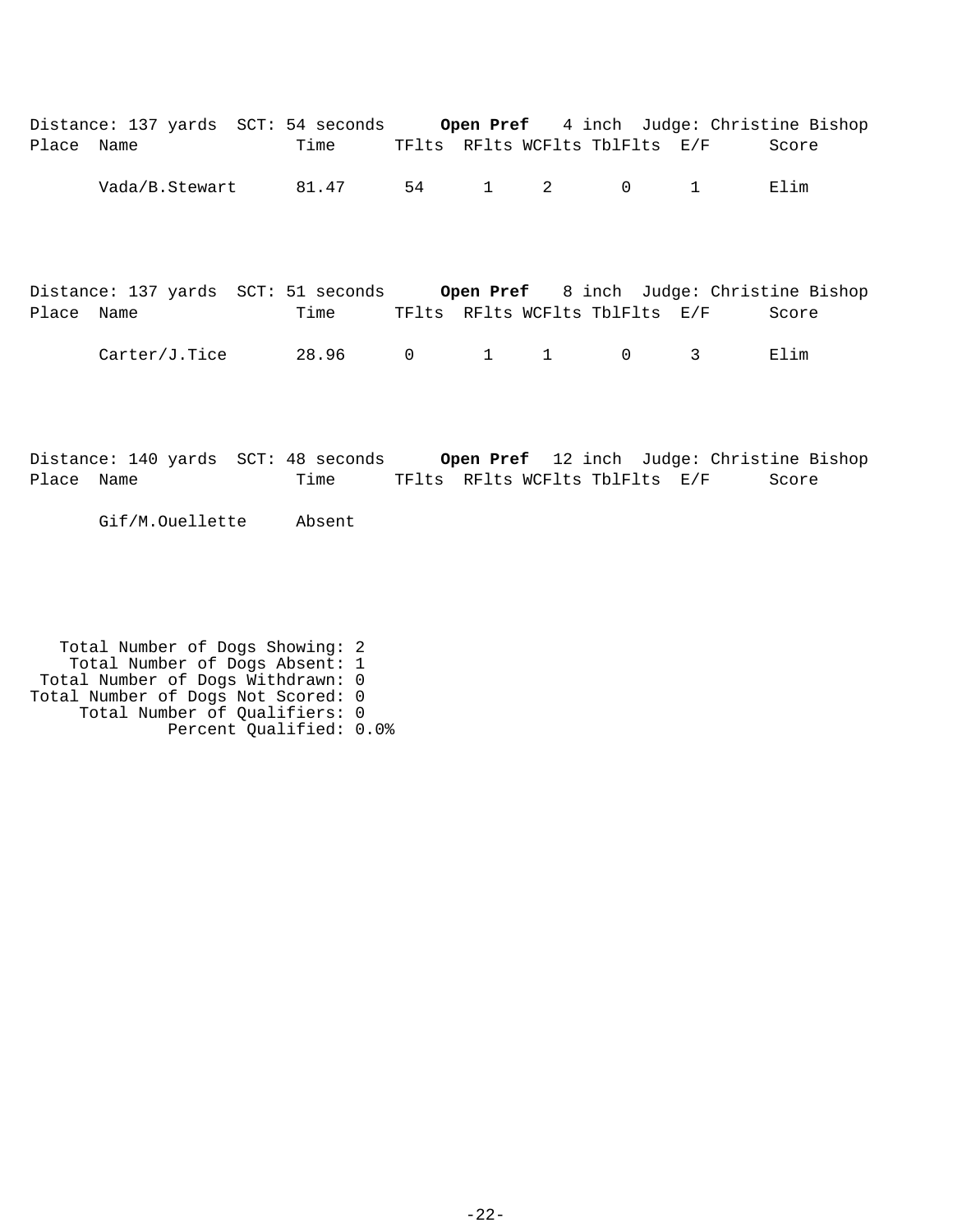### **Saturday, February 12, 2022 Marion Alachua Dog Training Association, Inc. Master/Excellent JWW**

|              | Distance: 160 yards SCT: 49 seconds                                           |         |              |                |              |                                |              | Excellent 12 inch Judge: Christine Bishop |           |
|--------------|-------------------------------------------------------------------------------|---------|--------------|----------------|--------------|--------------------------------|--------------|-------------------------------------------|-----------|
| Place Name   |                                                                               | Time    |              |                |              | TFlts RFlts WCFlts TblFlts E/F |              | Score                                     |           |
|              | Poky/P.Dural                                                                  | 29.65   | 0            | 0              | 0            | 0                              | 1            | Elim                                      |           |
|              | Rave/J.Valloze                                                                | No Time |              | $\mathbf{1}$   | $\mathbf 0$  | $\mathsf{O}$                   | $\mathbf 1$  | Elim                                      |           |
|              | Jet/D.Aheimer                                                                 | 61.18   | 36           | $\mathbf{1}$   | $\mathbf{1}$ | $\Omega$                       | 0            | Elim                                      |           |
|              | Ben/M.Miller                                                                  | Absent  |              |                |              |                                |              |                                           |           |
|              | Distance: 164 yards SCT: 47 seconds Excellent 16 inch Judge: Christine Bishop |         |              |                |              |                                |              |                                           |           |
| Place Name   |                                                                               | Time    |              |                |              | TFlts RFlts WCFlts TblFlts E/F |              | Score                                     |           |
|              | Jackson/D.Hamm                                                                | 45.25   | 0            | $\mathbf 1$    | $\mathbf 1$  | 0                              | 1            | Elim                                      |           |
|              | Mickey Mantle/N.Ste 31.34                                                     |         | $\mathsf{O}$ | $\overline{a}$ | 0            | $\mathbf 0$                    | $\Omega$     | Elim                                      |           |
| Place Name   | Distance: 168 yards SCT: 45 seconds                                           | Time    |              |                |              | TFlts RFlts WCFlts TblFlts E/F |              | Excellent 20 inch Judge: Christine Bishop |           |
|              |                                                                               |         |              |                |              |                                |              | Score                                     |           |
| $\mathbf{1}$ | Fionn/C.Bester                                                                | 38.87   | 0            | 0              | $\mathbf 0$  | 0                              | 0            | 100                                       | Qualified |
|              | Pippa/N.DePetris                                                              | 36.64   | 0            | $\mathbf 0$    | $\mathbf{1}$ | $\mathbf 0$                    | $\mathbf{0}$ | Elim                                      |           |
|              | Myles/K.Sumner                                                                | 42.32   | 0            | $\mathbf{1}$   | $\Omega$     | $\Omega$                       | 0            | Elim                                      |           |
|              | Distance: 168 yards SCT: 47 seconds                                           |         |              |                |              |                                |              | Excellent 24 inch Judge: Christine Bishop |           |
| Place Name   |                                                                               | Time    |              |                |              | TFlts RFlts WCFlts TblFlts E/F |              | Score                                     |           |
|              | Ripaa/V.Corley                                                                | 30.87   | 0            | $\mathbf 1$    | 0            | 0                              | $\mathbf 0$  | Elim                                      |           |

 Total Number of Dogs Showing: 9 Total Number of Dogs Absent: 1 Total Number of Dogs Withdrawn: 0 Total Number of Dogs Not Scored: 0 Total Number of Qualifiers: 1 Percent Qualified: 11.1%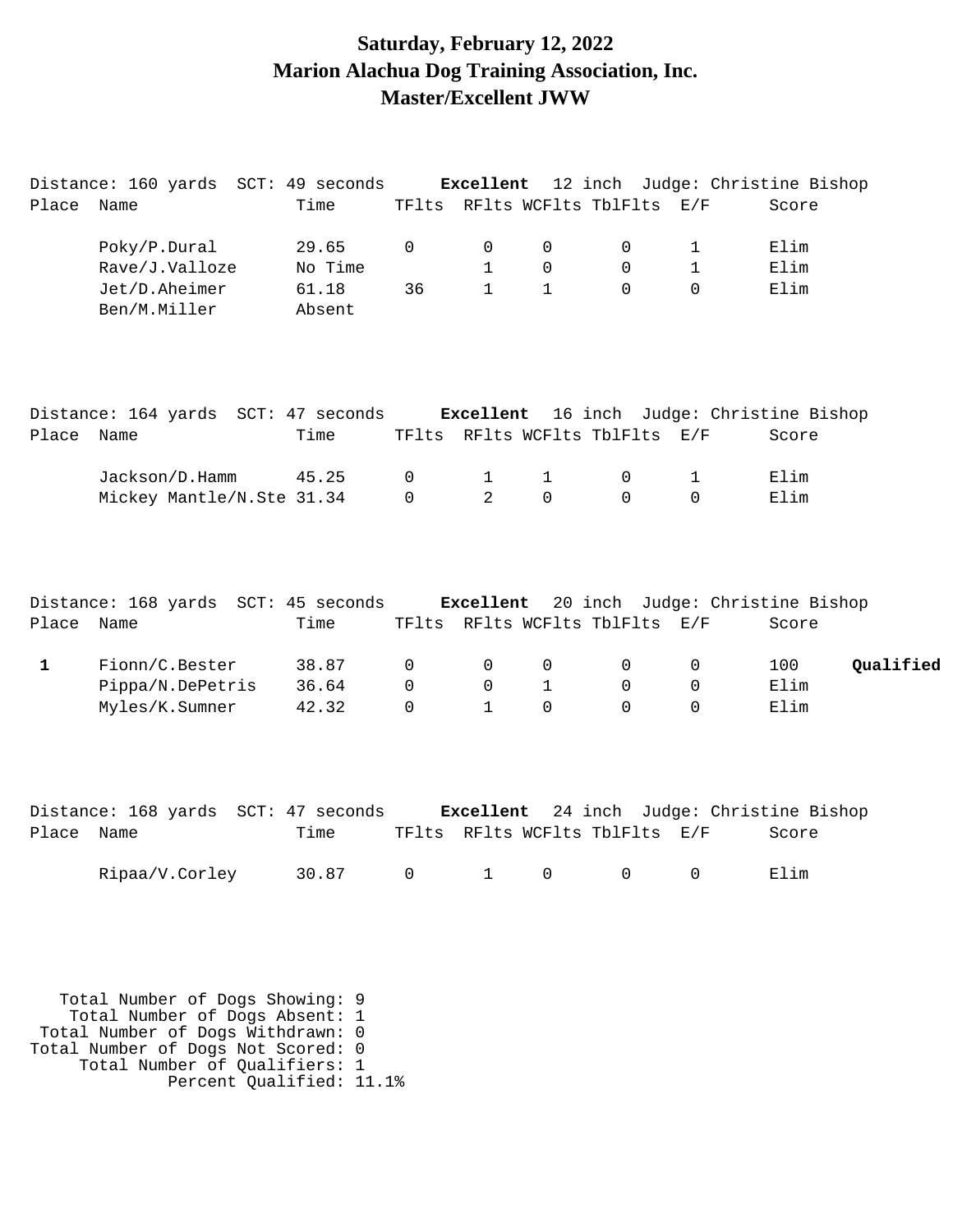|              | Distance: 160 yards SCT: 52 seconds |         |          | Master   | 8 inch         |                      | Judge: Christine Bishop |       |           |
|--------------|-------------------------------------|---------|----------|----------|----------------|----------------------|-------------------------|-------|-----------|
| Place        | Name                                | Time    | TFlts    |          |                | RFlts WCFlts TblFlts | E/F                     | Score |           |
| 1            | Gabby/A.Samuels                     | 24.44   | $\Omega$ | $\Omega$ | $\mathbf 0$    | $\Omega$             | $\Omega$                | 100   | Qualified |
| $\mathbf{2}$ | Riesling/S.Vespeste                 | 24.52   | 0        | 0        | $\mathbf 0$    | 0                    | 0                       | 100   | Qualified |
| 3            | Indie/V.Manzi                       | 29.48   | 0        | 0        | $\mathbf 0$    | $\Omega$             | $\Omega$                | 100   | Qualified |
| 4            | Louis/A.Samuels                     | 29.76   | $\Omega$ | 0        | $\mathbf 0$    | $\Omega$             | $\Omega$                | 100   | Qualified |
|              | Finley/S.Palcic                     | No Time |          | 2        | 2              | $\Omega$             | 2                       | Elim  |           |
|              | Diva/L.Saputo                       | 32.19   | $\Omega$ | 0        | $\mathbf 0$    | 0                    | 1                       | Elim  |           |
|              | Poppy/E.Baxter                      | 37.39   | 0        | 0        | $\mathbf 0$    | $\Omega$             | 1                       | Elim  |           |
|              | Shaylee/S.Marr                      | 38.09   | $\Omega$ | 3        | 3              | $\Omega$             | 3                       | Elim  |           |
|              | Libby/L.Clark                       | No Time |          | 2        |                | $\Omega$             | 1                       | Elim  |           |
|              | Jiffy/J.Blum                        | 33.40   | $\Omega$ |          |                | $\Omega$             | $\Omega$                | Elim  |           |
|              | Jeli/S.Jackson                      | 42.12   | 0        | 2        | $\mathbf 0$    | $\Omega$             | $\Omega$                | Elim  |           |
|              | Delta/G.Robertson                   | 61.38   | 27       | 3        | $\mathbf 0$    | $\Omega$             | 0                       | Elim  |           |
|              | Ember/C.Froman                      | 44.54   | 0        | 0        | $\mathbf 0$    | 0                    | 0                       | 100   | Qualified |
|              | Winston/T.Crumpler                  | 35.90   | 0        | 0        | $\mathbf 0$    | 0                    | 0                       | 100   | Qualified |
|              | Taysee/M.Backstrom                  | 44.82   | 0        | $\Omega$ | $\mathbf 0$    | $\Omega$             | $\Omega$                | 100   | Qualified |
|              | Jive/K.Wlodarski                    | 31.71   | $\Omega$ | $\Omega$ | $\mathbf 0$    | $\Omega$             | $\Omega$                | 100   | Qualified |
|              | Bindi/R.Stille                      | 44.66   | 0        | 0        | $\overline{0}$ | 0                    | 0                       | 100   | Qualified |
|              |                                     |         |          |          |                |                      |                         |       |           |

|              | Distance: 160 yards<br>$SCT$ : | 49 seconds |          | Master   | 12 inch     |                      | Judge: Christine Bishop |       |           |
|--------------|--------------------------------|------------|----------|----------|-------------|----------------------|-------------------------|-------|-----------|
| Place        | Name                           | Time       | TFlts    |          |             | RFlts WCFlts TblFlts | E/F                     | Score |           |
| 1            | Riley/C.Ruth                   | 25.10      | $\Omega$ | $\Omega$ | $\mathbf 0$ | $\Omega$             | $\mathbf 0$             | 100   | Qualified |
| $\mathbf{2}$ | Surfer Dude/F.Gilme 26.46      |            | $\Omega$ | 0        | $\mathbf 0$ | $\Omega$             | $\mathbf 0$             | 100   | Qualified |
| 3            | Surfer Girl/M.Koepp 28.21      |            | $\Omega$ | $\Omega$ | $\mathbf 0$ | $\Omega$             | $\Omega$                | 100   | Qualified |
| 4            | Julie/T.Poirier                | 30.48      | $\Omega$ | $\Omega$ | $\mathbf 0$ | $\Omega$             | $\Omega$                | 100   | Qualified |
|              | Kelli/T.Poirier                | 39.50      | $\Omega$ | 1        | $\mathbf 0$ | $\Omega$             | $\Omega$                | Elim  |           |
|              | Dice/K.Misegadis               | 42.92      | 0        | 1        | 1           | $\Omega$             | 1                       | Elim  |           |
|              | Obi Wan/E.Dobber               | 24.70      | 0        | 0        | $\mathbf 0$ | 0                    | 1                       | Elim  |           |
|              | Reba/M.Calderone               | 52.97      | 9        | 2        | $\mathbf 0$ | 0                    | 0                       | Elim  |           |
|              | Maddie/D.West                  | 34.31      | 0        | 1        | 1           | 0                    | 0                       | Elim  |           |
|              | Bill/L.Golden DVM              | 42.55      | $\Omega$ | 0        | $\mathbf 0$ | 0                    | 0                       | 100   | Qualified |
|              | Beyda/J.Shelley                | 35.43      | 0        | 0        | $\mathbf 0$ | 0                    | $\mathbf 0$             | 100   | Qualified |
|              | Spiffy/S.Price                 | 31.22      | $\Omega$ | $\Omega$ | $\mathbf 0$ | $\Omega$             | $\mathbf 0$             | 100   | Qualified |
|              | Franci/G.Richards              | Absent     |          |          |             |                      |                         |       |           |
|              | Louise/D. Hebert               | 31.37      | $\Omega$ | $\Omega$ | $\mathbf 0$ | $\Omega$             | $\mathbf 0$             | 100   | Qualified |
|              | Captain Jack/J.Baud            | 33.19      | $\Omega$ | $\Omega$ | $\mathbf 0$ | $\Omega$             | $\mathbf 0$             | 100   | Qualified |
|              | Jolie/R.Goudreau               | 47.02      | 0        | 0        | $\mathbf 0$ | 0                    | $\mathbf 0$             | 100   | Qualified |
|              | Sofia/L.Fearn                  | Absent     |          |          |             |                      |                         |       |           |
|              | Blu/N.Olimpo                   | 49.55      | 0        | 0        | 0           | 0                    | 0                       | 100   | Qualified |
|              | Token/H.Carpenter              | 39.07      | $\Omega$ | $\Omega$ | $\mathbf 0$ | $\Omega$             | $\mathbf 0$             | 100   | Qualified |
|              | Ernie/N.Pagan                  | 31.68      | 0        | 0        | 0           | 0                    | 0                       | 100   | Qualified |
|              | Chili/L.Golden DVM             | 42.43      | $\Omega$ | 0        | $\mathbf 0$ | $\overline{0}$       | $\mathbf 0$             | 100   | Qualified |
|              |                                |            |          |          |             |                      |                         |       |           |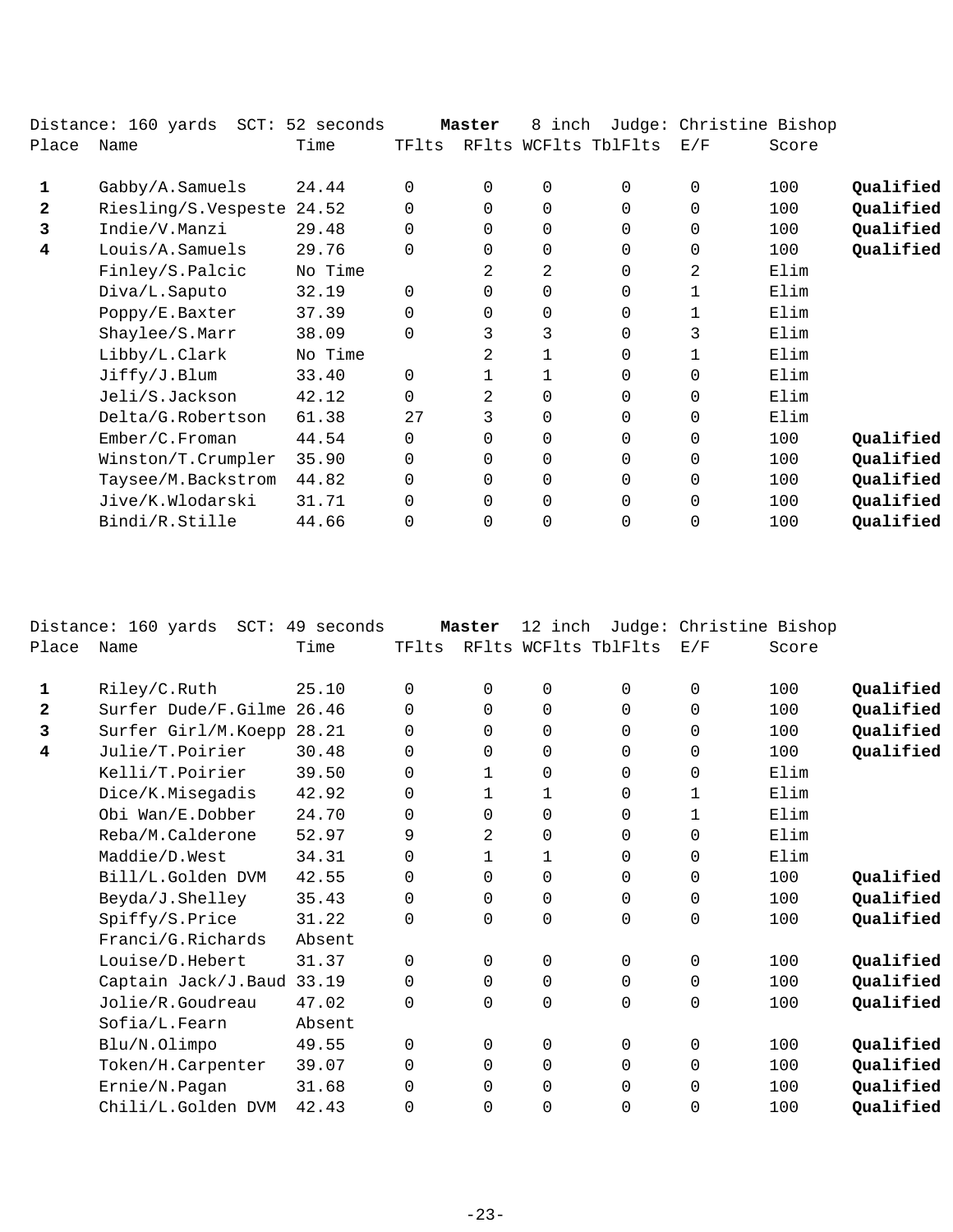|       | Distance: 164 yards SCT: 47 seconds |         |          | Master   | 16 inch             |                      | Judge: Christine Bishop |       |           |
|-------|-------------------------------------|---------|----------|----------|---------------------|----------------------|-------------------------|-------|-----------|
| Place | Name                                | Time    | TFlts    |          |                     | RFlts WCFlts TblFlts | E/F                     | Score |           |
| 1     | SeaYa/A.Hopkins                     | 22.44   | $\Omega$ | $\Omega$ | $\mathbf 0$         | $\Omega$             | $\mathbf 0$             | 100   | Qualified |
| 2     | Sterling/V.MacVicar 26.49           |         | $\Omega$ | 0        | $\mathbf 0$         | $\Omega$             | $\Omega$                | 100   | Qualified |
| 3     | Charlie Bear/M.Hans 28.67           |         | 0        | 0        | $\mathbf 0$         | 0                    | 0                       | 100   | Qualified |
| 4     | Jimmy Choo/N.Stegal 28.83           |         | $\Omega$ | 0        | $\mathbf 0$         | $\Omega$             | $\mathbf 0$             | 100   | Qualified |
|       | Flame/P.Hanna                       | 33.14   | 0        | 1        | 1                   | $\Omega$             | 1                       | Elim  |           |
|       | Flyer/A.Goodspeed                   | 26.88   | 0        | 0        | 1                   | 0                    | 1                       | Elim  |           |
|       | Kyze/D.Shevitski                    | 33.32   | 0        | 1        | 1                   | 0                    | 1                       | Elim  |           |
|       | Bragg/S.Moody                       | 29.43   | 0        | 0        | 1                   | 0                    | 1                       | Elim  |           |
|       | Trudy/B.Jordan                      | 49.44   | 6        | 1        | 1                   | $\Omega$             | $\mathbf{1}$            | Elim  |           |
|       | Brett/L.Fearn                       | No Time |          | 0        | 1                   | 0                    | 1                       | Elim  |           |
|       | Finnegan/A.Burke                    | 29.39   | $\Omega$ |          | 0                   | 0                    | 0                       | Elim  |           |
|       | Amber/V.MacVicar                    | 38.68   | $\Omega$ | 0        | 1                   | $\Omega$             | 0                       | Elim  |           |
|       | Kindle/P.Hanna                      | 39.20   | $\Omega$ | 2        | 1                   | $\Omega$             | 1                       | Elim  |           |
|       | Giorgio/T.Poirier                   | 33.08   | $\Omega$ | $\Omega$ | $\mathbf 0$         | 0                    | $\Omega$                | 100   | Qualified |
|       | Sami/S.Krpan                        | 39.06   | $\Omega$ | 0        | $\mathsf{O}\xspace$ | 0                    | $\mathbf 0$             | 100   | Qualified |
|       | Virgil/B.Dumbaugh                   | Absent  |          |          |                     |                      |                         |       |           |
|       | Austin/L.Pope-Hall                  | 36.22   | $\Omega$ | $\Omega$ | $\mathbf 0$         | $\Omega$             | $\mathbf 0$             | 100   | Qualified |
|       | Piper/C.Youngblood                  | 38.90   | $\Omega$ | $\Omega$ | $\mathbf 0$         | $\Omega$             | $\Omega$                | 100   | Qualified |
|       | Cooper/L.Clark                      | 30.77   | $\Omega$ | 0        | 0                   | 0                    | 0                       | 100   | Qualified |
|       | Mai Tai/V.Holst                     | Absent  |          |          |                     |                      |                         |       |           |
|       |                                     |         |          |          |                     |                      |                         |       |           |

|              | Distance: 168 yards SCT: 45 seconds |         |    | Master   | 20 inch     |                                | Judge: Christine Bishop |       |           |
|--------------|-------------------------------------|---------|----|----------|-------------|--------------------------------|-------------------------|-------|-----------|
| Place        | Name                                | Time    |    |          |             | TFlts RFlts WCFlts TblFlts E/F |                         | Score |           |
| 1            | Soarin'/T.Flitsch                   | 22.64   | 0  | $\Omega$ | 0           | $\Omega$                       | 0                       | 100   | Qualified |
| $\mathbf{2}$ | Phoenix/D.Lewis                     | 24.40   | 0  | $\Omega$ | 0           | 0                              | $\Omega$                | 100   | Qualified |
| 3            | $Jet/P$ . Campbell                  | 25.29   | 0  | 0        | $\mathbf 0$ |                                | 0                       | 100   | Qualified |
| 4            | Mick/D.McAtee                       | 26.19   | 0  | 0        | $\mathbf 0$ | $\Omega$                       | 0                       | 100   | Qualified |
|              | Axl Rose/J.O'Neill                  | 51.14   | 18 | 2        | 2           | $\Omega$                       | $\mathbf 1$             | Elim  |           |
|              | Gemma/S.Hyde                        | 30.69   | 0  | $\Omega$ | $\mathbf 0$ | $\Omega$                       |                         | Elim  |           |
|              | Kona/D.Wolfson                      | 24.31   | 0  | $\Omega$ | $\mathbf 0$ | $\Omega$                       |                         | Elim  |           |
|              | Maddie/R.Sharpe                     | 29.64   | 0  | $\Omega$ | $\mathbf 0$ | $\Omega$                       | 3                       | Elim  |           |
|              | Maverick/J.Messersm 35.01           |         | 0  |          |             | $\Omega$                       | 2                       | Elim  |           |
|              | Etta/J.McDermott                    | 28.86   | 0  | $\Omega$ |             | $\Omega$                       | $\Omega$                | Elim  |           |
|              | Lacy/I.Dauer                        | 24.70   | 0  | $\Omega$ | 0           | $\Omega$                       |                         | Elim  |           |
|              | Rayce/S.Gonchar                     | 35.59   | 0  |          |             | $\Omega$                       |                         | Elim  |           |
|              | Harley/D.Philibert                  | 47.30   | 6  |          | 0           | $\Omega$                       | $\Omega$                | Elim  |           |
|              | TKO/D.Donaldson                     | 48.35   | 9  |          |             | 0                              |                         | Elim  |           |
|              | Zeev/B.Holbrook                     | No Time |    | $\Omega$ |             | $\Omega$                       |                         | Elim  |           |
|              | Hobbes/J.Joyce                      | 46.26   | 3  | 2        | $\Omega$    | $\Omega$                       | $\Omega$                | Elim  |           |
|              | Kelso/A.Benner                      | 24.52   | 0  | $\Omega$ | 0           | $\Omega$                       |                         | Elim  |           |
|              |                                     |         |    |          |             |                                |                         |       |           |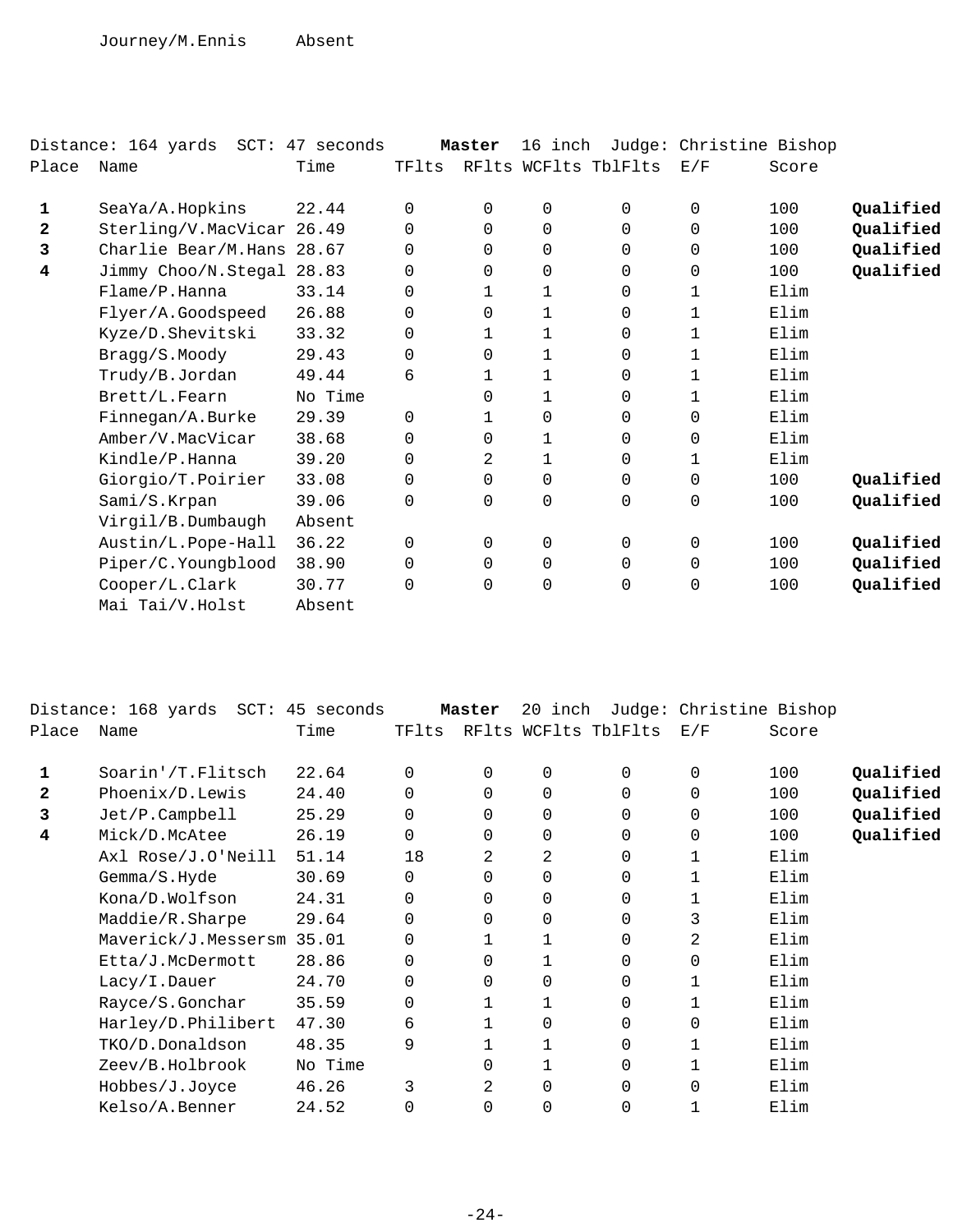| Buoy/J.Correnti            | 29.45   | $\Omega$ | 0            | 0                   | 0        | $\mathbf 1$ | Elim |           |
|----------------------------|---------|----------|--------------|---------------------|----------|-------------|------|-----------|
| Aspen/A.Fluty              | 33.94   | $\Omega$ | $\mathbf 0$  | 1                   | 0        | $\mathbf 0$ | Elim |           |
| Vesper/L.Lane              | No Time |          | $\mathbf{1}$ | $\mathbf{1}$        | 0        | $\mathbf 0$ | Elim |           |
| Mackay/K.Fischer-Ha 25.52  |         | $\Omega$ | $\Omega$     | $\mathbf 0$         | $\Omega$ | $\mathbf 1$ | Elim |           |
| Jive/T.Dillon              | 27.32   | 0        | 0            | 0                   | 0        | $\mathbf 1$ | Elim |           |
| Rosa/D.Puckett             | No Time |          | 0            | 1                   | $\Omega$ | $\mathbf 0$ | Elim |           |
| Sundance/L.Hudak           | No Time |          | 1            | $\overline{a}$      | 0        | 1           | Elim |           |
| Ravyn/F.Jones              | 27.47   | 0        | 0            | 0                   | 0        | 2           | Elim |           |
| Aura/D.Mlatecek            | 38.64   | 0        | 1            | 0                   | $\Omega$ | $\mathbf 1$ | Elim |           |
| Kit/L.Perry                | 35.98   | $\Omega$ | 2            | 1                   | $\Omega$ | 2           | Elim |           |
| Zuli/R.Fulcer              | 48.26   | 9        | $\mathbf 1$  | $\mathbf 1$         | 0        | $\mathbf 1$ | Elim |           |
| Looxx/J.Hamilton           | 49.54   | 12       | $\mathbf 1$  | $\mathsf 0$         | 0        | $\mathsf 0$ | Elim |           |
| Red/M.Yenter               | Absent  |          |              |                     |          |             |      |           |
| Echo/F.Jones               | 33.38   | 0        | 0            | $\mathsf 0$         | 0        | $\mathsf 0$ | 100  | Qualified |
| D.O.G./M.Monegue Ba 29.97  |         | $\Omega$ | $\Omega$     | 0                   | 0        | $\mathbf 0$ | 100  | Qualified |
| Skye/S.Holmes              | 36.84   | 0        | $\Omega$     | 0                   | 0        | $\mathbf 0$ | 100  | Qualified |
| Joey/J.Russo               | 28.32   | $\Omega$ | $\Omega$     | 0                   | 0        | 0           | 100  | Qualified |
| Aspen/N.Young              | 33.39   | $\Omega$ | $\Omega$     | 0                   | 0        | $\mathbf 0$ | 100  | Qualified |
| Chili Pepper/D.Bate Absent |         |          |              |                     |          |             |      |           |
| Sadie/B.Joyce              | 35.82   | 0        | $\mathbf 0$  | 0                   | 0        | 0           | 100  | Qualified |
| Kali/R.Grinsell            | 26.58   | 0        | $\mathbf 0$  | 0                   | 0        | $\mathbf 0$ | 100  | Qualified |
| Journey/D.Calivas          | 33.22   | 0        | $\Omega$     | 0                   | 0        | $\mathbf 0$ | 100  | Qualified |
| She-Ra/M.Backstrom         | 32.88   | 0        | 0            | 0                   | 0        | $\mathbf 0$ | 100  | Qualified |
| Peak/L.Hill                | 31.10   | $\Omega$ | $\Omega$     | 0                   | $\Omega$ | 0           | 100  | Qualified |
| Chase/L.McKenzie           | 37.86   | $\Omega$ | $\Omega$     | 0                   | 0        | 0           | 100  | Qualified |
| Luna/R.Baxter              | 36.80   | 0        | $\Omega$     | 0                   | 0        | 0           | 100  | Qualified |
| Kenai/B.Klingler           | 34.74   | 0        | $\mathbf 0$  | 0                   | 0        | $\mathbf 0$ | 100  | Qualified |
| Goldie/M. Yenter           | 31.84   | 0        | $\Omega$     | $\mathsf{O}\xspace$ | 0        | $\mathbf 0$ | 100  | Qualified |
| Magi/M.Monegue Barn 27.12  |         | 0        | 0            | $\mathbf 0$         | 0        | $\mathbf 0$ | 100  | Qualified |
|                            |         |          |              |                     |          |             |      |           |

|              | Distance: 168 yards         | SCT: 47 seconds |          | Master   | 24 inch |                      | Judge: Christine Bishop |       |           |
|--------------|-----------------------------|-----------------|----------|----------|---------|----------------------|-------------------------|-------|-----------|
| Place        | Name                        | Time            | TFlts    |          |         | RFlts WCFlts TblFlts | E/F                     | Score |           |
|              |                             |                 |          |          |         |                      |                         |       |           |
|              | Rip/H.Horn                  | 26.25           | $\Omega$ | 0        | 0       | $\Omega$             | 0                       | 100   | Qualified |
| $\mathbf{2}$ | Reagan/N.DiGiuseppe 26.99   |                 |          | $\Omega$ | 0       | $\Omega$             | $\Omega$                | 100   | Qualified |
| 3            | Ocean/J.Valentovich 30.48   |                 | $\Omega$ | $\Omega$ | 0       | $\Omega$             | $\Omega$                | 100   | Qualified |
| 4            | Presto/S.McKeever           | 30.49           | $\Omega$ | $\Omega$ | 0       | $\overline{0}$       | 0                       | 100   | Qualified |
|              | Slash/J.Bauder-Heid No Time |                 |          |          | 0       | 0                    | 2                       | Elim  |           |
|              | Markus/P.Mueller            | 34.71           | $\Omega$ |          | 0       | $\Omega$             | 0                       | Elim  |           |
|              | Vira/J.Brettschneid 32.89   |                 | $\Omega$ |          |         | $\Omega$             | $\Omega$                | Elim  |           |
|              | Tripoli/M.Briant            | 34.32           | $\Omega$ |          |         | $\Omega$             | $\Omega$                | Elim  |           |
|              | Glory/S.Gonchar             | 42.29           | $\Omega$ |          | 0       | $\Omega$             | $\Omega$                | Elim  |           |
|              | Quincy/M.Phillips           | 38.43           | $\Omega$ |          | 0       | $\Omega$             | $\Omega$                | Elim  |           |
|              | Rex/V.Bridgham              | 42.14           | $\Omega$ |          | 0       | $\Omega$             | $\Omega$                | 100   | Qualified |
|              | Willow/C.Witt               | 35.68           | $\Omega$ | $\Omega$ | 0       | $\Omega$             | $\Omega$                | 100   | Qualified |
|              | Rainey/K.Staub              | 31.15           | $\Omega$ | $\Omega$ | 0       | 0                    | 0                       | 100   | Qualified |
|              |                             |                 |          |          |         |                      |                         |       |           |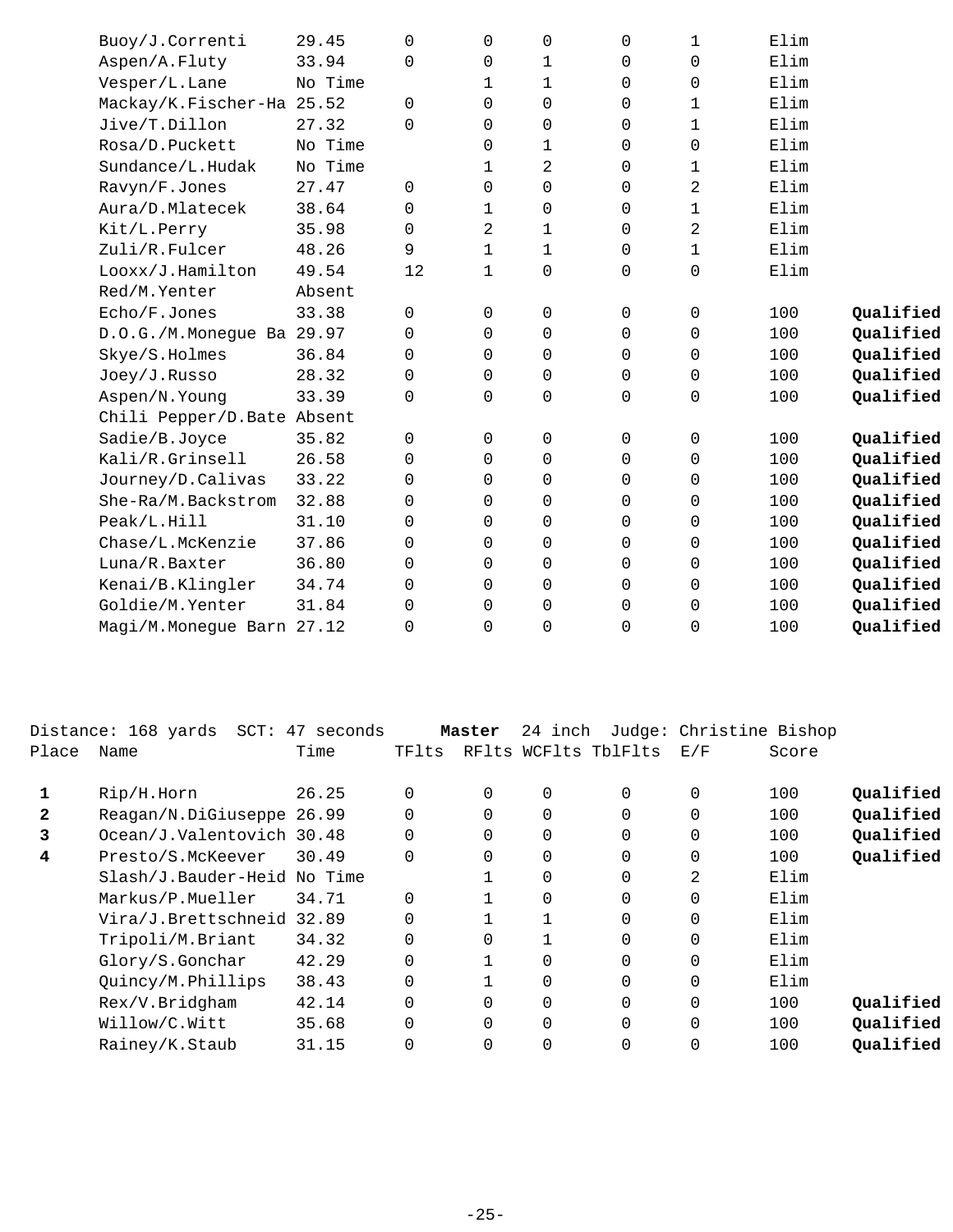Distance: 168 yards SCT: 45 seconds **Master** 24 inch Choice Judge: Christine Bishop Place Name Time TFlts RFlts WCFlts TblFlts E/F Score

Lewie/M.Lewin Absent

 Total Number of Dogs Showing: 111 Total Number of Dogs Absent: 8 Total Number of Dogs Withdrawn: 0 Total Number of Dogs Not Scored: 0 Total Number of Qualifiers: 58 Percent Qualified: 52.3%

|       | Distance: 168 yards SCT: 50 seconds |       |          |                                        |                                | <b>Excellent Pref</b> 16 inch Judge: Christine Bishop |           |
|-------|-------------------------------------|-------|----------|----------------------------------------|--------------------------------|-------------------------------------------------------|-----------|
| Place | Name                                | Time  |          |                                        | TFlts RFlts WCFlts TblFlts E/F | Score                                                 |           |
|       | CleverGirl/M.Baldwi 25.17 0 0 0 0 0 |       |          |                                        |                                | 100                                                   | Oualified |
|       | Brighton/M.Burton 43.59             |       |          | $\begin{array}{ccc} 0 & 2 \end{array}$ | $\overline{0}$                 | Elim                                                  |           |
|       | Corie/D.Brisson                     | 48.99 | $\Omega$ | $\overline{\mathbf{3}}$                |                                | Elim                                                  |           |

|            | Distance: 168 yards SCT: 52 seconds |                 |          |             |                                | <b>Excellent Pref</b> 20 inch Judge: Christine Bishop |  |
|------------|-------------------------------------|-----------------|----------|-------------|--------------------------------|-------------------------------------------------------|--|
| Place Name |                                     | Time            |          |             | TFlts RFlts WCFlts TblFlts E/F | Score                                                 |  |
|            | BT/J.Casey                          | 53.00 3 1 0 0 0 |          |             |                                | Elim                                                  |  |
|            | Bond/L.Lane                         | 43.63           | $\Omega$ | $1 \quad 1$ | $\overline{0}$                 | Elim                                                  |  |
|            | Maisie/N.Grossman                   | Absent          |          |             |                                |                                                       |  |

 Total Number of Dogs Showing: 5 Total Number of Dogs Absent: 1 Total Number of Dogs Withdrawn: 0 Total Number of Dogs Not Scored: 0 Total Number of Qualifiers: 1 Percent Qualified: 20.0%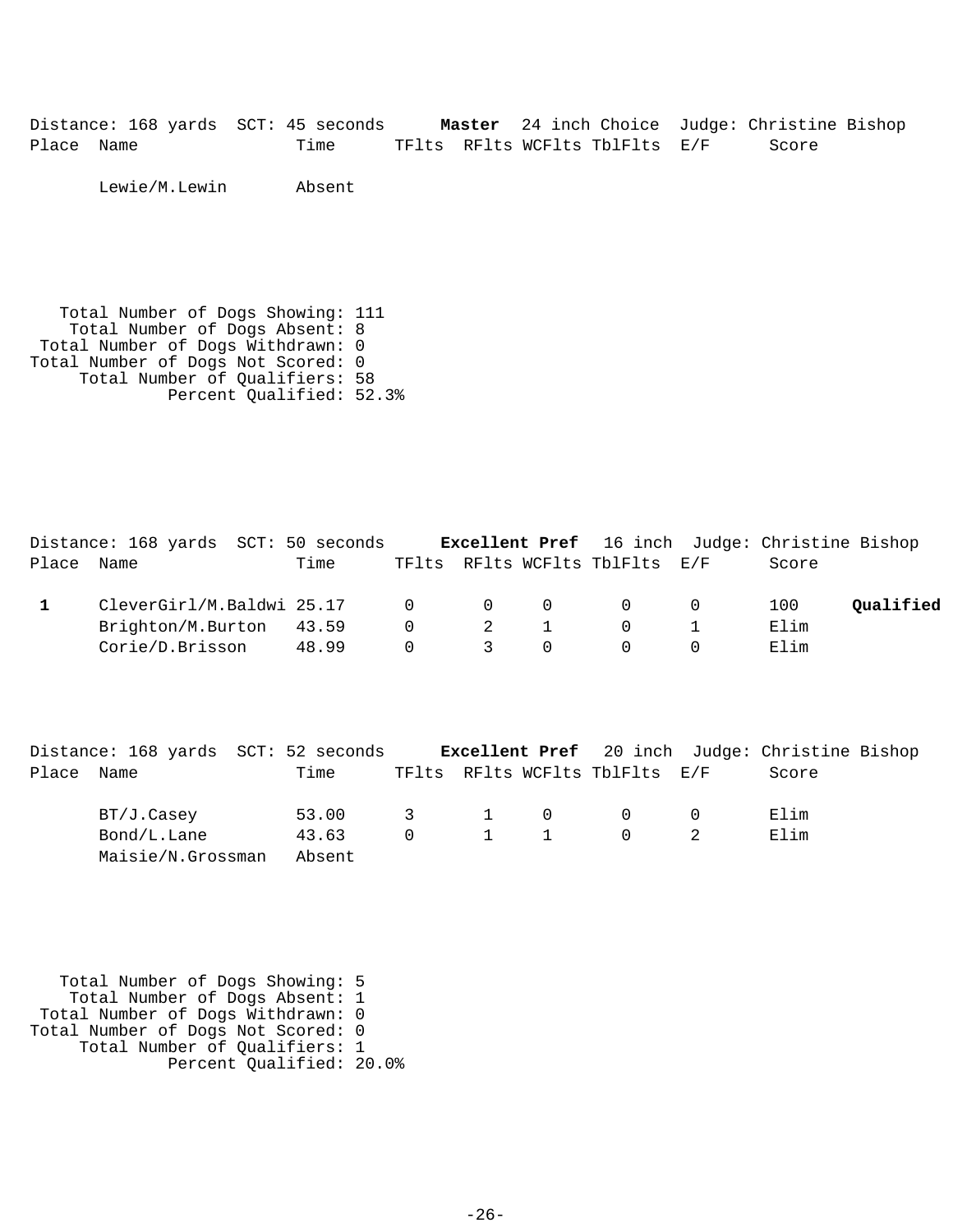|              | Distance: 160 yards<br>SCT: | 57 seconds |       | Master Pref |             | 4 inch               |     | Judge: Christine Bishop |           |
|--------------|-----------------------------|------------|-------|-------------|-------------|----------------------|-----|-------------------------|-----------|
| Place        | Name                        | Time       | TFlts |             |             | RFlts WCFlts TblFlts | E/F | Score                   |           |
|              | Jaxx/S.Jackson              | 36.65      |       | 0           | 0           | $\Omega$             |     | 100                     | Qualified |
| $\mathbf{2}$ | Judy Judy/F.Gilmer          | 45.59      | 0     | 0           | 0           | 0                    |     | 100                     | Qualified |
| 3            | Willow/C.Ponzo              | 49.41      | 0     | 0           | $\mathbf 0$ | $\Omega$             |     | 100                     | Qualified |
| 4            | Louie/K.Espy                | 50.89      | 0     | 0           | $\Omega$    | $\Omega$             |     | 100                     | Qualified |
|              | Coco/R.Stille               | 57.52      |       |             | $\Omega$    | $\Omega$             |     | Elim                    |           |
|              | Skyy/G.Robertson            | No Time    |       |             | $\Omega$    | 0                    |     | Elim                    |           |
|              |                             |            |       |             |             |                      |     |                         |           |

|              | Distance: 160 yards       | SCT: 54 seconds |       | Master Pref |          | 8 inch               |     | Judge: Christine Bishop |           |
|--------------|---------------------------|-----------------|-------|-------------|----------|----------------------|-----|-------------------------|-----------|
| Place        | Name                      | Time            | TFlts |             |          | RFlts WCFlts TblFlts | E/F | Score                   |           |
|              | Bella/E.Bradley           | 32.51           | 0     | $\Omega$    | 0        |                      | 0   | 100                     | Qualified |
| $\mathbf{2}$ | Gauge/L.Glick             | 36.38           | 0     | 0           | 0        |                      | 0   | 100                     | Qualified |
|              | Banner/D.Aheimer          | 38.41           | 0     | 0           | 0        |                      | 0   | 100                     | Qualified |
|              | Ditty/D.McFarlane         | 38.81           | 0     | 0           | $\Omega$ |                      |     | Elim                    |           |
|              | Coco/K.Bennett            | 54.00           | 0     | 0           |          |                      | 0   | Elim                    |           |
|              | Wheeler/M.Daigle-Wa 42.65 |                 | 0     |             | 0        |                      | 0   | Elim                    |           |

|                | Distance: 164 yards<br>SCT: | 52 seconds |          | Master Pref |   | 12 inch              |     | Judge: Christine Bishop |           |
|----------------|-----------------------------|------------|----------|-------------|---|----------------------|-----|-------------------------|-----------|
| Place          | Name                        | Time       | TFlts    |             |   | RFlts WCFlts TblFlts | E/F | Score                   |           |
|                | Genuine Risk/A.Benn 24.24   |            | $\Omega$ | $\Omega$    | 0 | 0                    | 0   | 100                     | Oualified |
|                |                             |            |          |             |   |                      |     |                         |           |
| $\overline{2}$ | Frankie/M.Hansen            | 32.34      | $\Omega$ | 0           | 0 | 0                    | 0   | 100                     | Oualified |
| 3              | Dallas/J.Gorbas             | 48.40      | $\Omega$ | $\Omega$    | 0 | $\Omega$             | 0   | 100                     | Qualified |
| 4              | Bryden/S.Hyde               | 49.59      | $\Omega$ | $\Omega$    | 0 | $\Omega$             | 0   | 100                     | Qualified |
|                | Roux/M.Ennis                | 27.62      | $\Omega$ |             |   | $\Omega$             | 2   | Elim                    |           |
|                | Stella/J.Salemi             | 31.61      | $\Omega$ |             |   | 0                    | 2   | Elim                    |           |
|                | Jessie/M.Blake              | 54.15      | 6        |             |   | $\mathbf 0$          |     | Elim                    |           |
|                | Rubina/V.Holst              | Absent     |          |             |   |                      |     |                         |           |
|                | Sting/B.Dumbaudh            | Absent     |          |             |   |                      |     |                         |           |
|                | Jinx/B.Anderson             | Absent     |          |             |   |                      |     |                         |           |
|                |                             |            |          |             |   |                      |     |                         |           |

|            |              | Distance: 168 yards SCT: 50 seconds |                |                                 |                                                    | <b>Master Pref</b> 16 inch Judge: Christine Bishop |           |
|------------|--------------|-------------------------------------|----------------|---------------------------------|----------------------------------------------------|----------------------------------------------------|-----------|
| Place Name |              | Time                                |                |                                 | TFlts RFlts WCFlts TblFlts E/F                     | Score                                              |           |
|            | Riot/L.Hill  | 29.92                               | $\cap$         |                                 | $\begin{matrix} 0 & 0 & 0 & 0 \end{matrix}$        | 100                                                | Oualified |
|            | Rush/L.Hudak | 30.10                               | $\overline{0}$ | $\begin{matrix}0&0\end{matrix}$ | $\begin{array}{ccc} & & & 0 & \quad & \end{array}$ | 100                                                | Oualified |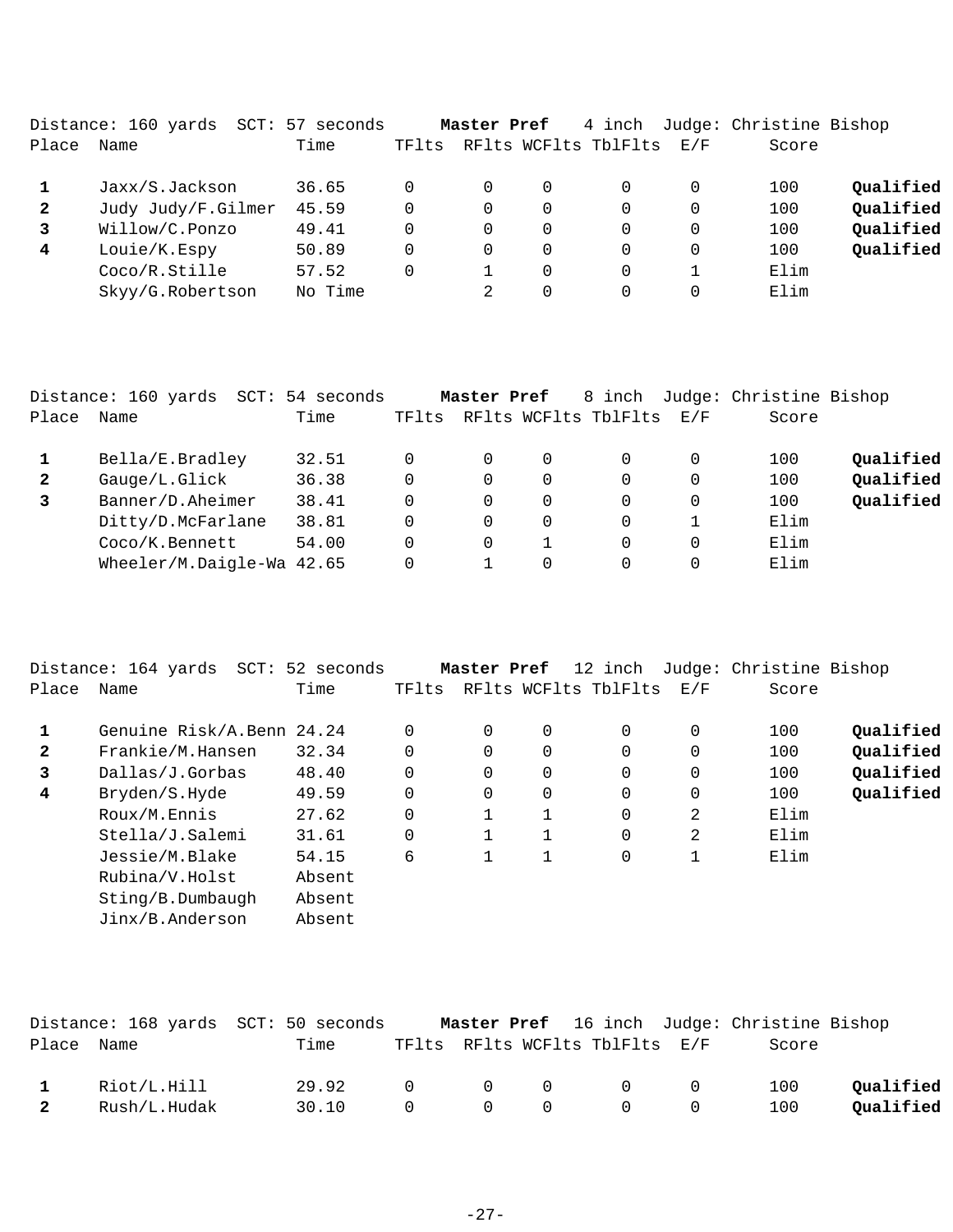| 3 | Bristol/A.Hopkins         | 30.96   |          | 0        | 0        | $\Omega$ | 0        | 100  | Qualified |
|---|---------------------------|---------|----------|----------|----------|----------|----------|------|-----------|
| 4 | Party/M.Burton            | 34.18   |          | 0        | 0        | $\Omega$ | 0        | 100  | Qualified |
|   | Alli/R.Clark              | 25.46   | $\Omega$ | 0        | $\Omega$ | $\Omega$ | 3        | Elim |           |
|   | Ninja/D.Mlatecek          | 32.91   |          |          | $\Omega$ | 0        | 0        | Elim |           |
|   | Gypsy Rose/S.Goncha 40.14 |         | $\Omega$ | $\Omega$ | $\Omega$ | $\Omega$ |          | Elim |           |
|   | Blondie/D.Bates           | No Time |          | 2        |          | $\Omega$ |          | Elim |           |
|   | Katie/T.Priz              | 40.49   | $\Omega$ | 2        |          | $\Omega$ |          | Elim |           |
|   | Max/S.Horwitz             | 52.55   | 6        |          | $\Omega$ | $\Omega$ | $\Omega$ | Elim |           |
|   | Desi/D.Dubow              | 37.77   |          |          |          | $\Omega$ |          | Elim |           |
|   | Promise/M.Touchston 30.45 |         |          | 0        |          | $\Omega$ | 2        | Elim |           |
|   | Packer/R.Clark            | 30.32   |          |          |          | $\Omega$ |          | Elim |           |
|   | Peaches/N.DePetris        | 38.75   |          |          | 0        | 0        |          | 100  | Oualified |
|   |                           |         |          |          |          |          |          |      |           |

|              | Distance: 168 yards<br>$SCT$ : | 52 seconds |          | Master Pref |          | 20 inch              |     | Judge: Christine Bishop |           |
|--------------|--------------------------------|------------|----------|-------------|----------|----------------------|-----|-------------------------|-----------|
| Place        | Name                           | Time       | TFlts    |             |          | RFlts WCFlts TblFlts | E/F | Score                   |           |
|              | BOSS429/M.Timken               | 31.46      | $\Omega$ | 0           | $\Omega$ | $\Omega$             | 0   | 100                     | Qualified |
| $\mathbf{2}$ | Mojo/L.Wetherell               | 31.49      | $\Omega$ | 0           | $\Omega$ | $\Omega$             | 0   | 100                     | Qualified |
| 3            | Guinness/S.Marr                | 36.98      | $\Omega$ | 0           | $\Omega$ | $\Omega$             | 0   | 100                     | Qualified |
| 4            | Electra/J.Marco                | 37.44      | 0        | 0           | $\Omega$ | $\Omega$             | 0   | 100                     | Qualified |
|              | Tommy/R.Fulcer                 | No Time    |          |             | 1        | $\Omega$             | 2   | Elim                    |           |
|              | Kio/J.Spitzer                  | 47.88      | $\Omega$ | 2           | 1        | $\Omega$             |     | Elim                    |           |
|              | Benny/J.Joyce                  | 43.13      | $\Omega$ | 0           | $\Omega$ | $\Omega$             | 0   | 100                     | Qualified |
|              | Jolie-Ko/M.Spence              | 39.54      | 0        | 0           | $\Omega$ | $\Omega$             |     | 100                     | Qualified |
|              |                                |            |          |             |          |                      |     |                         |           |

| Total Number of Dogs Showing: 41   |  |
|------------------------------------|--|
| Total Number of Dogs Absent: 3     |  |
| Total Number of Dogs Withdrawn: 0  |  |
| Total Number of Dogs Not Scored: 0 |  |
| Total Number of Qualifiers: 22     |  |
| Percent Qualified: 53.7%           |  |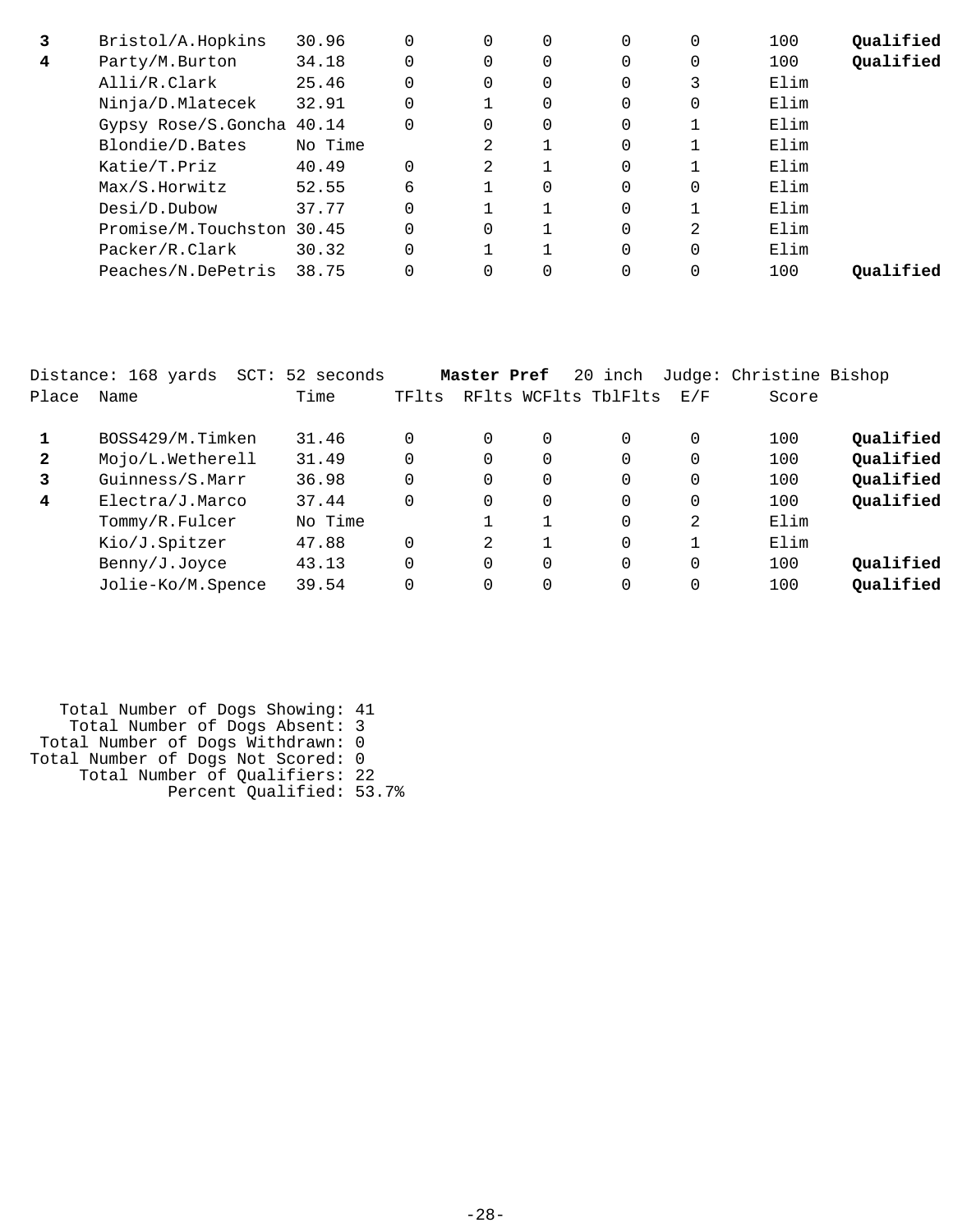# **Saturday, February 12, 2022 Marion Alachua Dog Training Association, Inc. Premier JWW**

|       | MCT: 50 seconds | Premier JWW               | 8 inch Judge: Christine Bishop |                  |          |      |             |           |
|-------|-----------------|---------------------------|--------------------------------|------------------|----------|------|-------------|-----------|
| Place | Name            | Time                      |                                | RFlts WCFlts E/F |          |      | Score Top25 |           |
|       |                 | Riesling/S.Vespeste 31.03 |                                | $\Omega$         | $\Omega$ | 100  | Yes         | Oualified |
|       | Indie/V.Manzi   | 41.23                     |                                |                  |          | Elim |             |           |
|       | Poppy/E.Baxter  | 48.64                     |                                |                  |          | Elim |             |           |

|              | MCT: 48 seconds<br>Premier JWW | 12 inch | Judge: Christine Bishop |          |          |             |     |           |
|--------------|--------------------------------|---------|-------------------------|----------|----------|-------------|-----|-----------|
| Place Name   |                                | Time    | RFlts                   | WCFlts   | E/F      | Score Top25 |     |           |
|              | Surfer Dude/F.Gilme 35.65      |         |                         | $\Omega$ |          | 100         | Yes | Qualified |
| $\mathbf{2}$ | Spiffy/S.Price                 | 38.01   |                         | $\Omega$ | $\Omega$ | 100         |     | Qualified |
|              | Obi Wan/E.Dobber               | 31.55   |                         | $\Omega$ |          | Elim        |     |           |
|              | Rave/J.Valloze                 | No Time |                         |          |          | Elim        |     |           |
|              | Sofia/L.Fearn                  | Absent  |                         |          |          |             |     |           |
|              | Surfer Girl/M.Koepp Absent     |         |                         |          |          |             |     |           |

|       | MCT: 45 seconds<br>Premier JWW | 16 inch | Judge: Christine Bishop |            |       |       |
|-------|--------------------------------|---------|-------------------------|------------|-------|-------|
| Place | Name                           | Time    | RFlts                   | WCFlts E/F | Score | Top25 |
|       | SeaYa/A.Hopkins                | No Time |                         |            | Elim  |       |
|       | Brett/L.Fearn                  | 33.40   | 0                       | 0          | Elim  |       |
|       | Alqut/C.Hokanson               | 44.96   |                         |            | Elim  |       |
|       | Flyer/A.Goodspeed              | Absent  |                         |            |       |       |
|       | Kyze/D.Shevitski               | Absent  |                         |            |       |       |

|       | MCT: 42 seconds  | Premier JWW | 20 inch |          | Judge: Christine Bishop |     |       |       |           |
|-------|------------------|-------------|---------|----------|-------------------------|-----|-------|-------|-----------|
| Place | Name             | Time        |         | RFlts    | WCFlts                  | E/F | Score | Top25 |           |
|       | Zeev/B.Holbrook  | 33.52       |         | 0        | 0                       | 0   | 100   | Yes   | Qualified |
|       | Kona/D.Wolfson   | 36.74       |         |          |                         |     | Elim  |       |           |
|       | Etta/J.McDermott | 34.57       |         | $\Omega$ |                         | 0   | Elim  |       |           |
|       | Rayce/S.Gonchar  | 42.54       |         | $\Omega$ | 0                       |     | Elim  |       |           |
|       | Aspen/N.Young    | 40.86       |         | $\Omega$ |                         | 0   | Elim  |       |           |
|       | Kali/R.Grinsell  | 46.46       |         | $\Omega$ |                         | 0   | Elim  |       |           |
|       | Luna/R.Baxter    | 55.00       |         |          |                         |     | Elim  |       |           |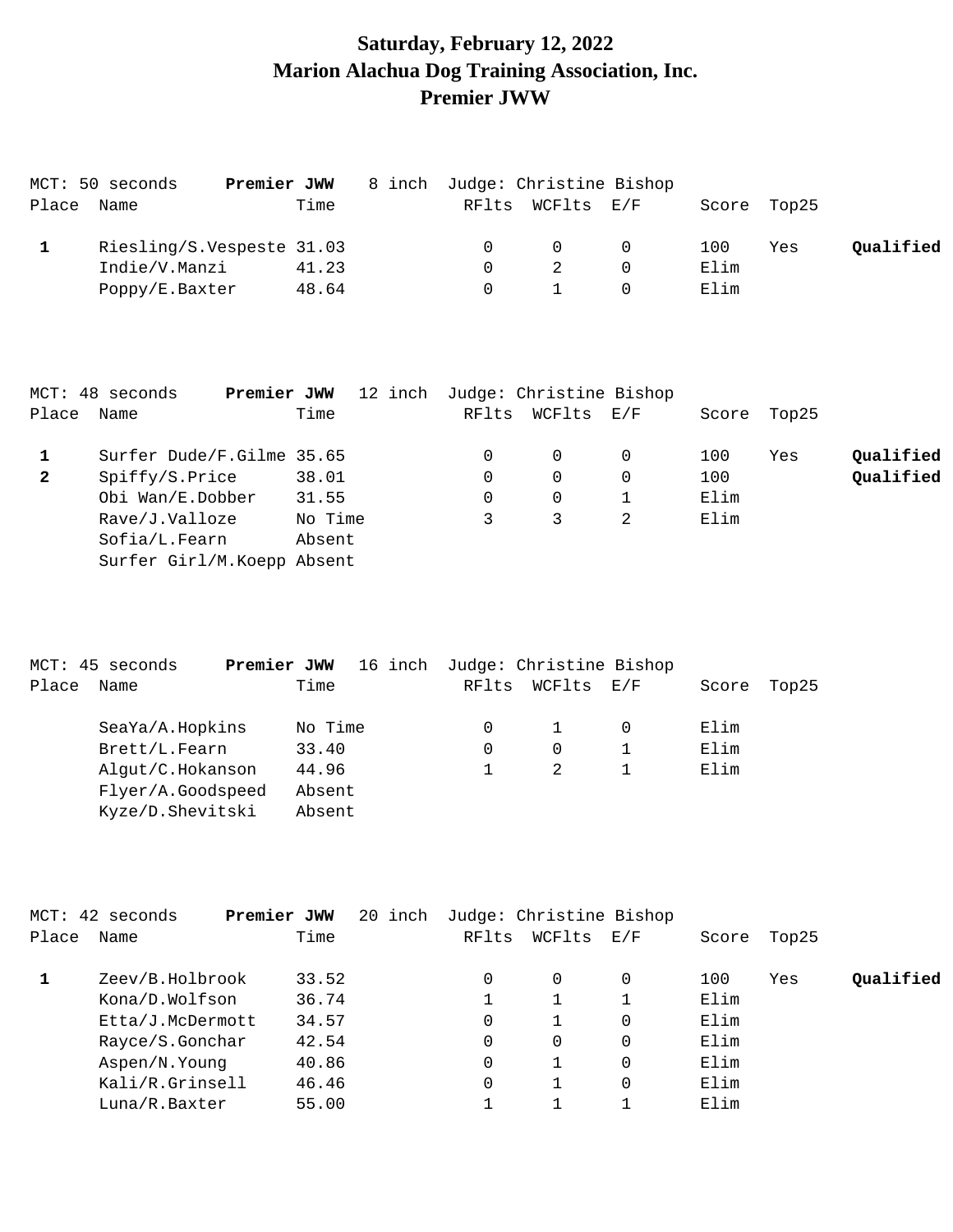Red/M.Yenter Absent Jet/P.Campbell Absent Kelso/A.Benner DQ Rosa/D.Puckett Absent

|              | MCT: 46 seconds           | 24 inch<br>Premier JWW |       | Judge: Christine Bishop |     |       |       |           |
|--------------|---------------------------|------------------------|-------|-------------------------|-----|-------|-------|-----------|
| Place        | Name                      | Time                   | RFlts | WCFlts                  | E/F | Score | Top25 |           |
|              | Rainey/K.Staub            | 37.10                  |       | 0                       |     | 100   | Yes   | Oualified |
| $\mathbf{2}$ | Ocean/J.Valentovich 41.24 |                        |       | $\Omega$                |     | 100   |       | Qualified |
|              | Presto/S.McKeever         | 36.78                  |       | 0                       |     | Elim  |       |           |
|              | Rip/H.Horn                | No Time                |       |                         |     | Elim  |       |           |
|              | Ripaa/V.Corley            | No Time                |       |                         |     | Elim  |       |           |

 Total Number of Dogs Showing: 23 Total Number of Dogs Absent: 7 Total Number of Dogs Withdrawn: 0 Total Number of Dogs Not Scored: 0 Total Number of Qualifiers: 6 Percent Qualified: 26.1%

MCT: 53 seconds **Premier JWW Pref** 8 inch Judge: Christine Bishop Place Name Time RFlts WCFlts E/F Score Top25 Ditty/D.McFarlane Absent Wheeler/M.Daigle-Wa Absent

|            | MCT: 50 seconds            | <b>Premier JWW Pref</b> 12 inch Judge: Christine Bishop |  |                                     |             |     |           |
|------------|----------------------------|---------------------------------------------------------|--|-------------------------------------|-------------|-----|-----------|
| Place Name |                            | Time                                                    |  | RFlts WCFlts E/F                    | Score Top25 |     |           |
|            | Stella/J.Salemi            | 45.26                                                   |  | $0 \qquad 0 \qquad 0$               | 100         | Yes | Qualified |
|            | Carmela/C.Hokanson No Time |                                                         |  | $\begin{matrix} 0 & 0 \end{matrix}$ | Elim        |     |           |
|            | Frankie/M.Hansen           | Absent                                                  |  |                                     |             |     |           |

|              | MCT: 47 seconds         | <b>Premier JWW Pref</b> 16 inch Judge: Christine Bishop |           |                                     |             |     |           |
|--------------|-------------------------|---------------------------------------------------------|-----------|-------------------------------------|-------------|-----|-----------|
| Place Name   |                         | Time                                                    |           | RFlts WCFlts E/F                    | Score Top25 |     |           |
| $\mathbf{1}$ | Bristol/A.Hopkins 37.32 |                                                         | $\bigcap$ | $\begin{matrix} 0 & 0 \end{matrix}$ | 100         | Yes | Qualified |